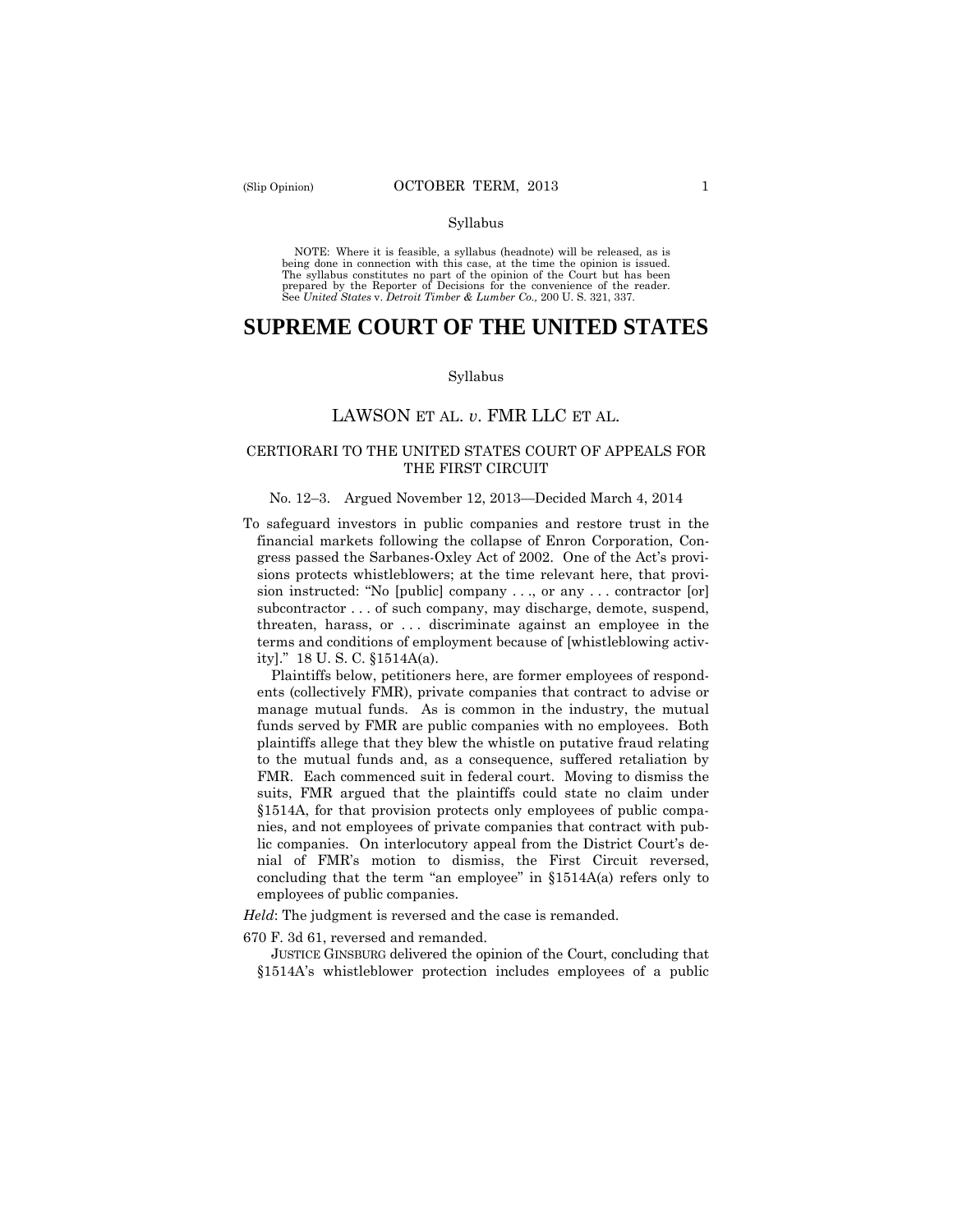#### Syllabus

company's private contractors and subcontractors. Pp. 9–29.

(a) This reading of §1514A is supported by the provision's text. Pp. 9–16.

(1) The Court looks first to the ordinary meaning of the provision's language. See *Moskal* v. *United States*, 498 U. S. 103, 108. As relevant here,  $$1514A(a)$  provides that "no ... contractor ... may discharge . . . an employee." The ordinary meaning of "an employee" in this proscription is the contractor's own employee. FMR's "narrower construction" requires inserting "of a public company" after "an employee," but where Congress meant "an employee of a public company," it said so.

The provision as a whole supports this reading. The prohibited retaliatory measures enumerated in §1514A(a)—discharge, demotion, suspension, threats, harassment, or discrimination in employment terms and conditions—are actions an employer takes against its own employees. Contractors are not ordinarily positioned to take adverse actions against employees of the public company with whom they contract. FMR's interpretation of §1514A, therefore, would shrink to insignificance the provision's ban on retaliation by contractors. The protected activity covered by §1514A, and the provision's enforcement procedures and remedies, also indicate that Congress presumed an employer-employee relationship between the retaliator and the whistleblowing employee. Pp. 9–14.

(2) FMR's textual arguments are unpersuasive. It urges that "an employee" must be read to refer exclusively to public company employees to avoid the absurd result of extending protection to the personal employees of company officers and employees, *e.g.,* their housekeepers or gardeners. This concern appears more theoretical than real and, in any event, is outweighed by the compelling arguments opposing FMR's reading of §1514A. FMR also urges that its reading is supported by the provision's statutory headings, but those headings are "not meant to take the place of the detailed provisions of the text." *Trainmen* v. *Baltimore & Ohio R. Co.*, 331 U. S. 519, 528. Pp. 14–16.

(b) Other considerations support the Court's textual analysis. Pp. 16–27.

(1) The Court's reading fits §1514A's aim to ward off another Enron debacle. The legislative record shows Congress' understanding that outside professionals bear significant responsibility for reporting fraud by the public companies with whom they contract, and that fear of retaliation was the primary deterrent to such reporting by the employees of Enron's contractors. Sarbanes-Oxley contains numerous provisions designed to control the conduct of accountants, auditors, and lawyers who work with public companies, but only §1514A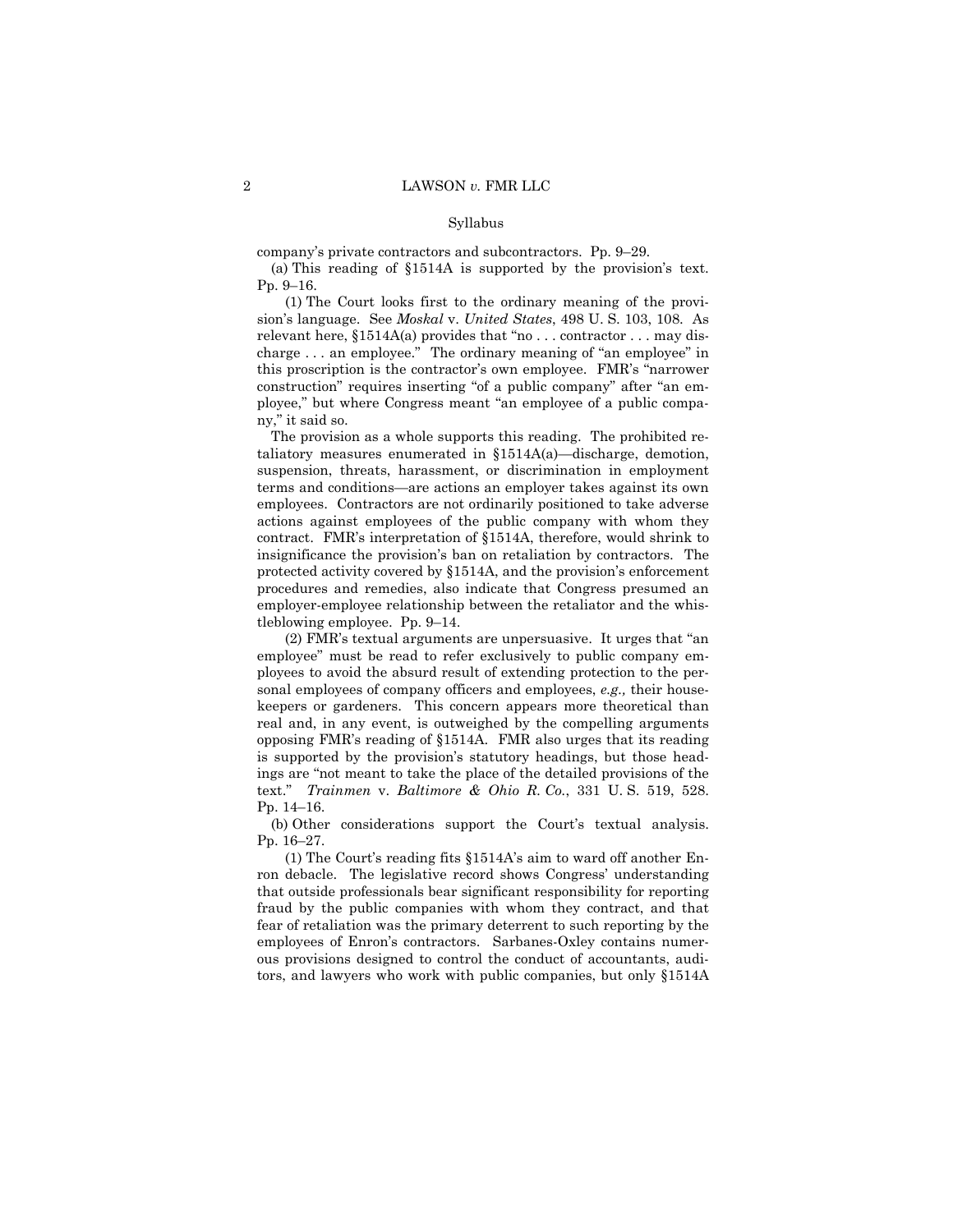#### Syllabus

affords such employees protection from retaliation by their employers for complying with the Act's reporting requirements. Pp. 16–20.

(2) This Court's reading of §1514A avoids insulating the entire mutual fund industry from §1514A. Virtually all mutual funds are structured so that they have no employees of their own; they are managed, instead, by independent investment advisors. Accordingly, the "narrower construction" endorsed by FMR would leave §1514A with no application to mutual funds. The Court's reading of §1514A, in contrast, protects the employees of investment advisors, who are often the only firsthand witnesses to shareholder fraud involving mutual funds. Pp. 20–22.

(3) There is scant evidence that today's decision will open any floodgates for whistleblowing suits outside §1514A's purposes. The Department of Labor's regulations have interpreted §1514A as protecting contractor employees for almost a decade, yet FMR is unable to identify a single case in which the employee of a private contractor has asserted a §1514A claim based on allegations unrelated to shareholder fraud. Plaintiffs and the Solicitor General suggest various limiting principles to dispel any overbreadth problems. This Court need not determine §1514A's bounds here, however, because, if plaintiffs' allegations prove true, plaintiffs are precisely the "firsthand witnesses to [the shareholder] fraud" Congress anticipated §1514A would protect. S. Rep. No. 107–146, p. 10. Pp. 22–24.

(4) The 2010 Dodd-Frank Wall Street Reform and Consumer Protection Act does not affect this Court's task of determining whether Congress in 2002 afforded protection to whistleblowing contractor employees. Pp. 24–27.

(c) AIR 21's whistleblower protection provision has been read to cover, in addition to employees of air carriers, employees of contractors and subcontractors of the carriers. Given the parallel statutory texts and whistleblower protective aims, the Court reads the words "an employee" in AIR 21 and in §1514A to have similar import. Pp. 27–29.

JUSTICE SCALIA, joined by JUSTICE THOMAS, relying only on 18 U. S. C. §1514A's text and broader context, agreed that §1514A protects employees of private contractors from retaliation when they report covered forms of fraud. Pp. 1–3.

 C. J., and BREYER and KAGAN, JJ., joined, and in which SCALIA and THOMAS, JJ., joined in principal part. SCALIA, J., filed an opinion con-GINSBURG, J., delivered the opinion of the Court, in which ROBERTS, curring in principal part and concurring in the judgment, in which THOMAS, J., joined. SOTOMAYOR, J., filed a dissenting opinion, in which KENNEDY and ALITO, JJ., joined.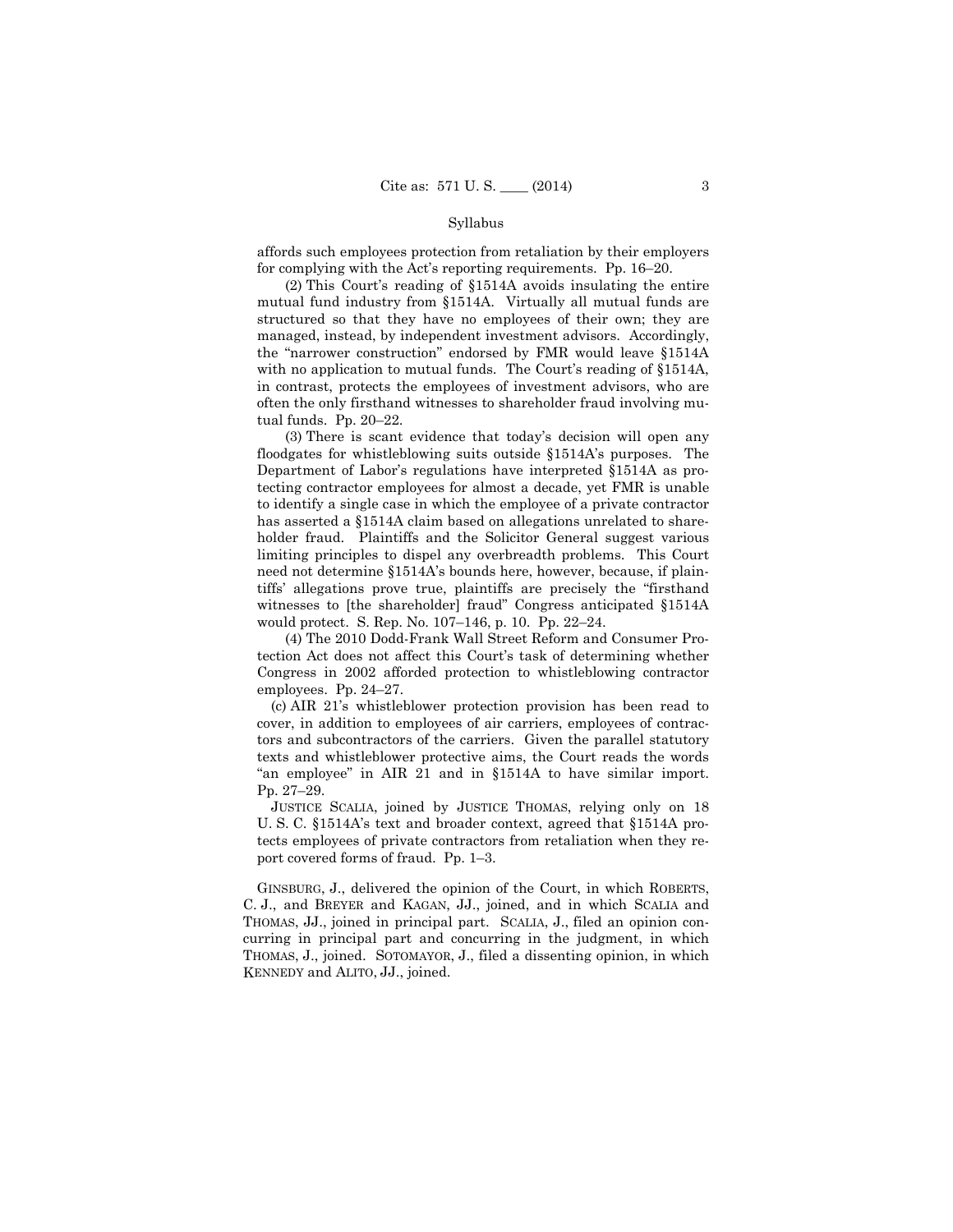NOTICE: This opinion is subject to formal revision before publication in the preliminary print of the United States Reports. Readers are requested to notify the Reporter of Decisions, Supreme Court of the United States, Washington, D. C. 20543, of any typographical or other formal errors, in order that corrections may be made before the preliminary print goes to press.

# **SUPREME COURT OF THE UNITED STATES**  $\frac{1}{2}$  ,  $\frac{1}{2}$  ,  $\frac{1}{2}$  ,  $\frac{1}{2}$  ,  $\frac{1}{2}$  ,  $\frac{1}{2}$  ,  $\frac{1}{2}$

#### No. 12–3  $\frac{1}{2}$  ,  $\frac{1}{2}$  ,  $\frac{1}{2}$  ,  $\frac{1}{2}$  ,  $\frac{1}{2}$  ,  $\frac{1}{2}$

# JACKIE HOSANG LAWSON AND JONATHAN M. ZANG, PETITIONERS *v.* FMR LLC ET AL.

# ON WRIT OF CERTIORARI TO THE UNITED STATES COURT OF APPEALS FOR THE FIRST CIRCUIT

#### [March 4, 2014]

# JUSTICE GINSBURG delivered the opinion of the Court.

 To safeguard investors in public companies and restore trust in the financial markets following the collapse of Enron Corporation, Congress enacted the Sarbanes-Oxley Act of 2002, 116 Stat. 745. See S. Rep. No. 107–146, pp. 2–11 (2002). A provision of the Act, 18 U. S. C. §1514A, protects whistleblowers. Section 1514A, at the time here relevant, instructed:

"No [public] company . . . , or any officer, employee, contractor, subcontractor, or agent of such company, may discharge, demote, suspend, threaten, harass, or in any other manner discriminate against an employee in the terms and conditions of employment because of [whistleblowing or other protected activity]." §1514A(a) (2006 ed.).

This case concerns the definition of the protected class: Does §1514A shield only those employed by the public company itself, or does it shield as well employees of privately held contractors and subcontractors—for example, investment advisers, law firms, accounting enterprises who perform work for the public company?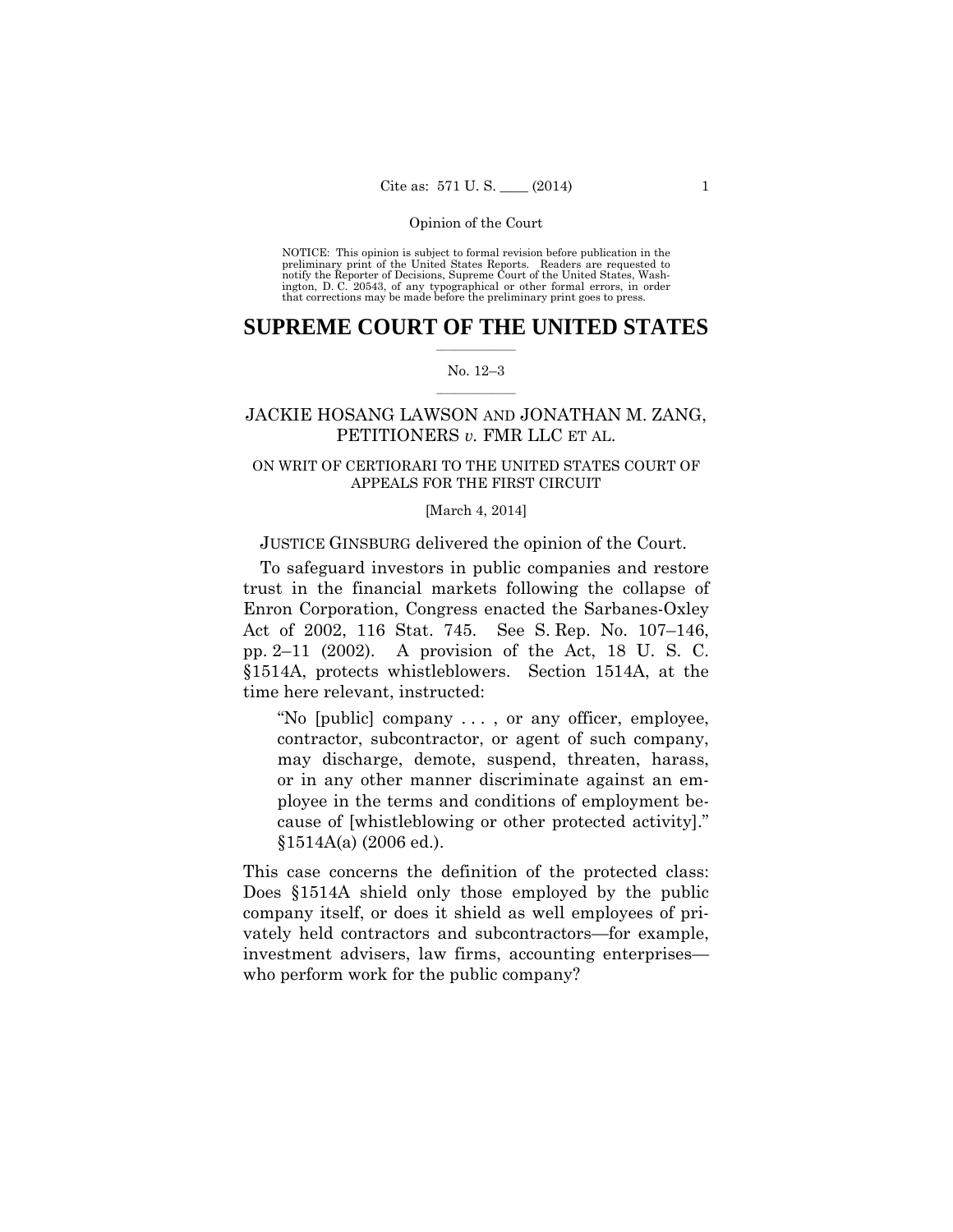#### Opinion of the Court

We hold, based on the text of §1514A, the mischief to which Congress was responding, and earlier legislation Congress drew upon, that the provision shelters employees of private contractors and subcontractors, just as it shelters employees of the public company served by the contractors and subcontractors. We first summarize our principal reasons, then describe this controversy and explain our decision more comprehensively.

Plaintiffs below, petitioners here, are former employees of private companies that contract to advise or manage mutual funds. The mutual funds themselves are public companies that have no employees. Hence, if the whistle is to be blown on fraud detrimental to mutual fund investors, the whistleblowing employee must be on another company's payroll, most likely, the payroll of the mutual fund's investment adviser or manager.

Taking the allegations of the complaint as true, both plaintiffs blew the whistle on putative fraud relating to the mutual funds and, as a consequence, suffered adverse action by their employers. Plaintiffs read §1514A to convey that "[n]o ... contractor ... may ... discriminate against [its own] employee [for whistleblowing]." We find that reading consistent with the text of the statute and with common sense. Contractors are in control of their own employees, but are not ordinarily positioned to control someone else's workers. Moreover, we resist attributing to Congress a purpose to stop a contractor from retaliating against whistleblowers employed by the public company the contractor serves, while leaving the contractor free to retaliate against its own employees when they reveal corporate fraud.

In the Enron scandal that prompted the Sarbanes-Oxley Act, contractors and subcontractors, including the accounting firm Arthur Andersen, participated in Enron's fraud and its coverup. When employees of those contractors attempted to bring misconduct to light, they encoun-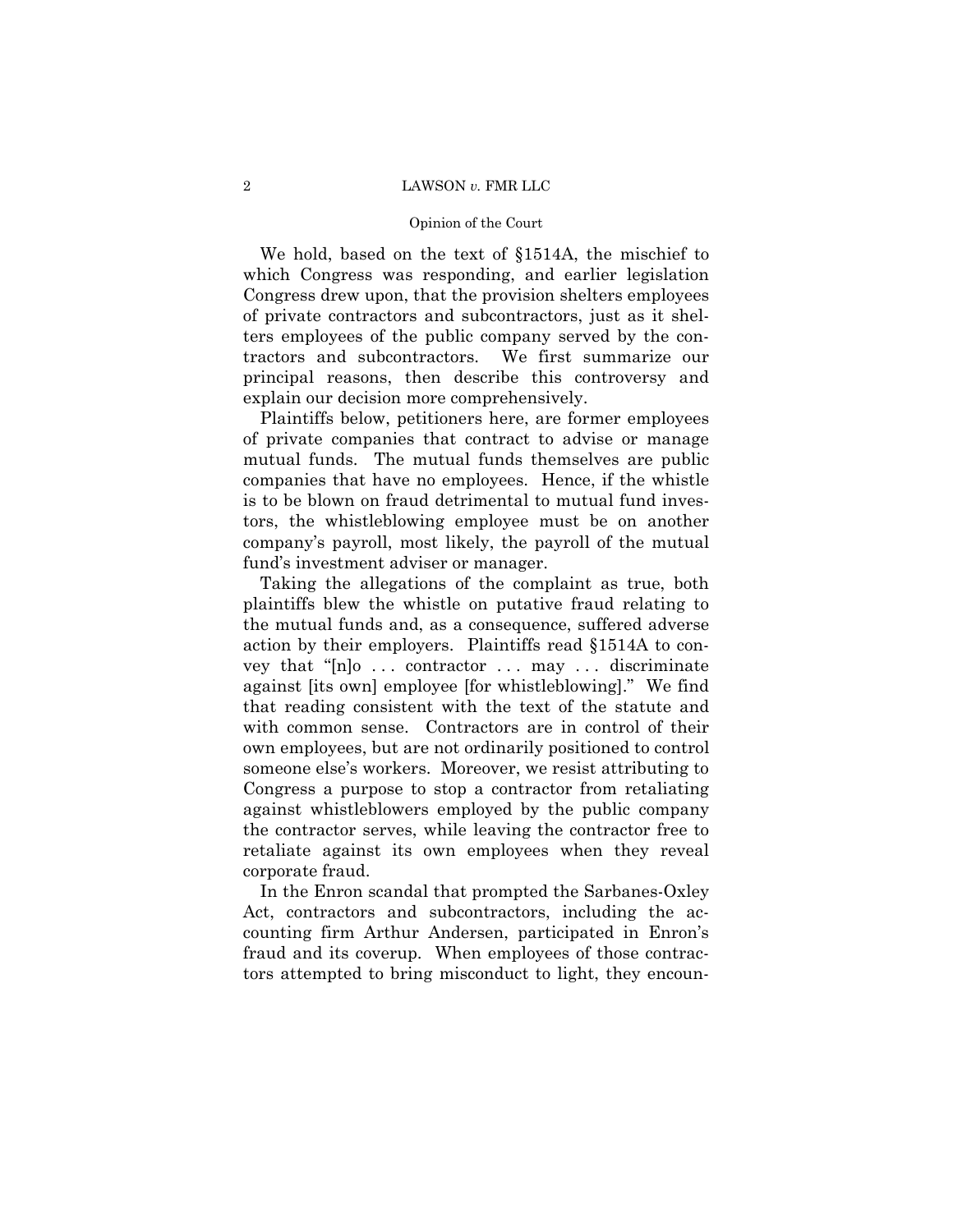tered retaliation by their employers. The Sarbanes-Oxley Act contains numerous provisions aimed at controlling the conduct of accountants, auditors, and lawyers who work with public companies. See, *e.g.,* 116 Stat. 750–765, 773– 774, 784, §§101–107, 203–206, 307. Given Congress' concern about contractor conduct of the kind that contributed to Enron's collapse, we regard with suspicion construction of §1514A to protect whistleblowers only when they are employed by a public company, and not when they work for the public company's contractor.

Congress borrowed §1514A's prohibition against retaliation from the wording of the 2000 Wendell H. Ford Aviation Investment and Reform Act for the 21st Century (AIR 21), 49 U. S. C. §42121. That Act provides: "No air carrier or contractor or subcontractor of an air carrier may discharge an employee or otherwise discriminate against an employee with respect to compensation, terms, conditions, or privileges of employment" when the employee provides information regarding violations "relating to air carrier safety" to his or her employer or federal authorities.  $§42121(a)(1)$ . AIR 21 has been read to cover, in addition to employees of air carriers, employees of contractors and subcontractors of the carriers. Given the parallel statutory texts and whistleblower protective aims, we read the words "an employee" in AIR 21 and in §1514A to have similar import.

I

A

The Sarbanes-Oxley Act of 2002 (Sarbanes-Oxley or Act) aims to "prevent and punish corporate and criminal fraud, protect the victims of such fraud, preserve evidence of such fraud, and hold wrongdoers accountable for their actions." S. Rep. No. 107–146, p. 2 (2002) (hereinafter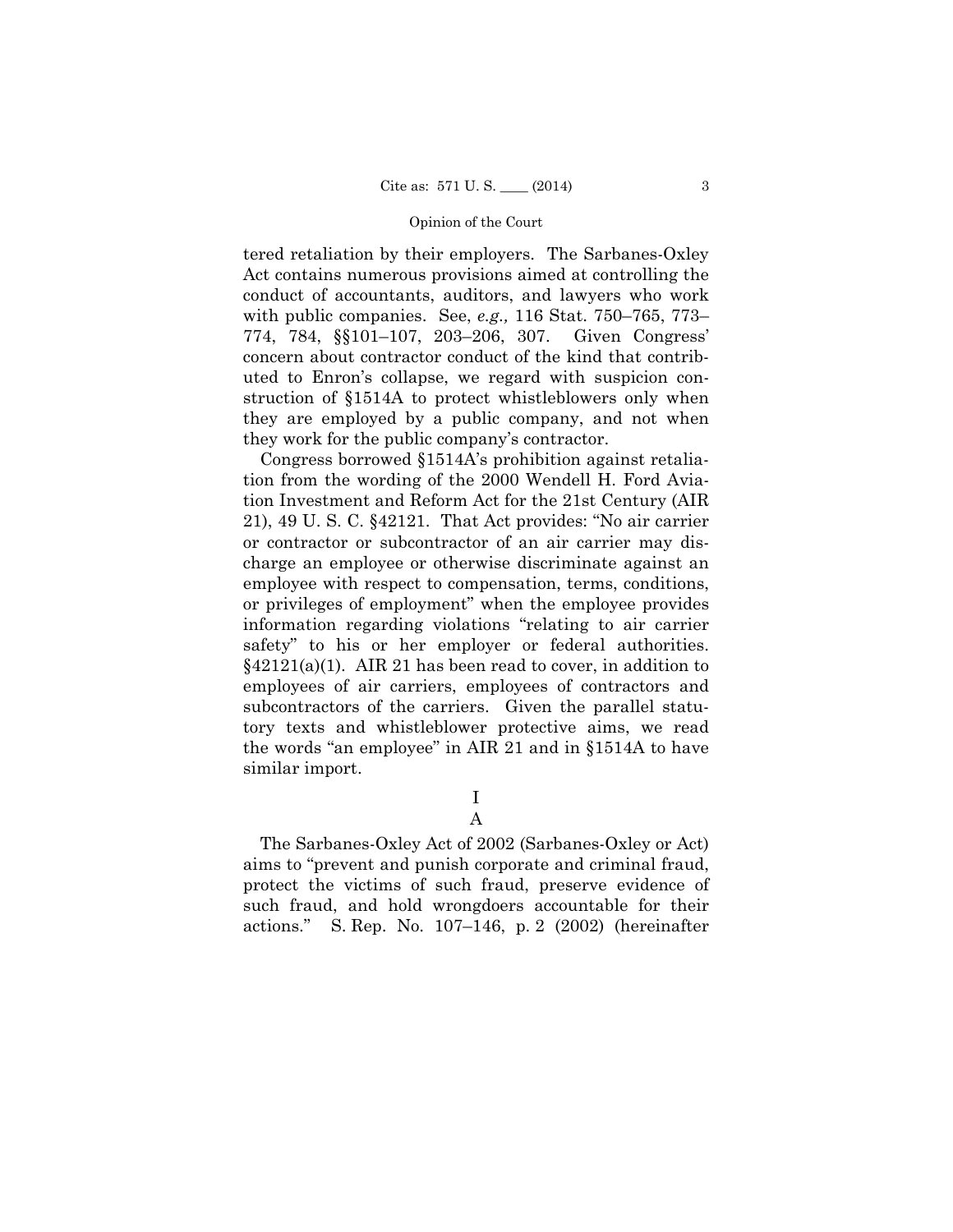#### Opinion of the Court

S. Rep.).<sup>1</sup> Of particular concern to Congress was abundant evidence that Enron had succeeded in perpetuating its massive shareholder fraud in large part due to a "corporate code of silence"; that code, Congress found, "discourage[d] employees from reporting fraudulent behavior not only to the proper authorities, such as the FBI and the SEC, but even internally." *Id.,* at 4–5 (internal quotation marks omitted). When employees of Enron and its accounting firm, Arthur Andersen, attempted to report corporate misconduct, Congress learned, they faced retaliation, including discharge. As outside counsel advised company officials at the time, Enron's efforts to "quiet" whistleblowers generally were not proscribed under thenexisting law. *Id.,* at 5, 10. Congress identified the lack of whistleblower protection as "a significant deficiency" in the law, for in complex securities fraud investigations, employees "are [often] the only firsthand witnesses to the fraud." *Id.,* at 10.

Section 806 of Sarbanes-Oxley addresses this concern. Titled "Protection for Employees of Publicly Traded Companies Who Provide Evidence of Fraud," §806 added a new provision to Title 18 of the United States Code, 18 U. S. C. §1514A, which reads in relevant part:

# "**Civil action to protect against retaliation in fraud cases**

"(a) WHISTLEBLOWER PROTECTION FOR EMPLOYEES

<sup>1</sup>Title VIII of the Act, which contains the whistleblower protection provision at issue in this case, was authored by Senators Leahy and Grassley and originally constituted a discrete bill, S. 2010. We thus look to the Senate Report for S. 2010, S. Rep. No. 107–146, as the Senate Report relevant here. See 148 Cong. Rec. S7418 (daily ed. July 26, 2002) (statement of Sen. Leahy) ("unanimous consent" to "includ[e] in the CONGRESSIONAL RECORD as part of the official legislative history" of Sarbanes-Oxley that Title VIII's "terms track almost exactly the provisions of S. 2010, introduced by Senator Leahy and reported unanimously from the Committee on the Judiciary").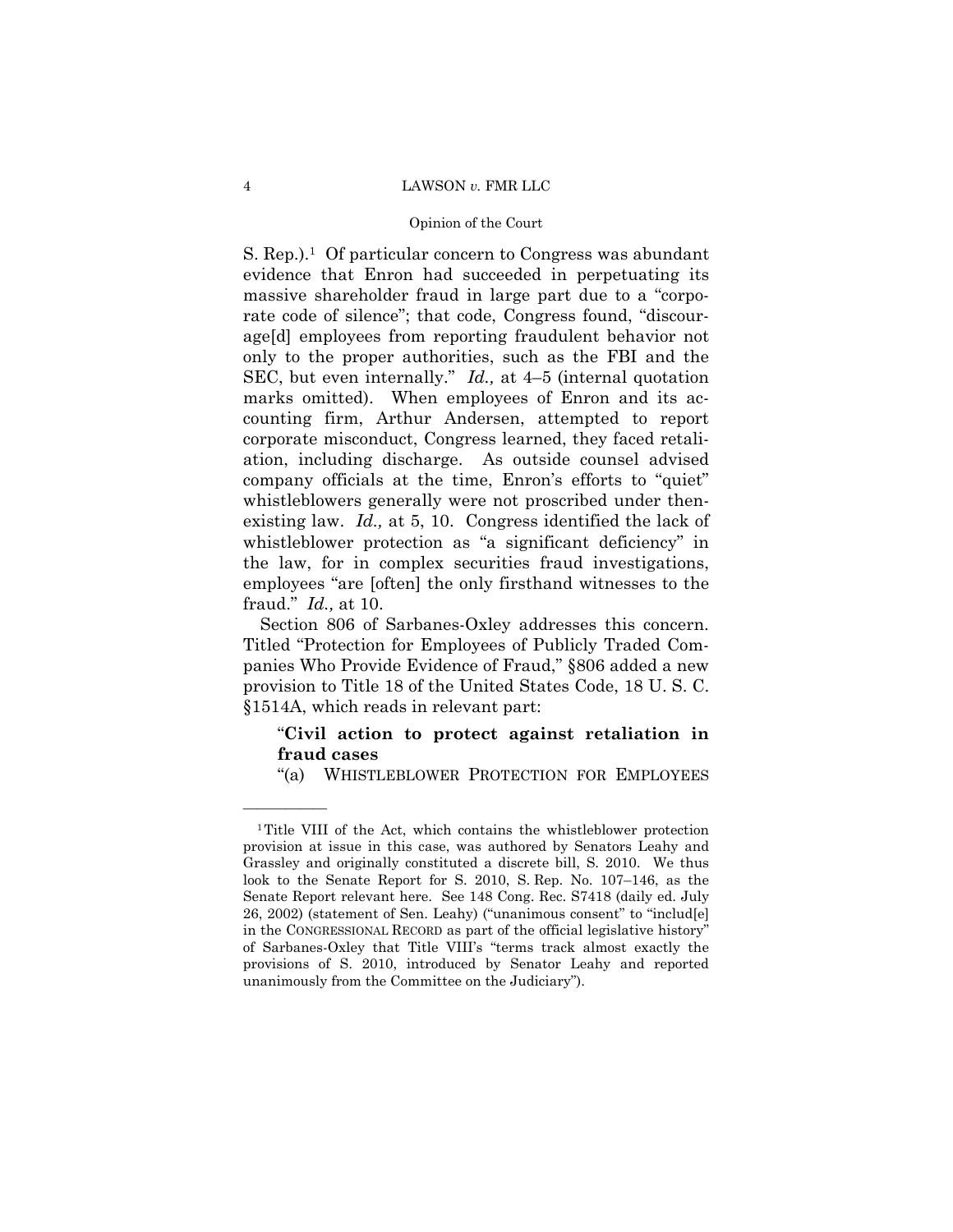OF PUBLICLY TRADED COMPANIES.—No company with a class of securities registered under section 12 of the Securities Exchange Act of 1934 (15 U. S. C. §78*l*), or that is required to file reports under section 15(d) of the Securities Exchange Act of 1934 (15 U. S. C. §78*o*(d)), or any officer, employee, contractor, subcontractor, or agent of such company, may discharge, demote, suspend, threaten, harass, or in any other manner discriminate against an employee in the terms and conditions of employment because of any lawful act done by the employee—

"(1) to provide information, cause information to be provided, or otherwise assist in an investigation regarding any conduct which the employee reasonably believes constitutes a violation of section 1341 [mail fraud], 1343 [wire fraud], 1344 [bank fraud], or 1348 [securities or commodities fraud], any rule or regulation of the Securities and Exchange Commission, or any provision of Federal law relating to fraud against shareholders, when the information or assistance is provided to or the investigation is conducted by [a federal agency, Congress, or supervisor] . . . ." §806, 116 Stat. 802.2

Congress has assigned whistleblower protection largely to the Department of Labor (DOL), which administers some 20 United States Code incorporated whistleblower protection provisions. See 78 Fed. Reg. 3918 (2013). The Secretary has delegated investigatory and initial adjudicatory responsibility over claims under a number of these

<sup>2</sup>As discussed *infra*, at 24–26, Congress amended §1514A in 2010 to extend whistleblower coverage to employees of public companies' subsidiaries and nationally recognized statistical ratings organizations. 124 Stat. 1848. Plaintiffs do not fall in either category and, in any event, their claims are governed by the prior version of §1514A. Unless otherwise noted, all citations to §1514A are to the original text in the 2006 edition of the United States Code.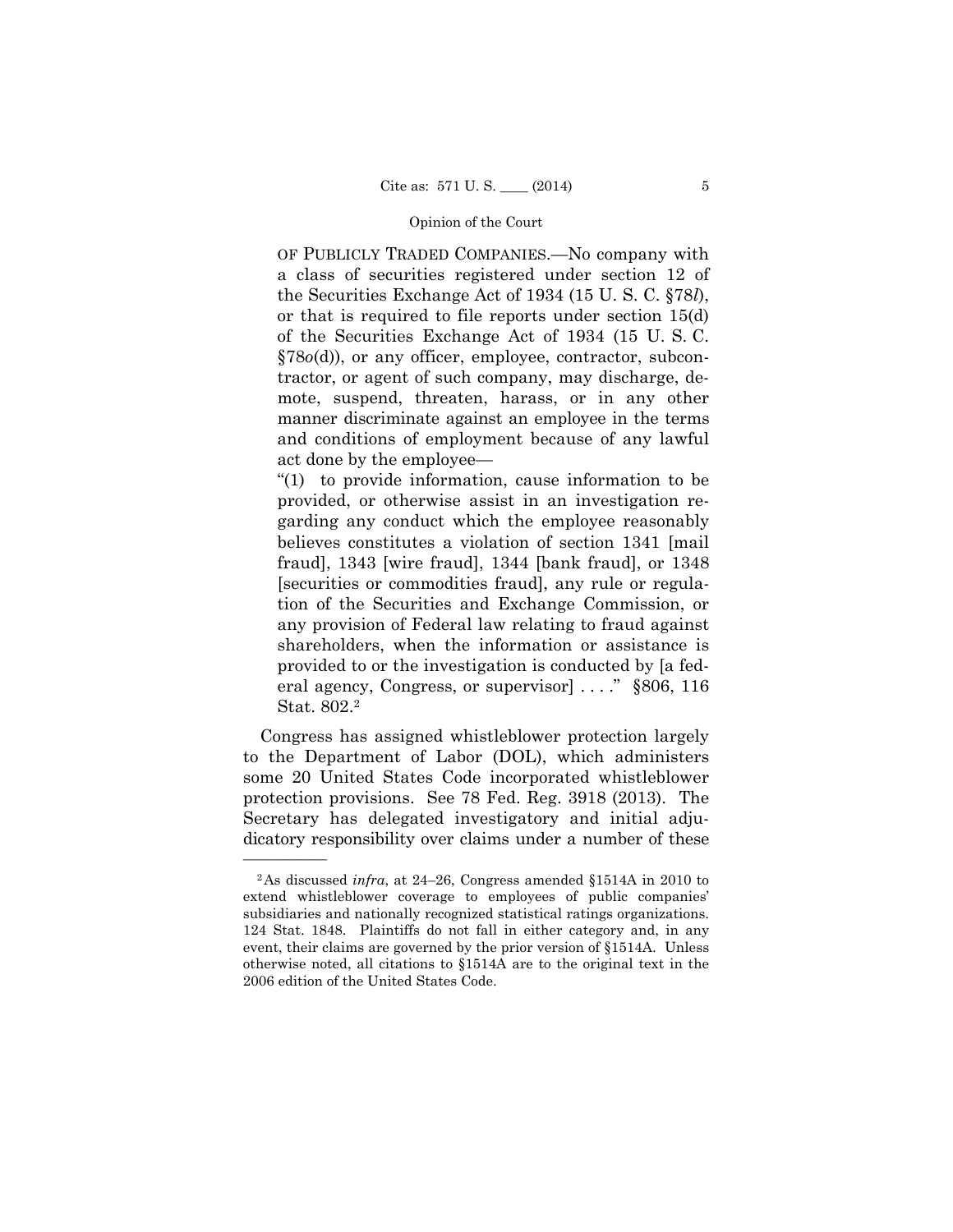provisions, including §1514A, to DOL's Occupational Safety and Health Administration (OSHA). *Ibid.* OSHA's order may be appealed to an administrative law judge, and then to DOL's Administrative Review Board (ARB). 29 CFR §§1980.104 to 1980.110 (2011).

In common with other whistleblower protection provisions enforced by DOL, see 77 Fed. Reg. 3912 (2012), the ARB's determination on a §1514A claim constitutes the agency's final decision and is reviewable in federal court under the standards stated in the Administrative Procedure Act, 5 U. S. C. §706. If, however, the ARB does not issue a final decision within 180 days of the filing of the complaint, and the delay is not due to bad faith on the claimant's part, the claimant may proceed to federal district court for *de novo* review. 18 U. S. C. §1514A(b). An employee prevailing in a proceeding under §1514A is entitled to "all relief necessary to make the employee whole," including "reinstatement with the same seniority status that the employee would have had, but for the discrimination," backpay with interest, and compensation for litigation costs. §1514A(c).

Congress modeled §1514A on the anti-retaliation provision of the Wendell H. Ford Aviation Investment and Reform Act for the 21st Century (AIR 21), 49 U. S. C. §42121, a measure enacted two years earlier. See S. Rep., at 30 (corporate whistleblower protections "track [AIR 21's] protections as closely as possible"). Section 1514A incorporates by cross-reference AIR 21's administrative enforcement procedures. 18 U. S. C. §1514A(b)(2).

B

Petitioners Jackie Hosang Lawson and Jonathan M. Zang (plaintiffs) separately initiated proceedings under §1514A against their former employers, privately held companies that provide advisory and management services to the Fidelity family of mutual funds. The Fidelity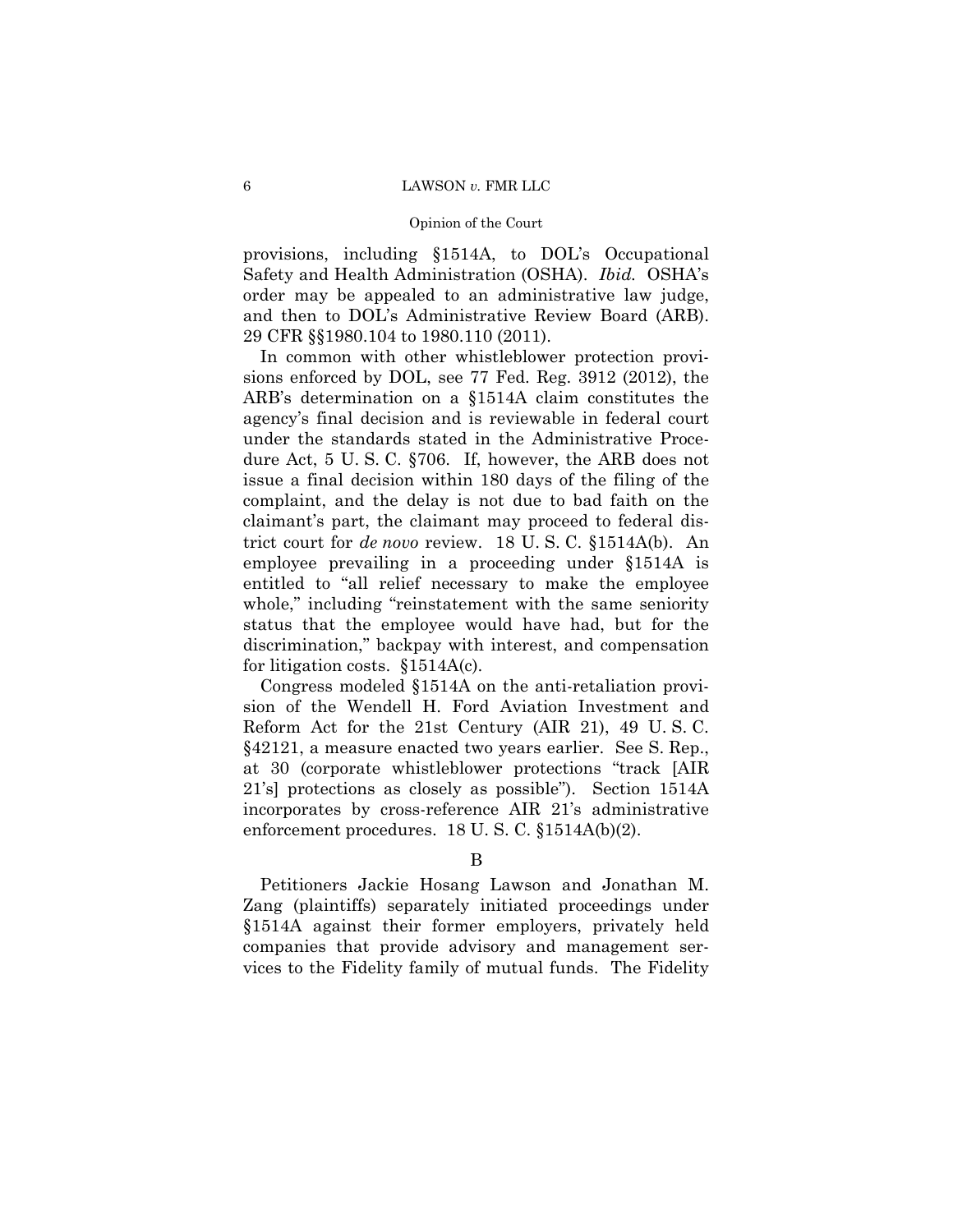funds are not parties to either case; as is common in the mutual fund industry, the Fidelity funds themselves have no employees. Instead, they contract with investment advisers like respondents to handle their day-to-day operations, which include making investment decisions, preparing reports for shareholders, and filing reports with the Securities and Exchange Commission (SEC). Lawson was employed by Fidelity Brokerage Services, LLC, a subsidiary of FMR Corp., which was succeeded by FMR LLC. Zang was employed by a different FMR LLC subsidiary, Fidelity Management & Research Co., and later by one of that company's subsidiaries, FMR Co., Inc. For convenience, we refer to respondents collectively as FMR.

Lawson worked for FMR for 14 years, eventually serving as a Senior Director of Finance. She alleges that, after she raised concerns about certain cost accounting methodologies, believing that they overstated expenses associated with operating the mutual funds, she suffered a series of adverse actions, ultimately amounting to constructive discharge. Zang was employed by FMR for eight years, most recently as a portfolio manager for several of the funds. He alleges that he was fired in retaliation for raising concerns about inaccuracies in a draft SEC registration statement concerning certain Fidelity funds. Lawson and Zang separately filed administrative complaints alleging retaliation proscribed by §1514A. After expiration of the 180-day period specified in §1514A(b)(1), Lawson and Zang each filed suit in the U. S. District Court for the District of Massachusetts.

FMR moved to dismiss the suits, arguing, as relevant, that neither plaintiff has a claim for relief under §1514A. FMR is privately held, and maintained that §1514A protects only employees of public companies—*i.e.,* companies that either have "a class of securities registered under section 12 of the Securities Exchange Act of 1934," or that are "required to file reports under section 15(d)" of that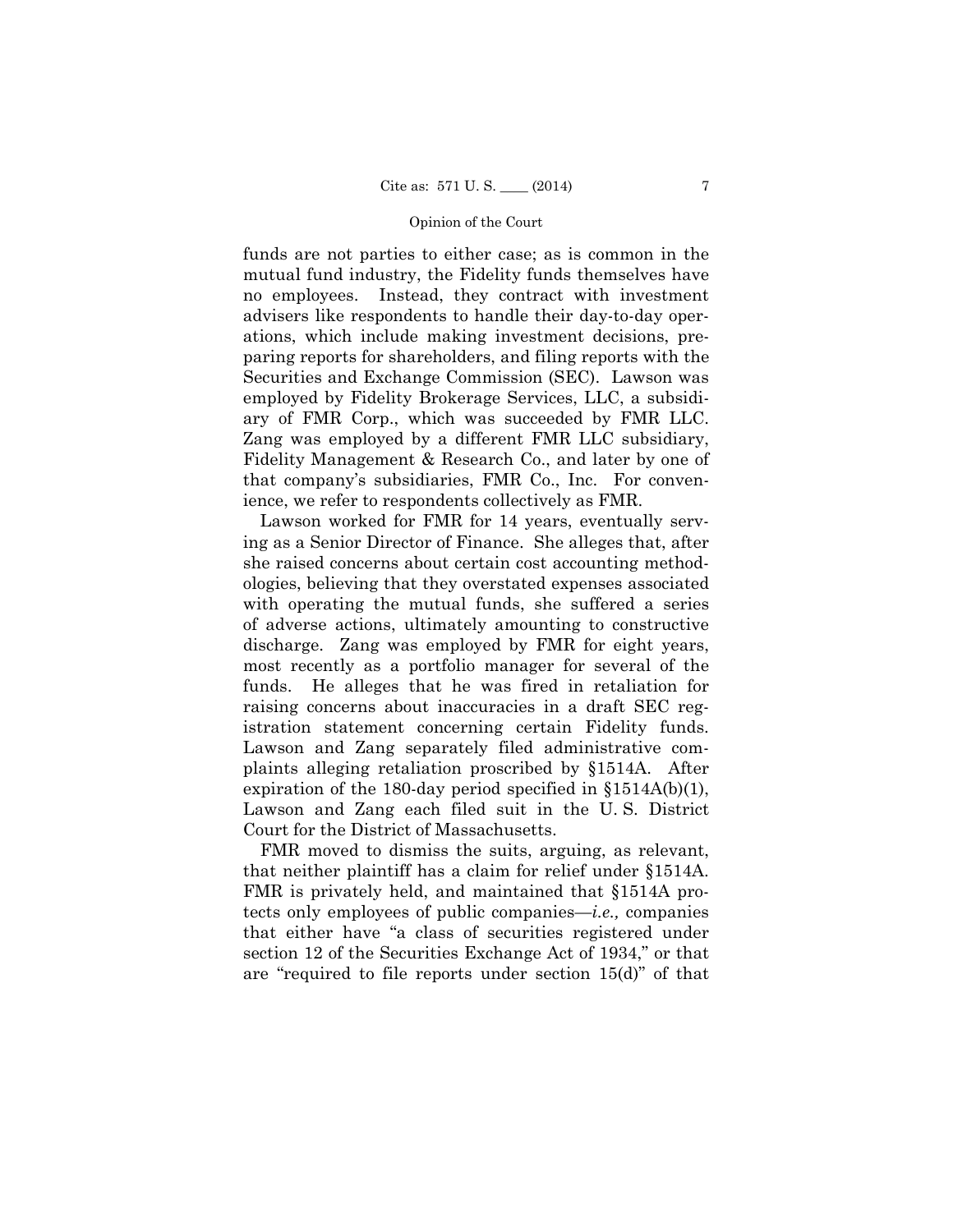Act.  $$1514A(a).$ <sup>3</sup> In a joint order, the District Court rejected FMR's interpretation of §1514A and denied the dismissal motions in both suits. 724 F. Supp. 2d 141 (Mass. 2010).

On interlocutory appeal, a divided panel of the First Circuit reversed. 670 F. 3d 61 (2012). The Court of Appeals majority acknowledged that FMR is a "contractor"4 within the meaning of  $$1514A(a)$ , and thus among the actors prohibited from retaliating against "an employee" who engages in protected activity. The majority agreed with FMR, however, that "an employee" refers only to employees of public companies and does not cover a contractor's own employees. *Id.,* at 68–80. Judge Thompson dissented. In her view, the majority had "impose[d] an unwarranted restriction on the intentionally broad language of the Sarbanes-Oxley Act" and "bar[red] a significant class of potential securities-fraud whistleblowers from any legal protection." *Id.,* at 83.

Several months later, the ARB issued a decision in an unrelated case, *Spinner* v. *David Landau & Assoc., LLC*, No. 10–111 etc., ALJ No. 2010–SOX–029 (May 31, 2012),5 disagreeing with the Court of Appeals' interpretation of §1514A. In a comprehensive opinion, the ARB explained its position that §1514A affords whistleblower protection to employees of privately held contractors that render services to public companies. *Ibid.*<sup>6</sup>

not entitled to deference because, "if any agency has the authority to resolve ambiguities in §1514A with the force of law, it is the SEC, not

<sup>3</sup>Here, as just noted, the public company has no employees. See *supra*, at 2.

<sup>4</sup>As §1514A treats contractors and subcontractors identically, we generally refer simply to "contractors" without distinguishing between

the two. 5The whistleblower in *Spinner* was an employee of an accounting firm that provided auditing, consulting, and Sarbanes-Oxley compliance services to a public company.<br><sup>6</sup>The dissent maintains that the ARB's interpretation of §1514A is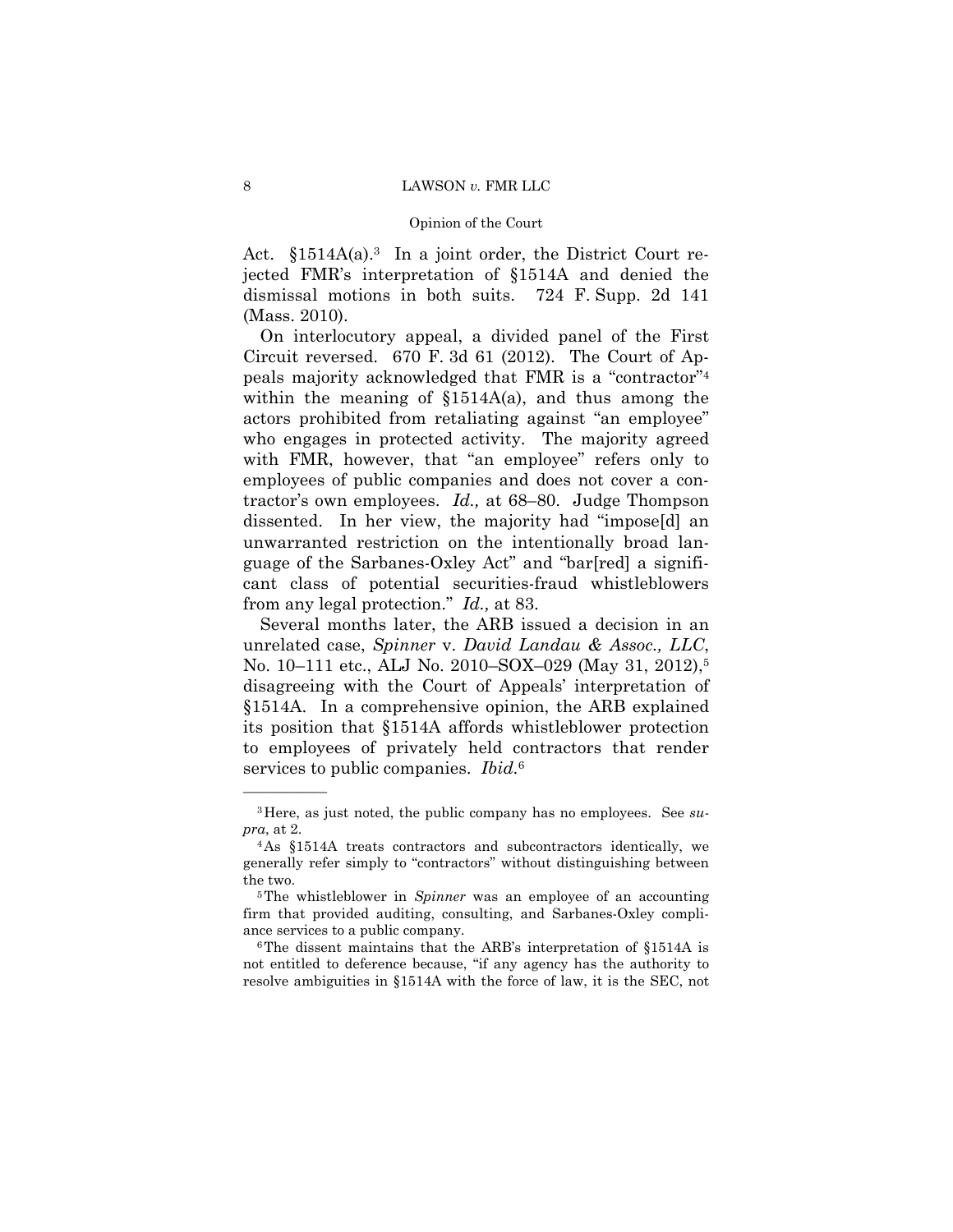We granted certiorari, 569 U.S.  $\_\_$  (2013), to resolve the division of opinion on whether §1514A extends whistleblower protection to employees of privately held contractors who perform work for public companies.

# II A

 ordinary meaning." *Moskal* v. *United States*, 498 U. S. In determining the meaning of a statutory provision, "we look first to its language, giving the words used their 103, 108 (1990) (citation and internal quotation marks omitted). As Judge Thompson observed in her dissent from the Court of Appeals' judgment, "boiling [§1514A(a)] down to its relevant syntactic elements, it provides that 'no . . . contractor . . . may discharge . . . an employee.'" 670 F. 3d, at 84 (quoting  $$1514A(a)$ ). The ordinary meaning of "an employee" in this proscription is the contractor's own employee.

FMR's interpretation of the text requires insertion of "of a public company" after "an employee." But where Congress meant "an employee of a public company," it said so: With respect to the actors governed by §1514A, the provi-

the Department of Labor." *Post,* at 18. Because we agree with the ARB's conclusion that §1514A affords protection to a contractor's employees, we need not decide what weight that conclusion should carry. We note, however, that the SEC apparently does not share the dissent's view that it, rather than DOL, has interpretive authority over §1514A. To the contrary, the SEC is a signatory to the Government's brief in this case, which takes the position that Congress has charged the Secretary of Labor with interpreting §1514A. Brief for United States as *Amicus Curiae* 9–11, 31–34. That view is hardly surprising given the lead role played by DOL in administering whistleblower statutes. See *supra,* at 5. The dissent observes that the SEC "has not issued a regulation applying §1514A whistleblower protection to employees of public company contractors," *post*, at 18, but omits to inform that the SEC has not promulgated *any* regulations interpreting §1514A, consistent with its view that Congress delegated that responsibility to DOL.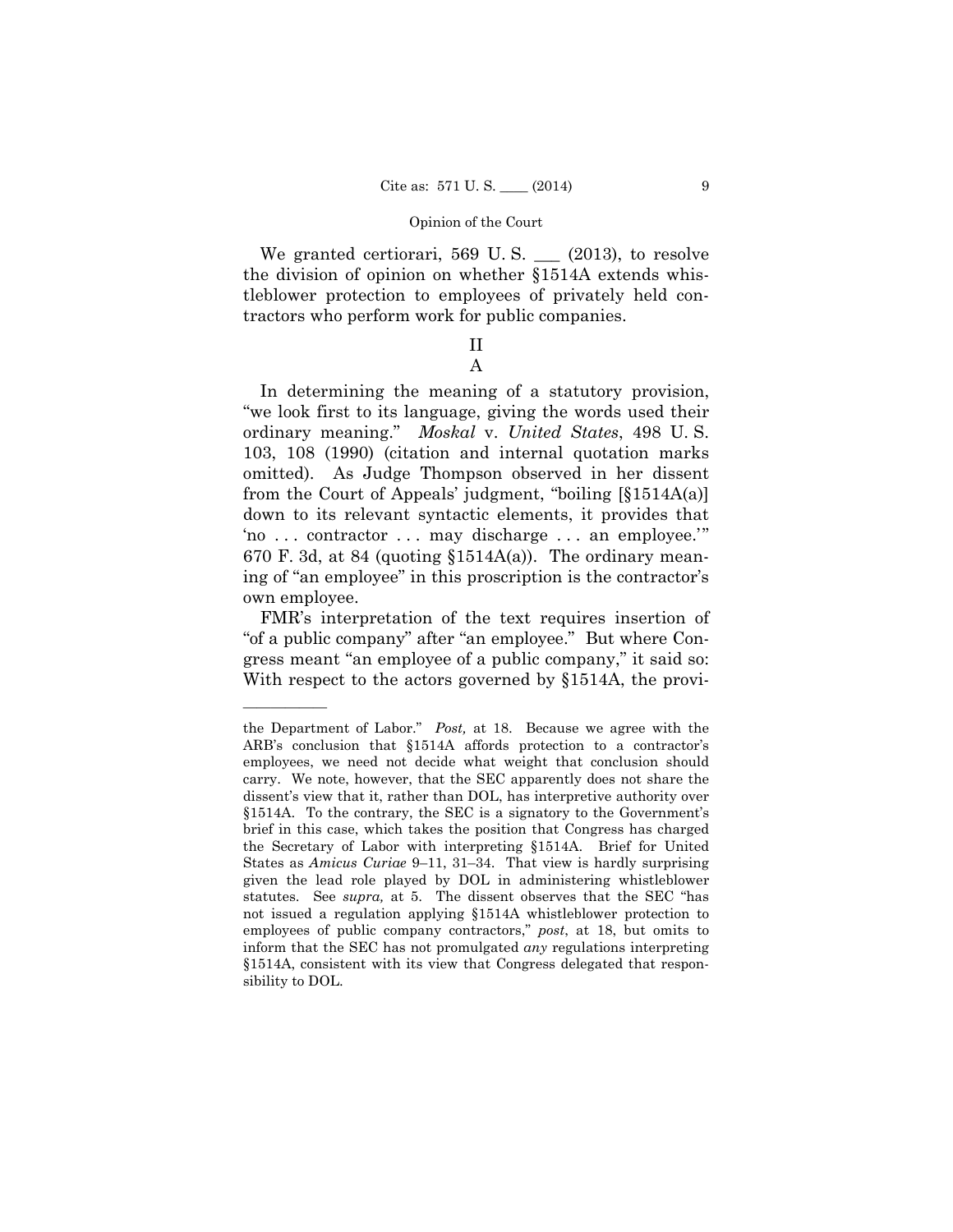#### Opinion of the Court

sion's interdictions run to the officers, employees, contractors, subcontractors, and agents "of such company," *i.e.,* a public company. §1514A(a). Another anti-retaliation provision in Sarbanes-Oxley provides: "[A] broker or dealer and persons employed by a broker or dealer who are involved with investment banking activities may not, directly or indirectly, retaliate against or threaten to retaliate against any securities analyst *employed by that broker or dealer or its affiliates* . . . ." 15 U. S. C. §78*o*–  $6(a)(1)(C)$  (emphasis added). In contrast, nothing in §1514A's language confines the class of employees protected to those of a designated employer. Absent any textual qualification, we presume the operative language means what it appears to mean: A contractor may not retaliate against its own employee for engaging in protected whistleblowing activity.<sup>7</sup>

 cance the provision's ban on retaliation by contractors. Section 1514A's application to contractor employees is confirmed when we enlarge our view from the term "an employee" to the provision as a whole. The prohibited retaliatory measures enumerated in §1514A(a) discharge, demotion, suspension, threats, harassment, or discrimination in the terms and conditions of employment are commonly actions an employer takes against its *own* employees. Contractors are not ordinarily positioned to take adverse actions against employees of the public company with whom they contract. FMR's interpretation of §1514A, therefore, would shrink to insignifi-The dissent embraces FMR's "narrower" construction. See *post*, at 2, 3, 4, 7.

FMR urges that Congress included contractors in §1514A's list of governed actors simply to prevent public

<sup>7</sup>We need not decide in this case whether §1514A also prohibits a contractor from retaliating against an employee of one of the other actors governed by the provision.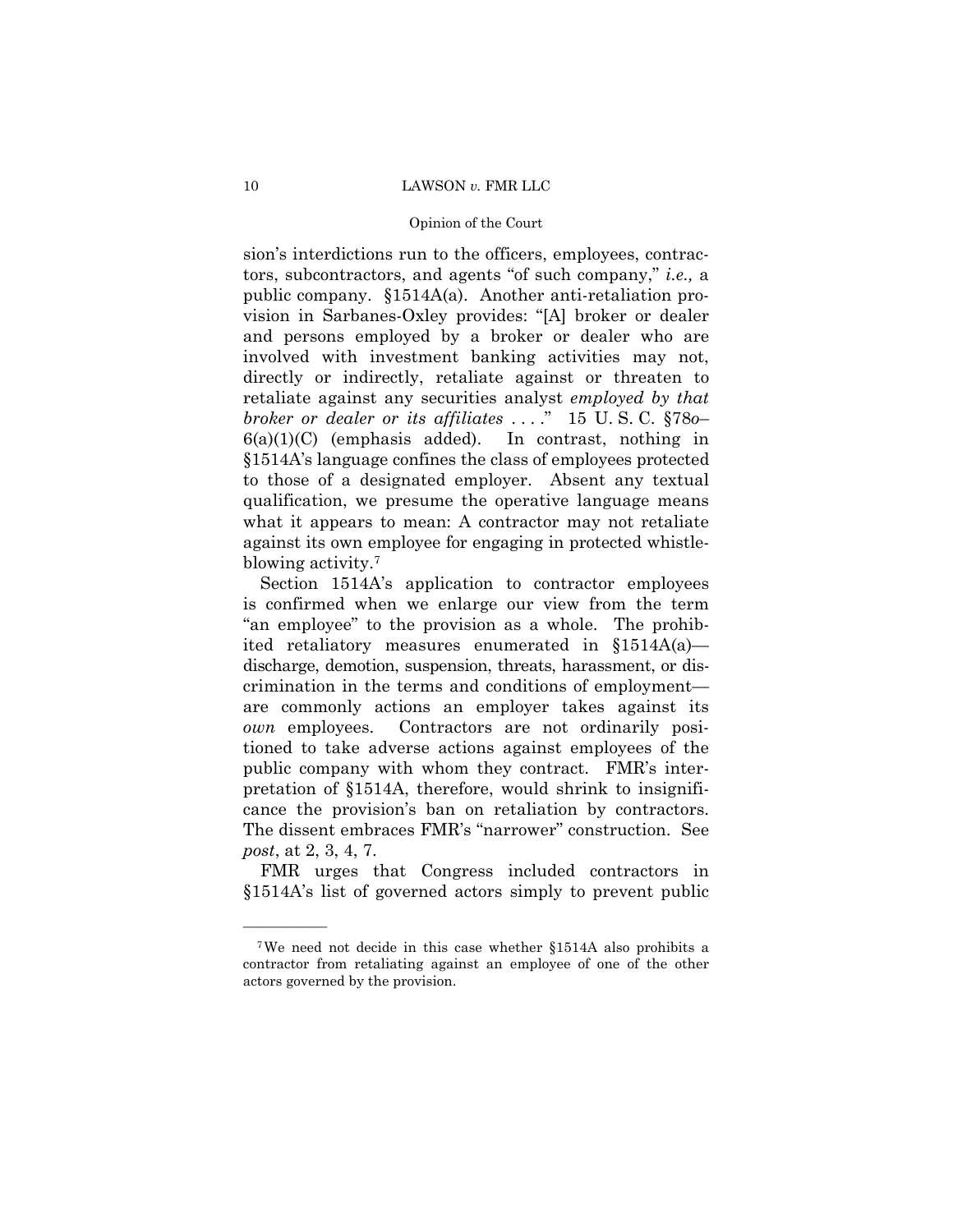by George Clooney's character in the movie Up in the Air.8 companies from avoiding liability by employing contractors to effectuate retaliatory discharges. FMR describes such a contractor as an "ax-wielding specialist," illustrated Brief for Respondents 24–25 (internal quotation marks omitted). As portrayed by Clooney, an ax-wielding specialist is a contractor engaged only as the bearer of the bad news that the employee has been fired; he plays no role in deciding who to terminate. If the company employing the ax-wielder chose the recipients of the bad tidings for retaliatory reasons, the §1514A claim would properly be directed at the company. Hiring the ax-wielder would not insulate the company from liability. Moreover, we see no indication that retaliatory ax-wielding specialists are the real-world problem that prompted Congress to add contractors to §1514A.9

Moving further through §1514A to the protected activity described in subsection (a)(1), we find further reason to

<sup>8</sup>This hypothetical originates in a Seventh Circuit opinion, *Fleszar* v. *United States Dept. of Labor*, 598 F. 3d 912, 915 (2010), and is mentioned in a footnote in the First Circuit's opinion in this case, 670 F. 3d

<sup>61, 69,</sup> n. 11 (2012).<br><sup>9</sup>When asked during oral argument for an example of actual circumstances in which a contractor would have employment decisionmaking authority over public company employees, FMR's counsel cited *Kalkunte* v. *DVI Financial Servs.*, *Inc.,* No. 05–139 etc., ALJ No. 2004– SOX–056 (Feb. 27, 2009). Tr. of Oral Arg. 33. That case involved a bankrupt public company that hired a private company to handle its dissolution. The ARB found the private company liable under §1514A because it acted as a "contractor, subcontractor, *or agent*" of the public company in discharging the claimant. ALJ No. 2004–SOX–056, at 10 (emphasis added). Neither FMR nor its *amici* have pointed us to any actual situation in which a public company employee would be vulnerable to retaliatory conduct by a contractor not already covered as an "agent" under §1514A. Notably, even in *Tides* v. *The Boeing Co.*, 644 F. 3d 809 (CA9 2011), the case cited by the dissent for the proposition that contractors may possess "managerial authority" over public company employees, *post*, at 10, the alleged retaliation was by the public company itself.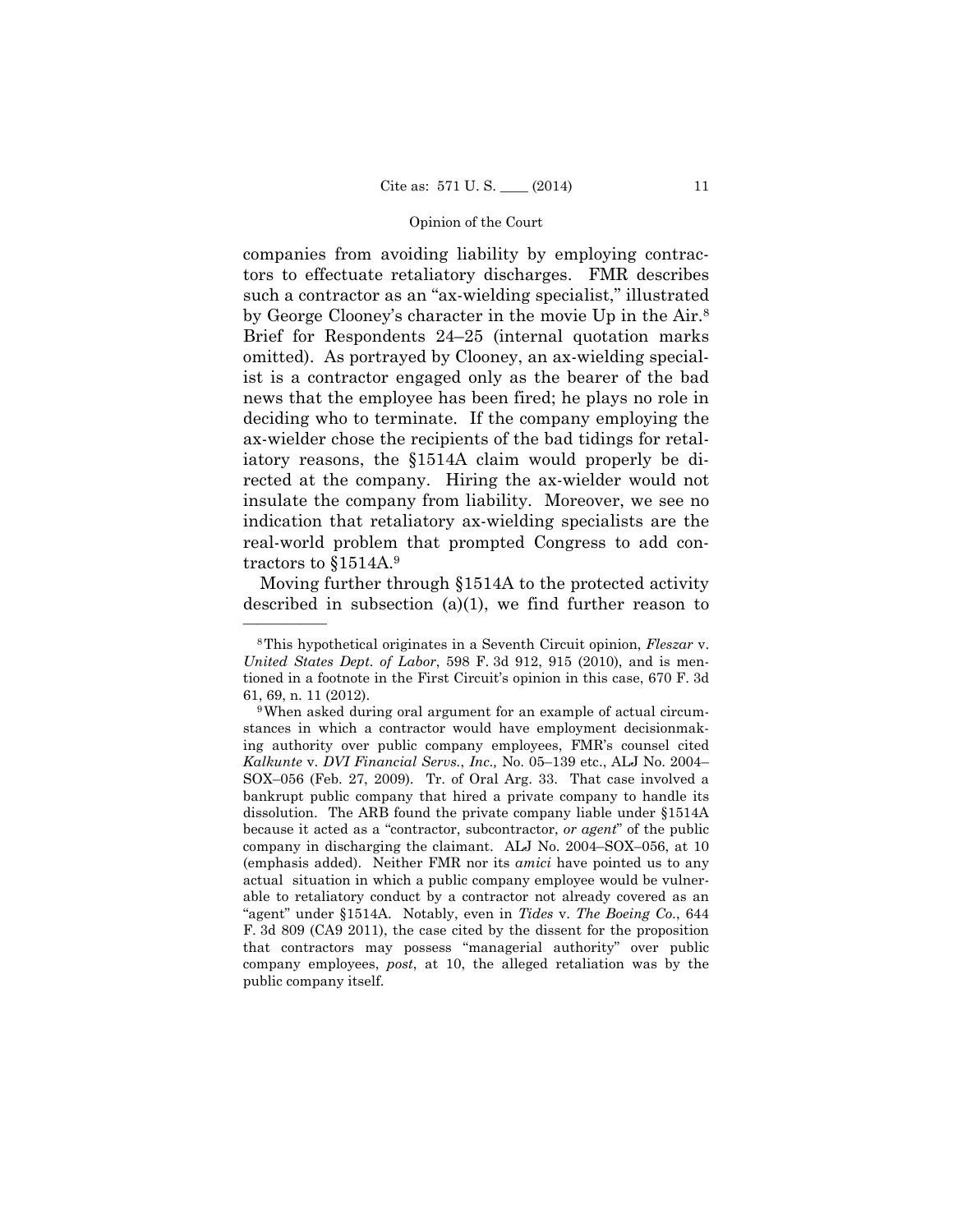#### Opinion of the Court

believe that Congress presumed an employer-employee relationship between the retaliator and the whistleblower. Employees gain protection for furnishing information to a federal agency, Congress, or "a person with supervisory authority over *the employee* (or such other person working for *the employer* who has the authority to investigate, discover, or terminate misconduct)."  $\S 1514A(a)(1)$  (emphasis added). And under  $$1514A(a)(2)$ , employees are protected from retaliation for assisting "in a proceeding filed or about to be filed (*with any knowledge of the employer*) relating to an alleged violation" of any of the enumerated fraud provisions, securities regulations, or other federal law relating to shareholder fraud.  $$1514A(a)(2)$ (emphasis added). The reference to employer knowledge is an additional indicator of Congress' expectation that the retaliator typically will be the employee's employer, not another entity less likely to know of whistleblower complaints filed or about to be filed.

Section 1514A's enforcement procedures and remedies similarly contemplate that the whistleblower is an employee of the retaliator. As earlier noted, see *supra,* at 6, §1514A(b)(2)(A) provides that a claim under §1514A "shall be governed under the rules and procedures set forth in section 42121(b) of title 49," *i.e.,* AIR 21's anti-retaliation provision. Throughout §42121(b), the respondent is referred to as "the employer." See 49 U.S.C.  $\S 42121(b)(2)$ (B)(ii) (The Secretary shall not conduct an investigation into a retaliation claim "if the employer demonstrates, by clear and convincing evidence, that the employer would have taken the same unfavorable personnel action in the absence of that behavior.");  $\frac{642121(b)(2)(B)(iv)}{2}$ ("Relief may not be ordered . . . if the employer demonstrates by clear and convincing evidence that the employer would have taken the same unfavorable personnel action in the absence of that behavior.").

Regarding remedies,  $$1514A(c)(2)$  states that a success-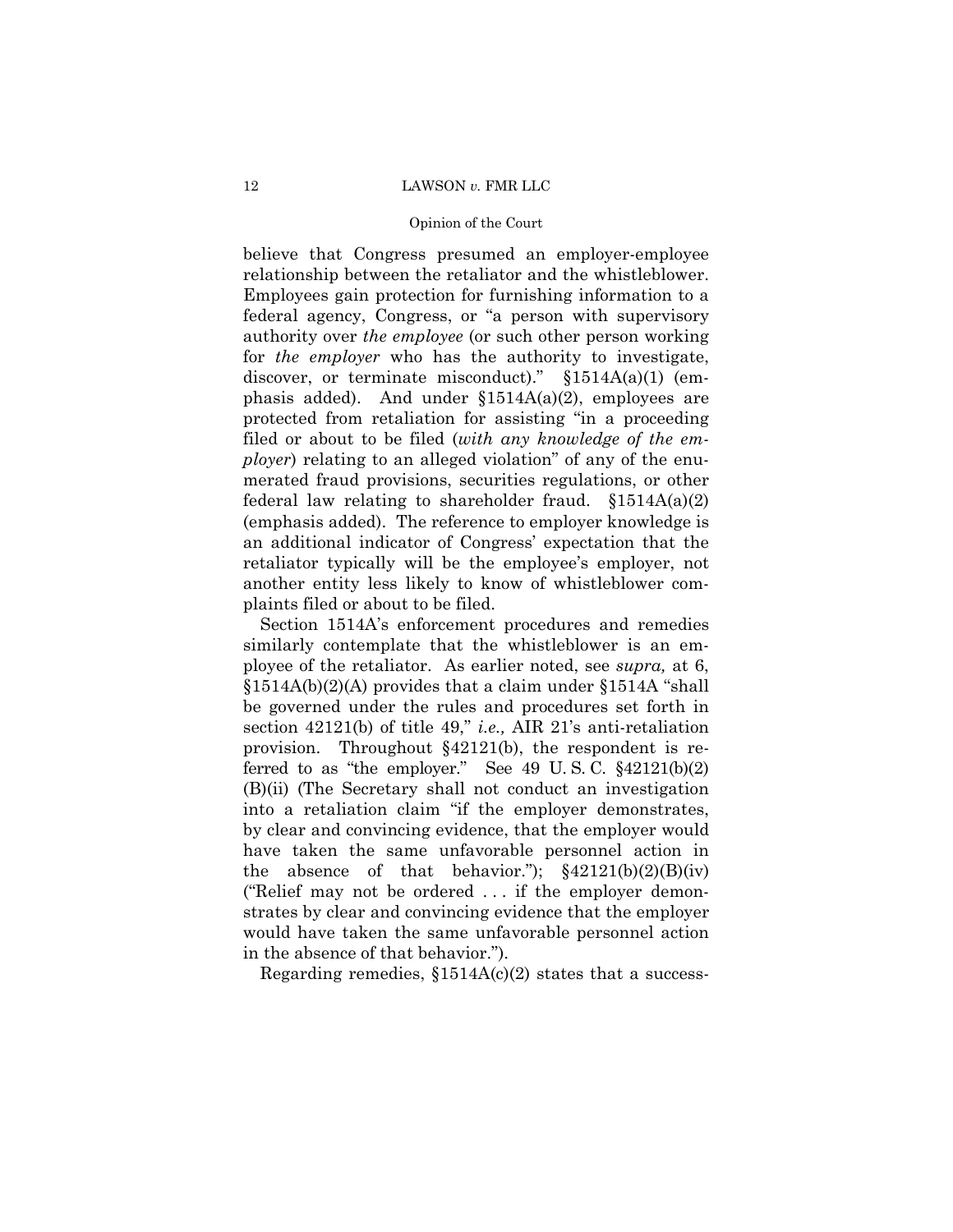pay, with interest." As the Solicitor General, for the United ful claimant shall be entitled to "reinstatement with the same seniority status that the employee would have had, but for the discrimination," as well as "the amount of back States as *amicus curiae*, observed, "It is difficult, if not impossible, to see how a contractor or subcontractor could provide those remedies to an employee of a public company." Brief for United States as *Amicus Curiae* 15. The most sensible reading of §1514A's numerous references to an employer-employee relationship between the respondent and the claimant is that the provision's protections run between contractors and their own employees.

 demic here because the public company has no employees. Remarkably, the dissent attributes to Congress a strange design. Under the dissent's "narrower" construction, *post,* at 2, 3, 4, 7, a public company's contractor may not retaliate against a public company's employees, aca-According to the dissent, this coverage is necessary to prevent "a gaping hole" that would allow public companies to "evade §1514A simply by hiring a contractor to engage in the very retaliatory acts that an officer or employee could not." *Post*, at 10. This cannot be right—even if Congress had omitted any reference to contractors, subcontractors, or agents in §1514A, the remaining language surely would prohibit a public company from directing someone else to engage in retaliatory conduct against the public company's employees; hiring an ax-wielder to announce an employee's demotion does not change the fact that the public company is the entity commanding the demotion. Under the dissent's reading of §1514A, the inclusion of contractors as covered employers does no more than make the contractor secondarily liable for complying with such marching orders—hardly a hole at all.<sup>10</sup>

<sup>10</sup>The dissent suggests that we "fai[l] to recognize" that its construction also makes contractors primarily liable for retaliating of their own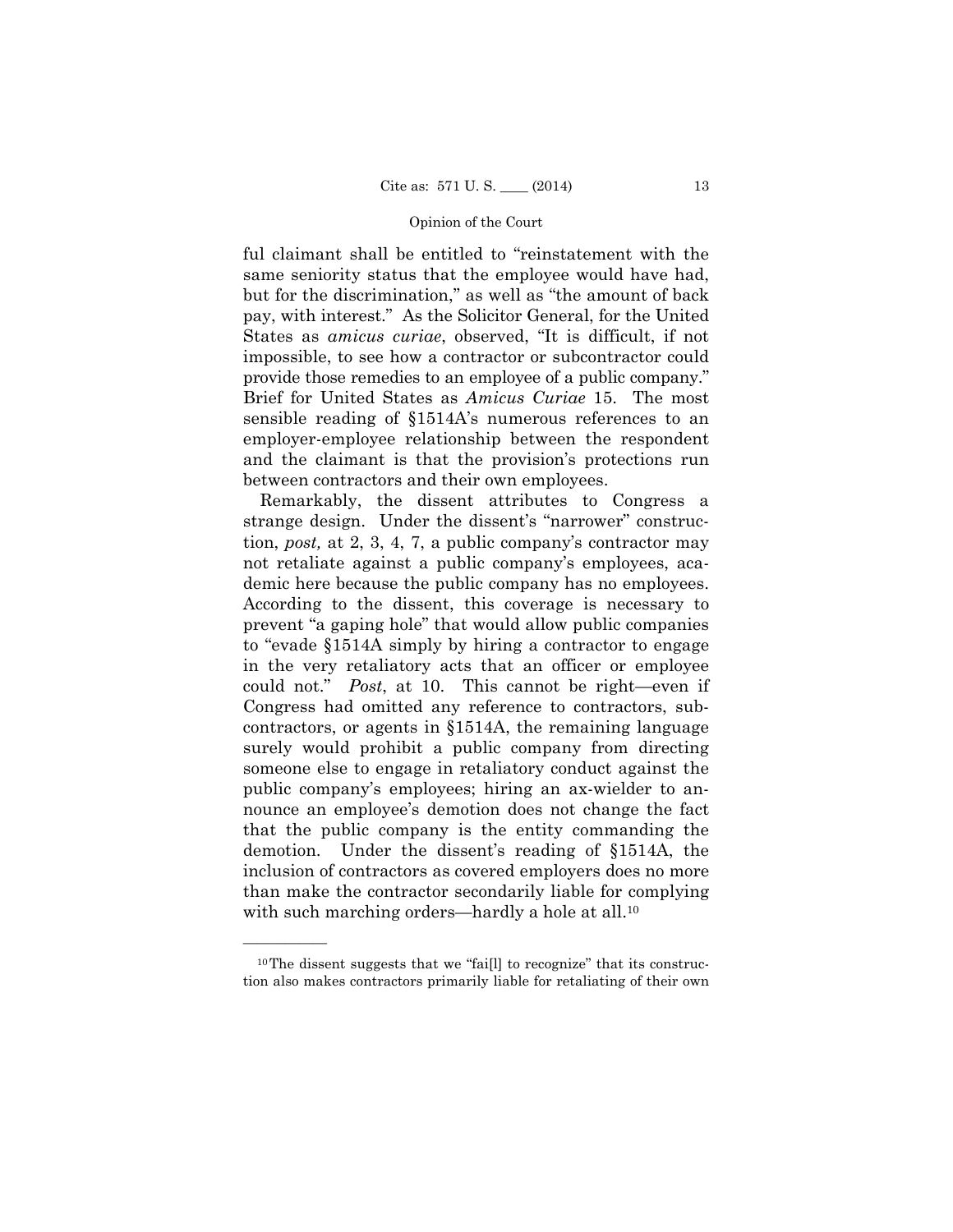#### Opinion of the Court

 would be denied §1514A's protections. See *infra*, at 19–22. Instead of indulging in fanciful visions of whistleblowing There would be a huge hole, on the other hand, were the dissent's view of §1514A's reach to prevail: Contractors' employees would be disarmed; they would be vulnerable to retaliation by their employers for blowing the whistle on a scheme to defraud the public company's investors, even a scheme engineered entirely by the contractor. Not only would mutual fund advisers and managers escape §1514A's control. Legions of accountants and lawyers babysitters and the like, *post*, at 1–2, 6, 12–13, 20, the dissent might pause to consider whether a Congress, prompted by the Enron debacle, would exclude from whistleblower protection countless professionals equipped to bring fraud on investors to a halt.

# B

 We turn next to two textual arguments made by FMR. First, FMR urges that "an employee" must be read to refer exclusively to public company employees to avoid the absurd result of extending protection to the personal employees of company officers and employees, *e.g.,* their housekeepers or gardeners. See Brief for Respondents 19– 20; *post*, at 1–2, 6, 12–13, 20. Plaintiffs and the Solicitor General do not defend §1514A's application to personal employees. They argue, instead, that the prohibition against an "officer" or "employee" retaliating against "an employee" may be read as imposing personal liability only on officers and employees who retaliate against other public company employees. Brief for Petitioners 12; Brief

 asserting a §1514A claim alleging retaliatory conduct by a contractor. volition against employees of public companies. *Post*, at 10, n. 6. As explained *supra,* at 11–12, n. 9, however, FMR and its supporters have identified not even one real-world instance of a public company employee Again, no "gaping hole," practically no hole at all.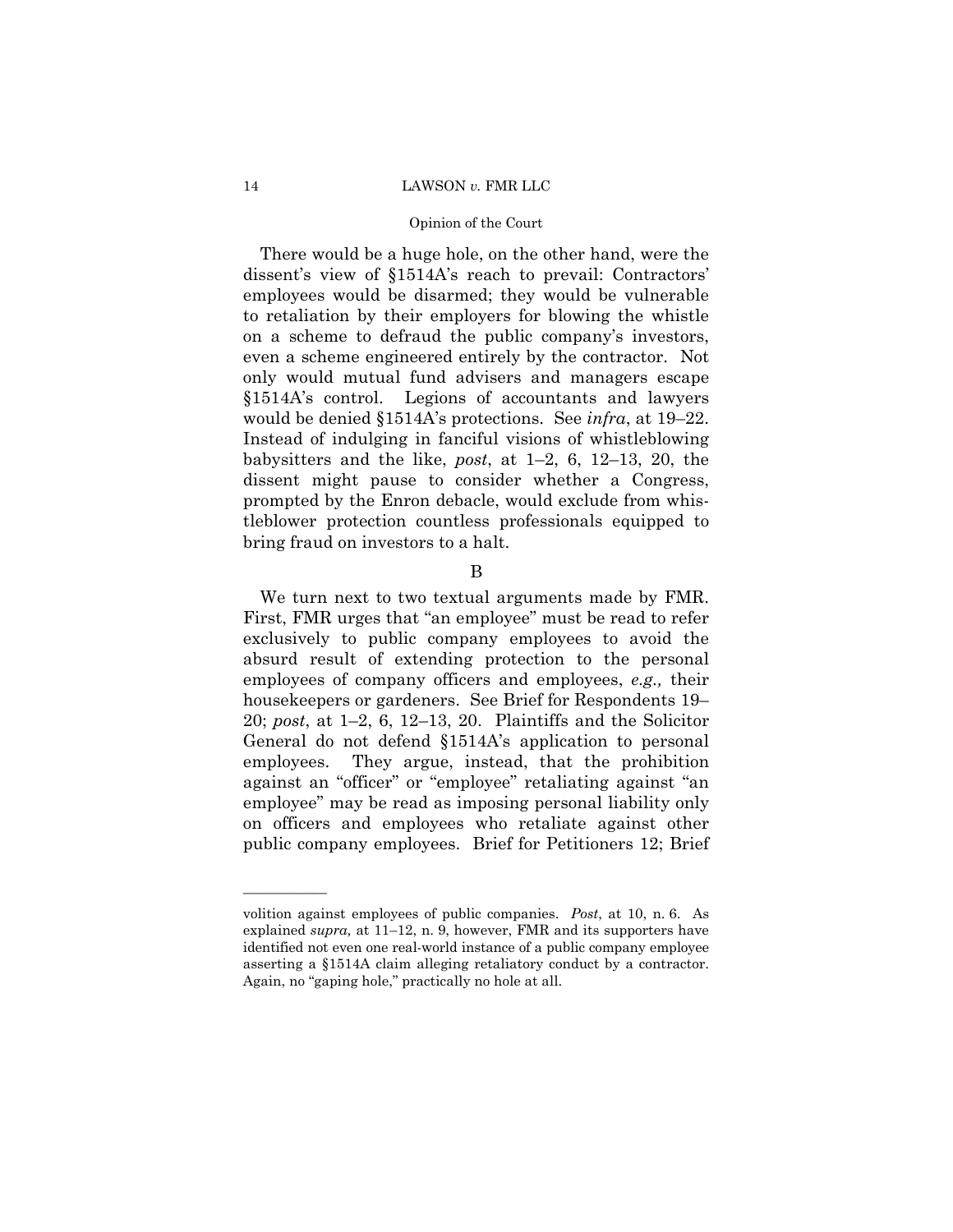for United States as *Amicus Curiae* 16.11 FMR calls this reading "bizarre," for it would ascribe to the words "an employee" in §1514A(a) "one meaning if the respondent is an 'officer' and a different meaning if the respondent is a 'contractor.'" Brief for Respondents 20–21.

We agree with FMR that plaintiffs and the Solicitor General offer an interpretation at odds with the text Congress enacted. If, as we hold, "an employee" includes employees of contractors, then grammatically, the term also includes employees of public company officers and employees. Nothing suggests Congress' attention was drawn to the curiosity its drafting produced. The issue, however, is likely more theoretical than real. Few housekeepers or gardeners, we suspect, are likely to come upon and comprehend evidence of their employer's complicity in fraud. In any event, FMR's point is outweighed by the compelling arguments opposing FMR's contention that "an employee" refers simply and only to public company employees. See *supra,* at 9–14. See also *infra*, at 23–24 (limiting principles may serve as check against overbroad applications).

Second, FMR argues that the statutory headings support the exclusion of contractor employees from §1514A's protections. Although §1514A's own heading is broad ("Civil action to protect against retaliation in fraud cases"), subsection (a) is captioned "Whistleblower Protection for Employees of Publicly Traded Companies." Similarly, the relevant public law section, §806 of Sarbanes-Oxley, is captioned "Protection for Employees of Publicly Traded Companies Who Provide Evidence of Fraud." 116

<sup>11</sup>The ARB endorsed this view in *Spinner* v. *David Landau & Assoc., LLC*, No. 10–111 etc., ALJ No. 2010–SOX–029, p. 8 (May 31, 2012). We have no occasion to determine whether the ARB would be entitled to deference in this regard, for, as explained in text, we find that the statutory text unambiguously affords protection to personal employees of public company officers and employees. §1514A(a).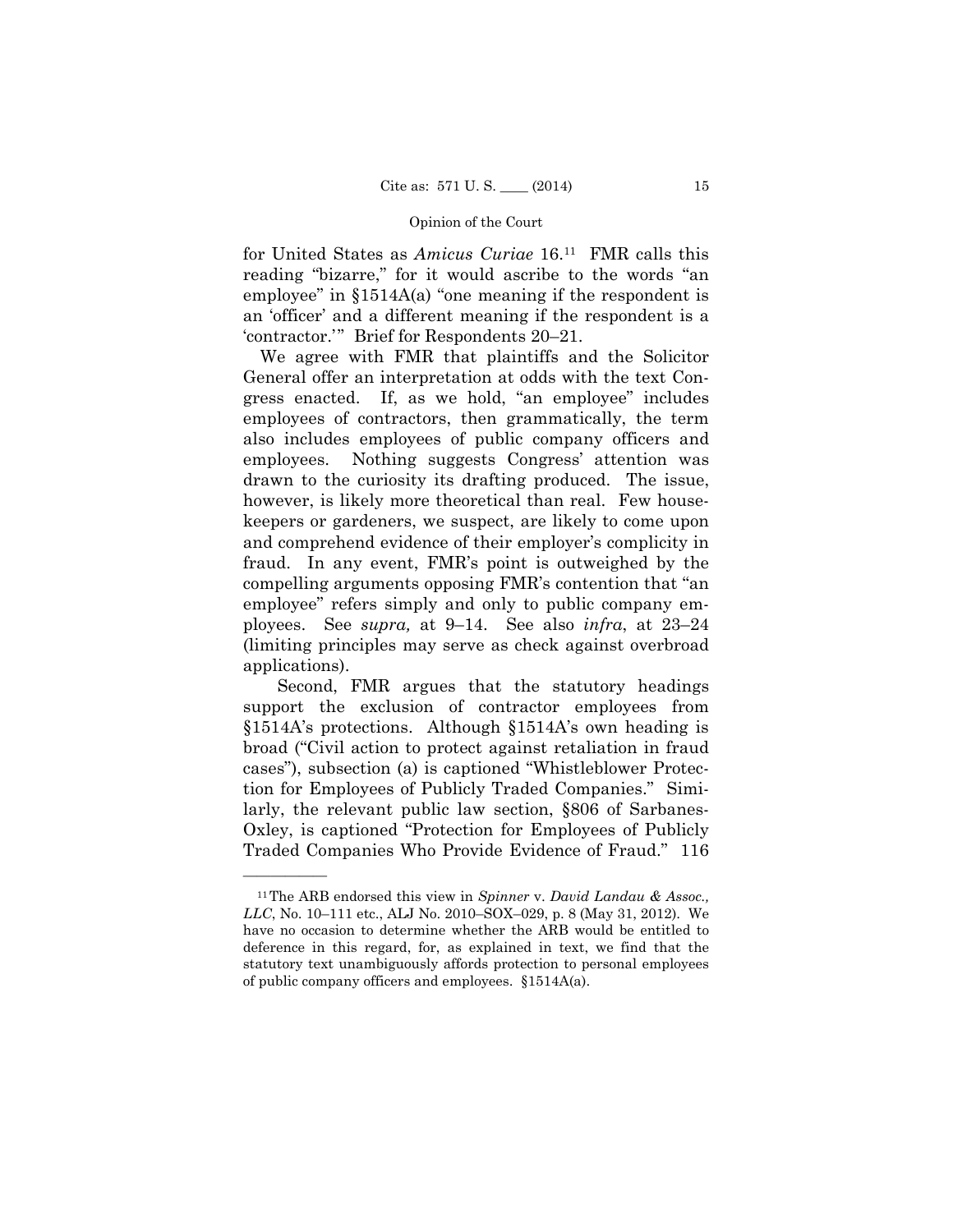Stat. 802. The Court of Appeals described the latter two headings as "explicit guides" limiting protection under §1514A to employees of public companies. 670 F. 3d, at 69.

This Court has placed less weight on captions. In *Trainmen* v. *Baltimore & Ohio R. Co.*, 331 U. S. 519 (1947), we explained that where, as here, "the [statutory] text is complicated and prolific, headings and titles can do no more than indicate the provisions in a most general manner." *Id.*, at 528. The under-inclusiveness of the two headings relied on by the Court of Appeals is apparent. The provision indisputably extends protection to employees of companies that file reports with the SEC pursuant to §15(d) of the 1934 Act, even when such companies are not "publicly traded." And the activity protected under §1514A is not limited to "provid[ing] evidence of fraud"; it also includes reporting violations of SEC rules or regulations. §1514A(a)(1). As in *Trainmen*, the headings here are "but a short-hand reference to the general subject matter" of the provision, "not meant to take the place of the detailed provisions of the text." 331 U. S., at 528. Section 1514A is attended by numerous indicators that the statute's prohibitions govern the relationship between a contractor and its own employees; we do not read the headings to "undo or limit" those signals. *Id.,* at 529.12

# III

A

Our textual analysis of §1514A fits the provision's purpose. It is common ground that Congress installed whistleblower protection in the Sarbanes-Oxley Act as one

<sup>12</sup>AIR 21's anti-retaliation provision, on which §1514A is based, includes a similarly composed heading, "Discrimination against airline employees." 49 U.S.C. §42121(a). Nevertheless, that provision has been read to cover employees of companies rendering contract services to airlines. See *infra*, at 27–29.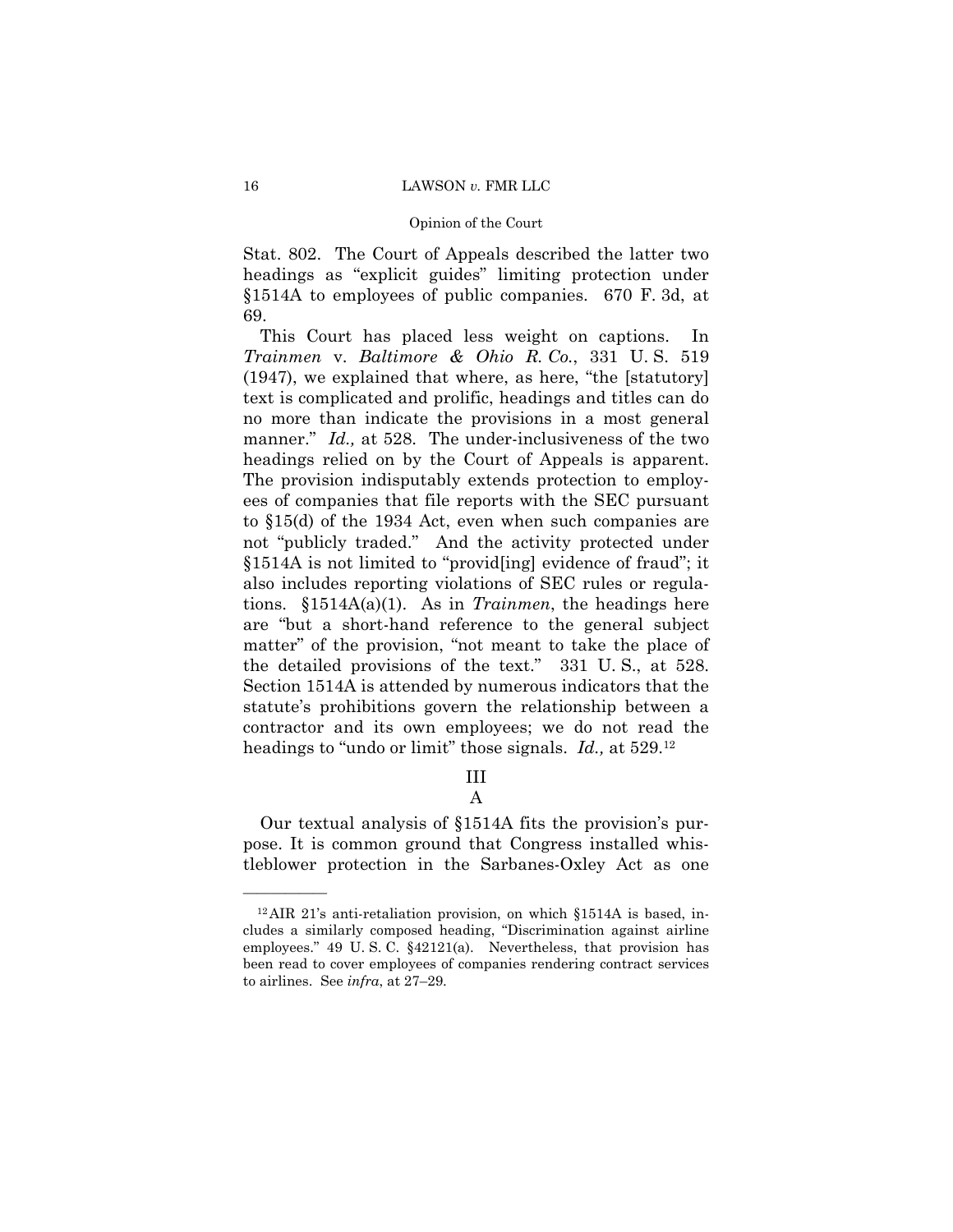means to ward off another Enron debacle. S. Rep., at 2– 11. And, as the ARB observed in *Spinner*, "Congress plainly recognized that outside professionals—accountants, law firms, contractors, agents, and the like were complicit in, if not integral to, the shareholder fraud and subsequent cover-up [Enron] officers . . . perpetrated." ALJ No. 2010–SOX–029, pp. 12–13. Indeed, the Senate Report demonstrates that Congress was as focused on the role of Enron's outside contractors in facilitating the fraud as it was on the actions of Enron's own officers. See, *e.g.,* S. Rep., at 3 (fraud "occurred with extensive participation and structuring advice from Arthur Andersen . . . which was simultaneously serving as both consultant and independent auditor for Enron" (internal quotation marks and brackets omitted)); *id.,* at 4 ("professionals from accounting firms, law firms and business consulting firms, who were paid millions to advise Enron on these practices, assured others that Enron was a solid investment"); *id.,* at 4–5 (team of Andersen employees were tasked with destroying "physical evidence and documents" relating to Enron's fraud); *id.,* at 5 ("Enron and Andersen were taking advantage of a system that allowed them to behave in an apparently fraudulent manner"); *id.,* at 11 (Enron's fraud partly attributable to "the well-paid professionals who helped create, carry out, and cover up the complicated corporate ruse when they should have been raising concerns"); *id.,* at 20–21 ("Enron's accountants and lawyers brought all their skills and knowledge to bear in assisting the fraud to succeed and then in covering it up.").

Also clear from the legislative record is Congress' understanding that outside professionals bear significant responsibility for reporting fraud by the public companies with whom they contract, and that fear of retaliation was the primary deterrent to such reporting by the employees of Enron's contractors. Congressional investigators discovered ample evidence of contractors demoting or dis-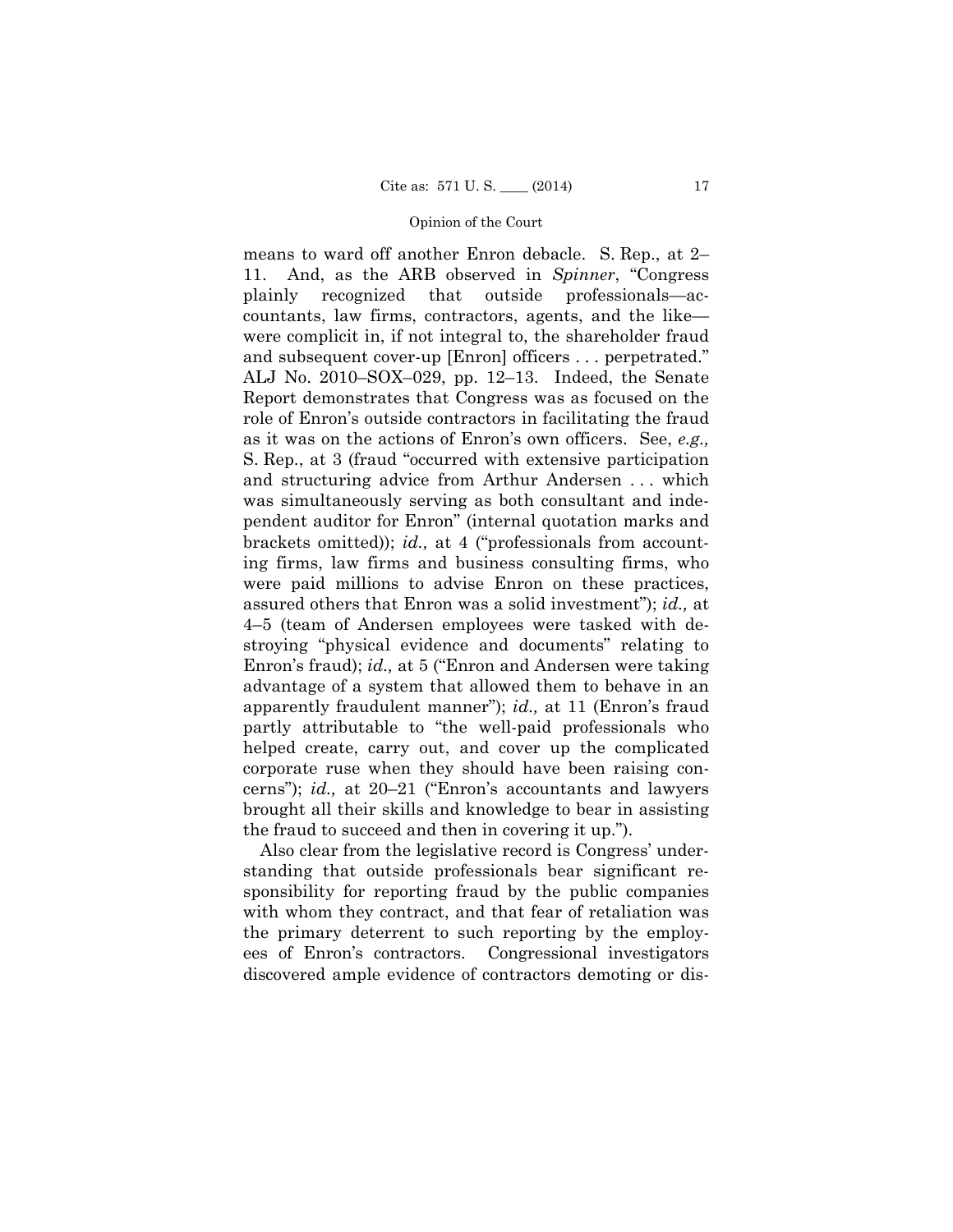#### Opinion of the Court

charging employees they have engaged who jeopardized the contractor's business relationship with Enron by objecting to Enron's financial practices. See, *e.g.,* Oppel, Merrill Replaced Research Analyst Who Upset Enron, N. Y. Times, July 30, 2002, p. A1 ("In the summer of 1998, when it was eager to win more investment banking business from Enron, Merrill Lynch replaced a research analyst who had angered Enron executives by rating the company's stock 'neutral' with an analyst who soon upgraded the rating, according to Congressional investigators."); Yost, Andersen Whistleblower Was Removed, Associated Press (Apr. 3, 2002) (Congressional investigation reveals that Andersen removed one of its partners from its Enron team after Enron officials expressed unhappiness with the partner's questioning of certain accounting practices); Oppel, The Man Who Paid the Price for Sizing up Enron, N. Y. Times, Mar. 27, 2002, p. C1 ("Enron executives pressed UBS PaineWebber to take action against a broker who advised some Enron employees to sell their shares in August and was fired by the brokerage firm within hours of the complaint, according to e-mail messages released today by Congressional investigators.").

In the same vein, two of the four examples of whistleblower retaliation recounted in the Senate Report involved outside professionals retaliated against by their own employers. S. Rep., at 5 (on Andersen and UBS Paine-Webber employees); see also *id.,* at 4–5 (Andersen employees who "attempted to report or 'blow the whistle' on [Enron's] fraud ... were discouraged at nearly every turn"). Emphasizing the importance of outside professionals as "gatekeepers who detect and deter fraud," the Senate Report concludes: "Congress must reconsider the incentive system that has been set up that encourages accountants and lawyers who come across fraud in their work to remain silent." *Id.,* at 20–21. From this legisla-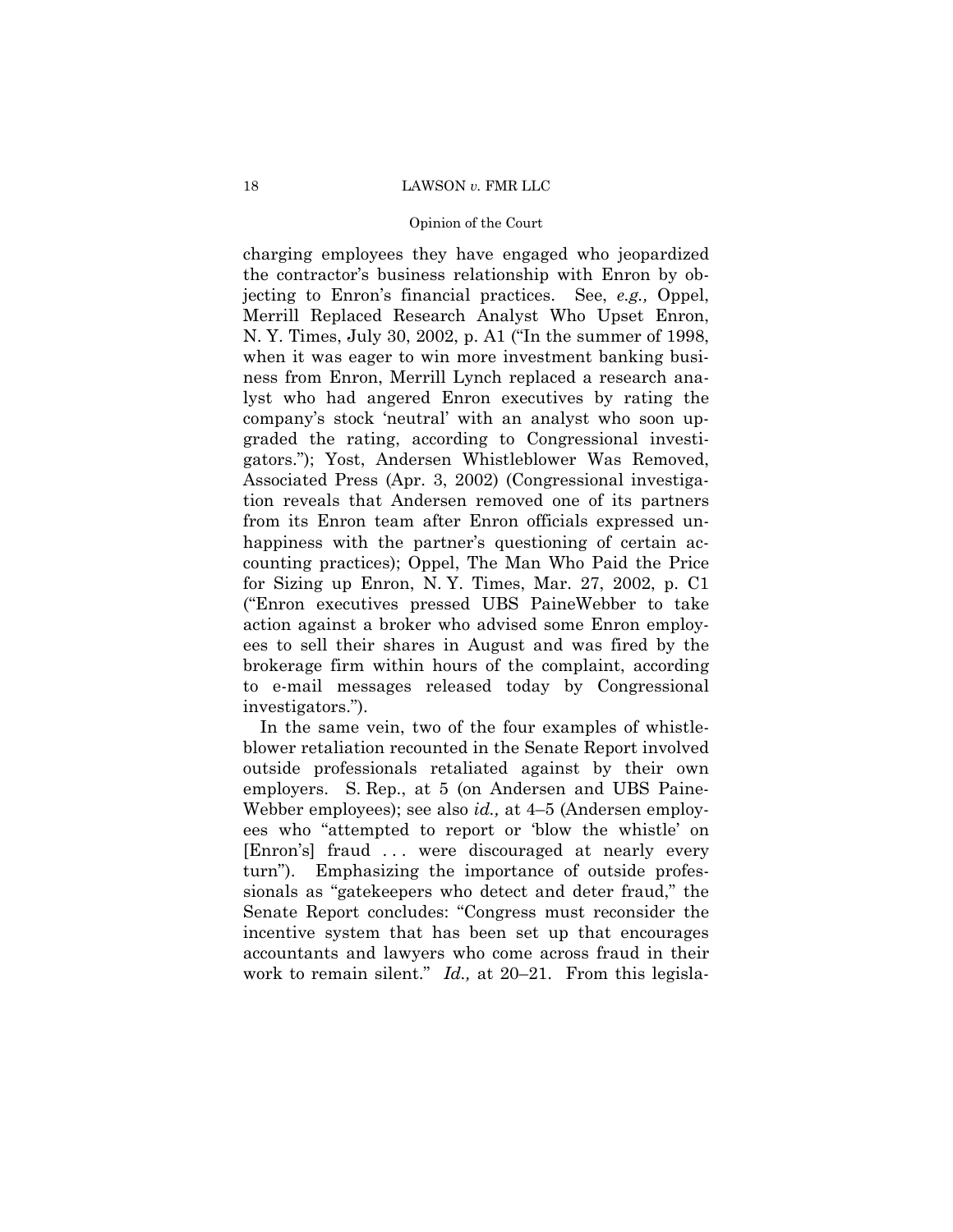tive history, one can safely conclude that Congress enacted §1514A aiming to encourage whistleblowing by contractor employees who suspect fraud involving the public companies with whom they work.13

 FMR argues that Congress addressed its concerns about the role of outside accountants and lawyers in facilitating Enron's wrongdoing, not in §1514A, but exclusively in other provisions of Sarbanes-Oxley "*directly* regulat[ing] accountants and lawyers." Brief for Respondents 40. In particular, FMR points to sections of the Act requiring accountants and lawyers for public companies to investigate and report misconduct, or risk being banned from further practice before the SEC. *Id.,* at 41 (citing 15 U. S. C. §§7215(c)(4), 7245). These requirements, however, indicate why Congress would have wanted to extend §1514A's coverage to the many lawyers and accountants who perform outside work for public companies. Although lawyers and accountants are subject to extensive regulations and sanctions throughout Sarbanes-Oxley, no provision of the Act other than §1514A affords them protection from retaliation by their employers for complying with the Act's reporting requirements.<sup>14</sup> In short, we cannot coun-

<sup>13</sup>FMR urges that the Senate Report's references to "employees of publicly traded companies" demonstrate that Congress wanted to limit whistleblower protection to such employees. Brief for Respondents 30– 31. This argument fails for the same reason that FMR's reliance on the statutory section headings fails: "employees of publicly traded companies" must be understood as shorthand not designed to capture every employee covered by §1514A. See *supra,* at 15–16. Senator Sarbanes' statement, cited in the concurring opinion, *post*, at 2, is similarly imprecise. The Act indisputably covers private accounting firms and law firms that provide services to public companies. See, *e.g*., 15 U. S. C. §§7215, 7245. Indeed, Senator Sarbanes acknowledged this point in his very next sentence. See 148 Cong. Rec. 14440 (2002) (remarks of Sen. Sarbanes) ("This legislation prohibits accounting firms from providing certain specified consulting services if they are also the auditors of the company."). 14The dissent suggests that the Public Company Accounting Oversight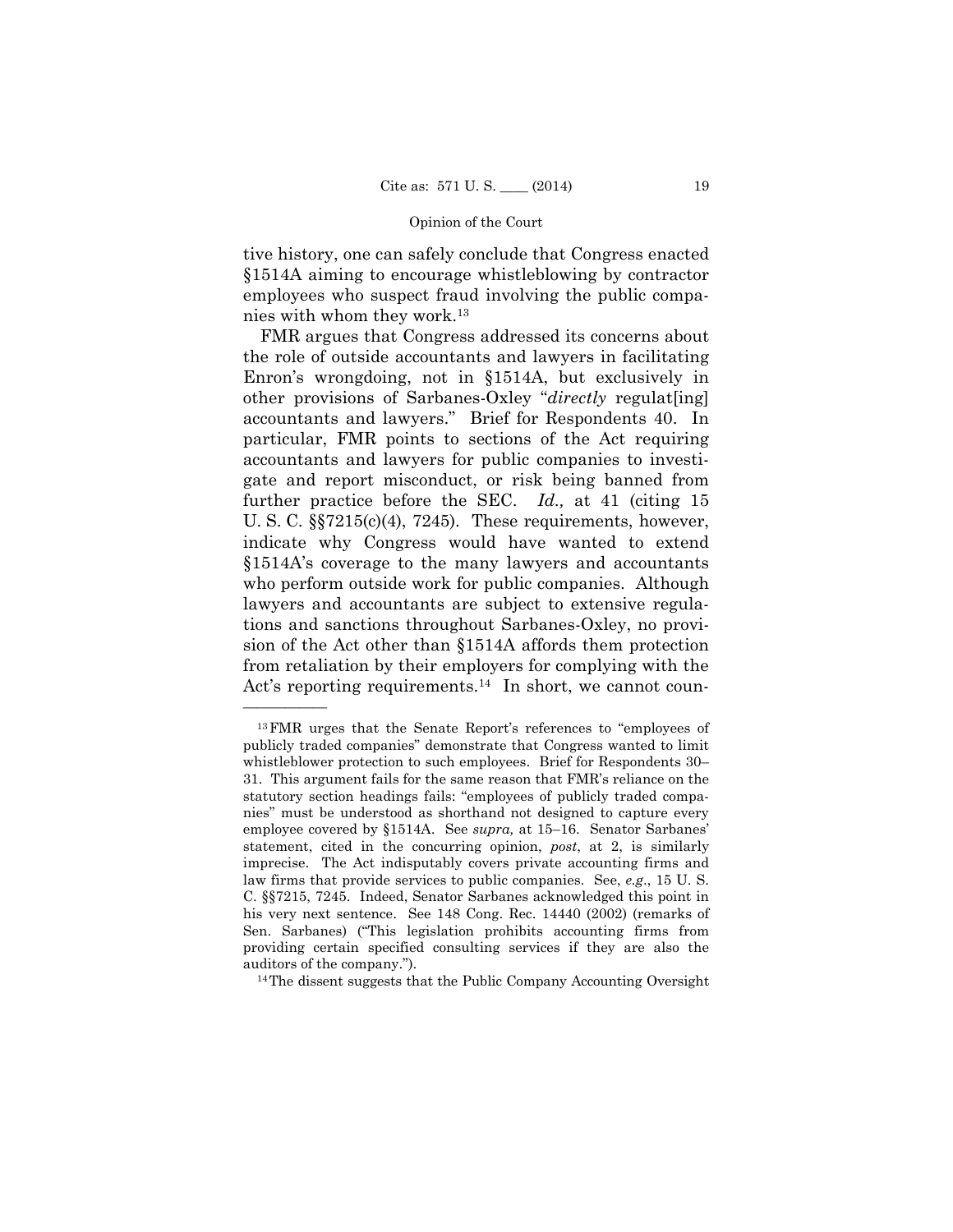#### Opinion of the Court

tenance the position advanced by FMR and the dissent, see *post,* at 14–16, that Congress intended to leave these professionals vulnerable to discharge or other retaliatory action for complying with the law.

# B

Our reading of §1514A avoids insulating the entire mutual fund industry from §1514A, as FMR's and the dissent's "narrower construction" would do. As companies "required to file reports under section 15(d) of the Securities Exchange Act of 1934," 18 U. S. C. §1514A(a), mutual funds unquestionably are governed by §1514A. Because mutual funds figure prominently among such report-filing companies, Congress presumably had them in mind when it added to "publicly traded companies" the discrete category of companies "required to file reports under section  $15(d)$ ."

Virtually all mutual funds are structured so that they have no employees of their own; they are managed, instead, by independent investment advisers. See S. Rep. No. 91–184, p. 5 (1969) (accompanying the 1970 amendments to the Investment Company Act of 1940). The United States investment advising industry manages \$14.7 trillion on behalf of nearly 94 million investors. See 2013 Investment Company Fact Book 7 (53d ed.), available at http://www.icifactbook.org/pdf/2013\_factbook.pdf (as visited Feb. 20, 2014, and available in Clerk of Court's case file). These investment advisers, under our reading

 tive to retaliate against other accountants and lawyers. See *post*, at 15. Board's and the SEC's authority to sanction unprofessional conduct by accountants and lawyers, respectively, "could well provide" a disincen-The possibility of such sanctions, however, is cold comfort to the accountant or lawyer who loses her job in retaliation for her efforts to comply with the Act's requirements if, as the dissent would have it, §1514A does not enable her to seek reinstatement or backpay.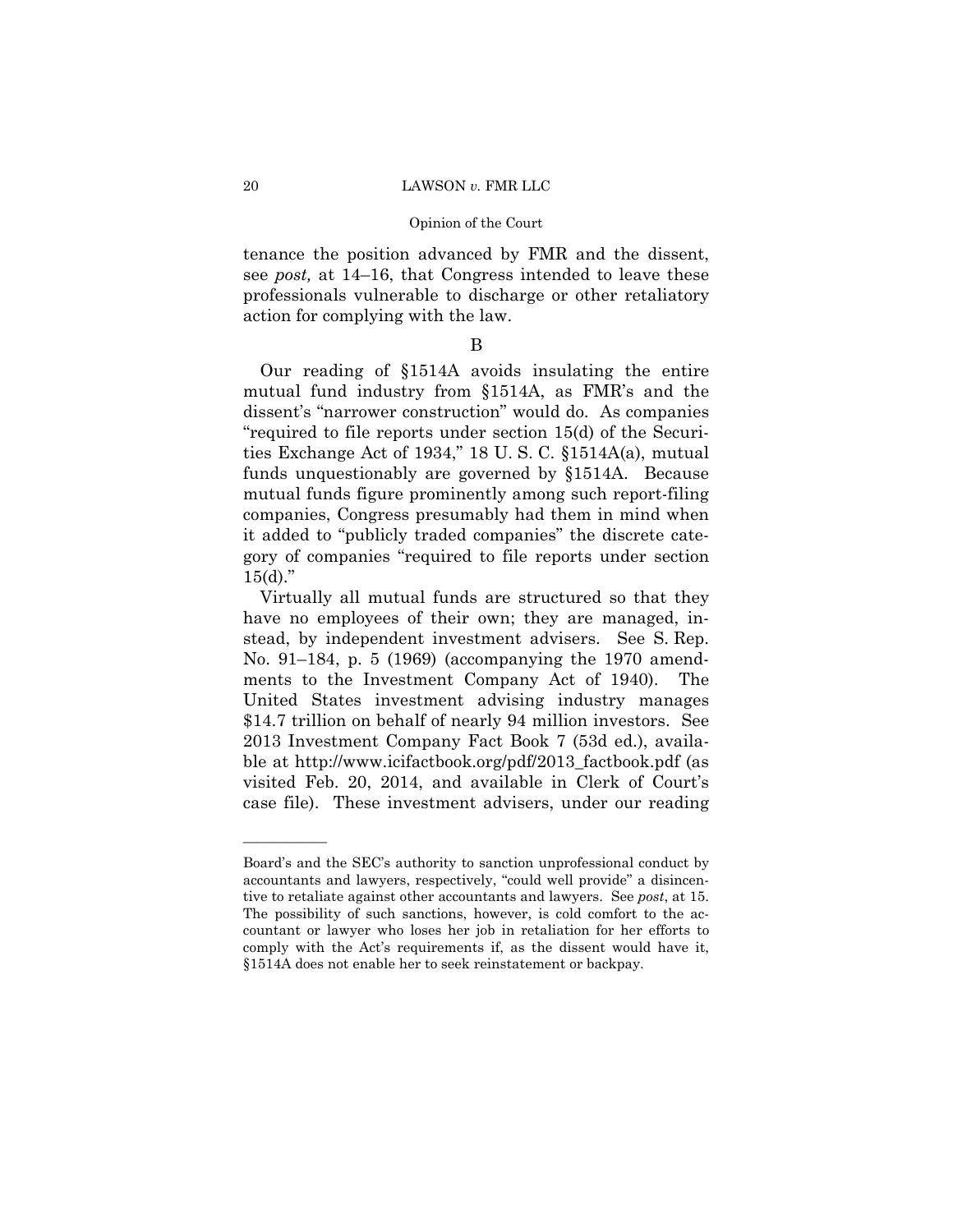of §1514A, are contractors prohibited from retaliating against their own employees for engaging in whistleblowing activity. This construction protects the "insiders [who] are the only firsthand witnesses to the [shareholder] fraud." S. Rep., at 10. Under FMR's and the dissent's reading, in contrast, §1514A has no application to mutual funds, for all of the potential whistleblowers are employed by the privately held investment management companies, not by the mutual funds themselves. See Brief for Respondents 45 (describing this glaring gap as "merely a consequence of the corporate structure" of mutual funds).

The Court of Appeals found exclusion of the mutual fund industry from §1514A tenable because mutual funds and their investment advisers are separately regulated under the Investment Company Act of 1940, 15 U. S. C. §80a–1 *et seq*.*,* the Investment Advisers Act of 1940, 15 U. S. C. §80b–1 *et seq.,* and elsewhere in Sarbanes-Oxley. 670 F. 3d, at 72–73. See also *post*, at 16–17, n. 10. But this separate regulation does not remove the problem, for nowhere else in these legislative measures are investment management employees afforded whistleblower protection. Section 1514A alone shields them from retaliation for bringing fraud to light.

Indeed, affording whistleblower protection to mutual fund investment advisers is crucial to Sarbanes-Oxley's endeavor to "protect investors by improving the accuracy and reliability of corporate disclosures made pursuant to the securities laws." 116 Stat. 745. As plaintiffs observe, these disclosures are written, not by anyone at the mutual funds themselves, but by employees of the investment advisers. "Under FMR's [and the dissent's] proposed interpretation of section 1514A, FMR could dismiss any FMR employee who disclosed to the directors of or lawyers for the Fidelity funds that there were material falsehoods in the documents being filed by FMR with the SEC in the name of those funds." Reply Brief 13. It is implausible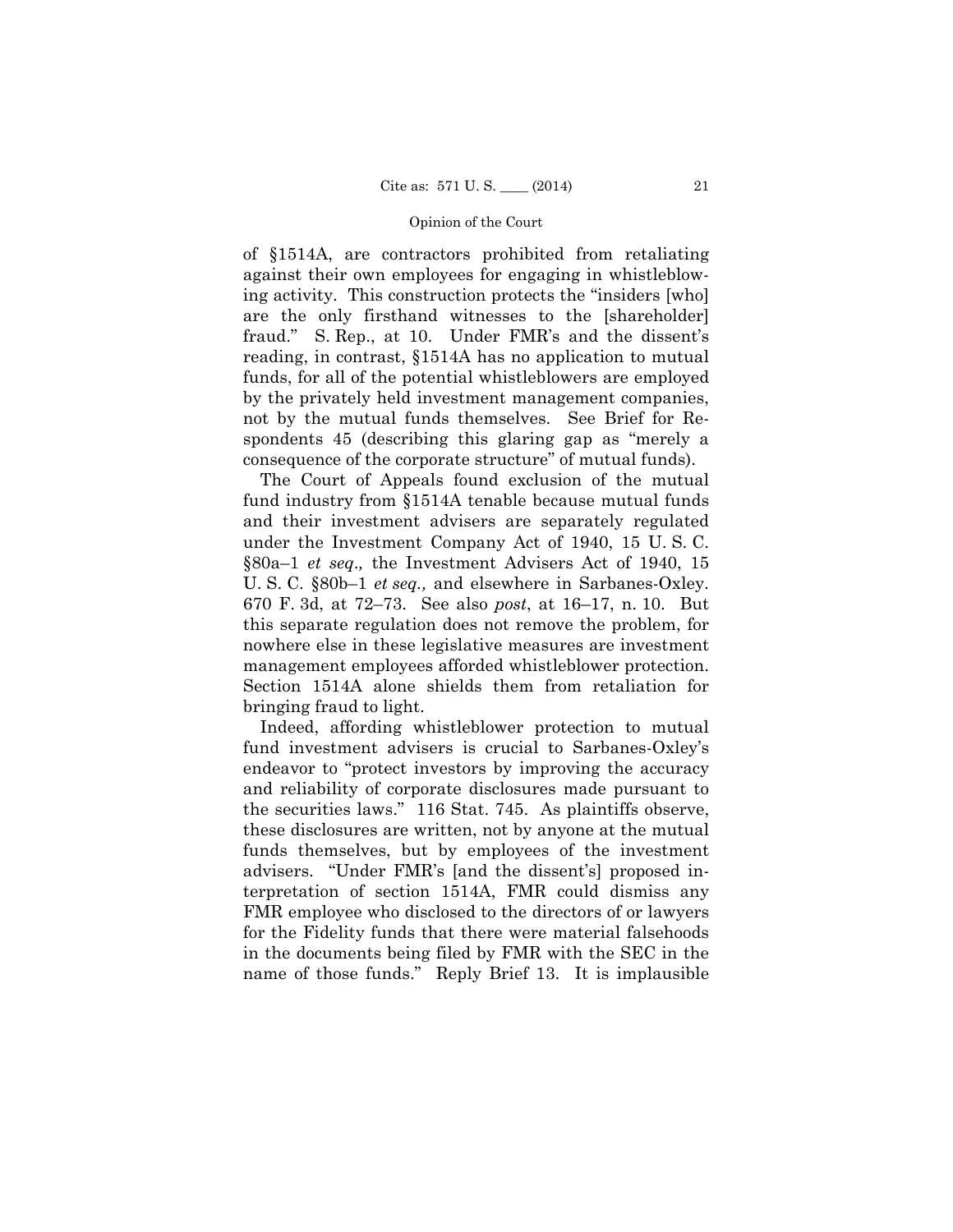that Congress intended to leave such an employee remediless. See *id.,* at 14.

# $\mathcal{C}$

Unable credibly to contest the glaring underinclusiveness of the "narrower reading" FMR urges, the dissent emphasizes instead FMR's claim that the reading of §1514A we adopt is all too inclusive. See *post*, at 1–2, 6, 12–13, 20–21. FMR's *amici* also press this point, observing that the activity protected under  $$1514A(a)(1)$  encompasses reporting not only securities fraud (18 U. S. C. §1348), but also mail, wire, and bank fraud (§§1341, 1343, 1344). Including contractor employees in the protected class, they therefore assert, could "cas[t] a wide net over employees who have no exposure to investor-related activities and thus could not possibly assist in detecting investor fraud." Brief for Chamber of Commerce of the United States of America as *Amicus Curiae* 3. See also Brief for Securities Industry and Financial Markets Association as *Amicus Curiae* 7–16.

 claim based on allegations unrelated to shareholder fraud. There is scant evidence, however, that these floodgateopening concerns are more than hypothetical. DOL's regulations have interpreted §1514A as protecting contractor employees for almost a decade.15 See 69 Fed. Reg. 52105–52106 (2004). Yet no "narrower construction" advocate has identified even a single case in which the employee of a private contractor has asserted a §1514A FMR's parade of horribles rests solely on *Lockheed Martin Corp.* v. *ARB*, 717 F. 3d 1121 (CA10 2013), a case involving mail and wire fraud claims asserted by an employee of

<sup>15</sup>Although the dissent suggests that the ARB had not provided "definitive clarification" on the issue prior to *Spinner*, *post* at 14, the ARB "repeatedly interpreted [§1514A] as affording whistleblower protection to employees of [private] contractors" before *Spinner*. See *Spinner*, No. 10–111 etc., ALJ No. 2010–SOX–029, p. 5 (citing prior decisions).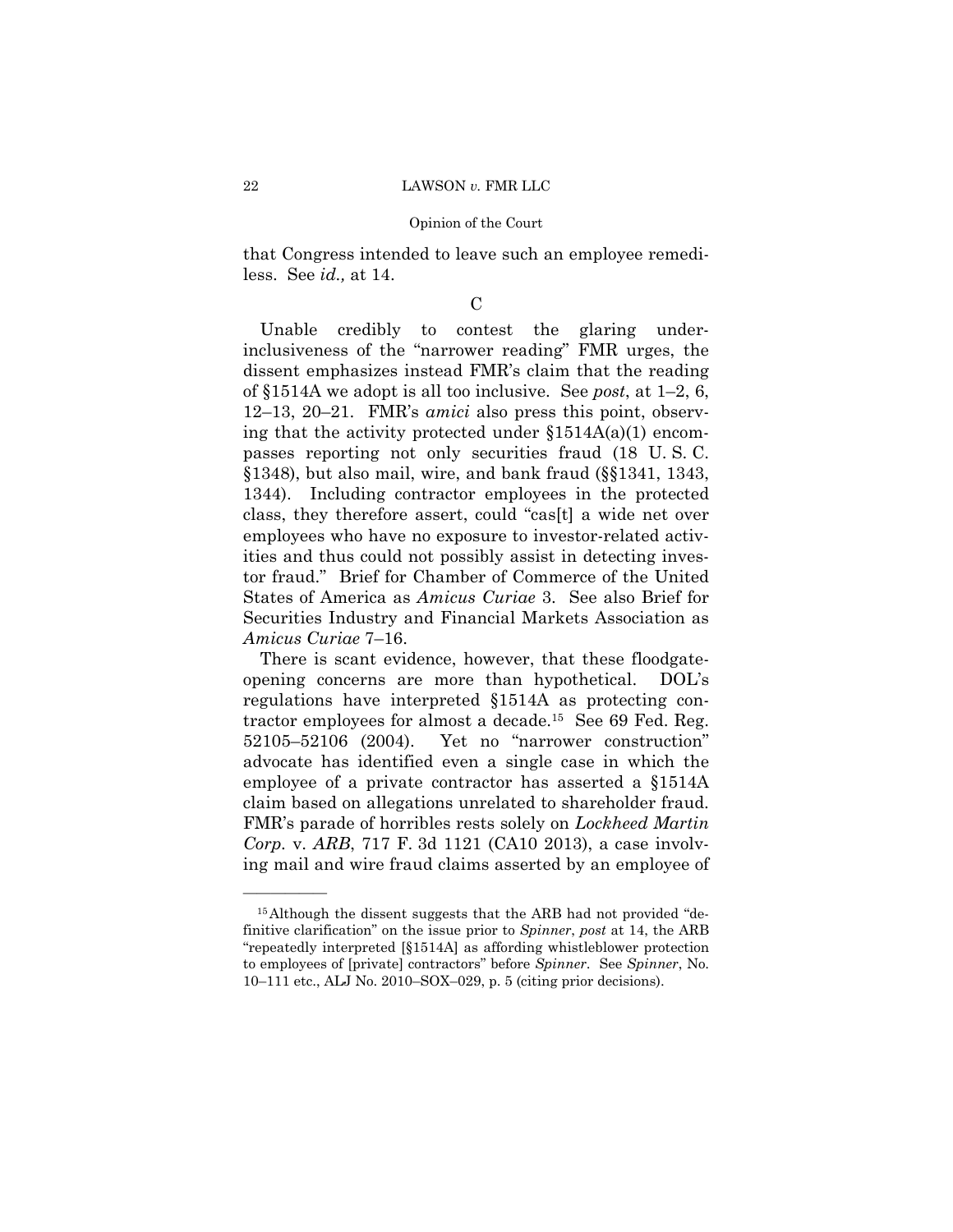day's decision. The dissent's fears that household employa *public* company—*i.e.,* claims in no way affected by toees and others, on learning of today's decision, will be prompted to pursue retaliation claims, *post*, at 13, and that OSHA will find them meritorious under §1514A, seem to us unwarranted. If we are wrong, however, Congress can easily fix the problem by amending §1514A explicitly to remove personal employees of public company officers and employees from the provision's reach. But it would thwart Congress' dominant aim if contractors were taken off the hook for retaliating against their whistleblowing employees, just to avoid the unlikely prospect that babysitters, nannies, gardeners, and the like will flood OSHA with §1514A complaints.

Plaintiffs and the Solicitor General observe that overbreadth problems may be resolved by various limiting principles. They point specifically to the word "contractor." Plaintiffs note that in "common parlance," "contractor" does not extend to every fleeting business relationship. Instead, the word "refers to a party whose performance of a contract will take place over a significant period of time." Reply Brief 16. See also *Fleszar* v. *United States Dept. of Labor*, 598 F. 3d 912, 915 (CA7 2010) ("Nothing in §1514A implies that, if [a privately held business] buys a box of rubber bands from Wal-Mart, a company with traded securities, the [business] becomes covered by §1514A.").

The Solicitor General further maintains that §1514A protects contractor employees only to the extent that their whistleblowing relates to "the contractor . . . fulfilling its role as a contractor for the public company, not the contractor in some other capacity." Tr. of Oral Arg. 18–19 (Government counsel). See also *id.,* at 23 ("[I]t has to be a person who is in a position to detect and report the types of fraud and securities violations that are included in the statute. . . . [W]e think that 'the contractor of such com-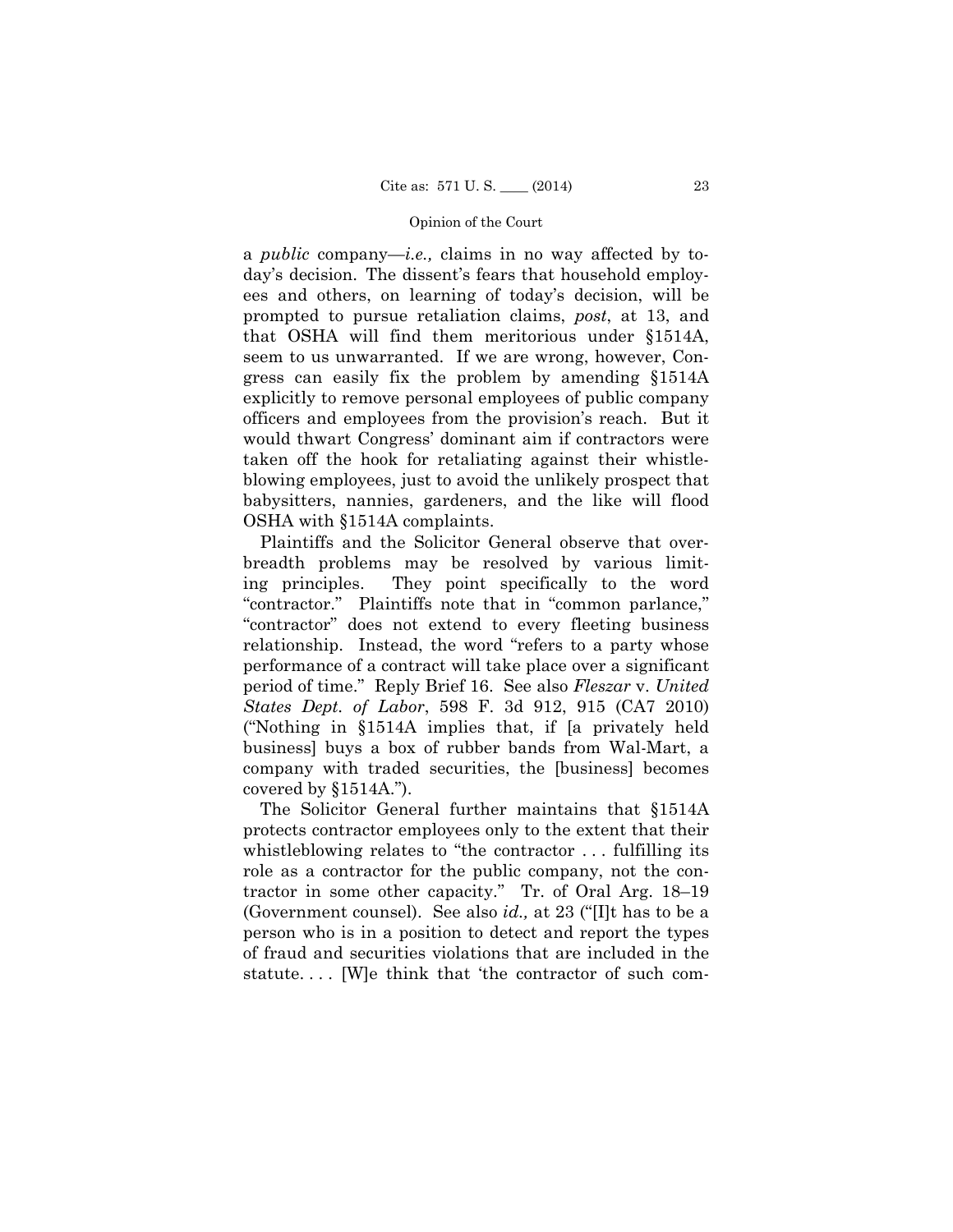pany' refers to the contractor in that role, working for the public company.'").

Finally, the Solicitor General suggests that we need not determine the bounds of §1514A today, because plaintiffs seek only a "mainstream application" of the provision's protections. *Id.,* at 20 (Government counsel). We agree. Plaintiffs' allegations fall squarely within Congress' aim in enacting §1514A. Lawson alleges that she was constructively discharged for reporting accounting practices that overstated expenses associated with managing certain Fidelity mutual funds. This alleged fraud directly implicates the funds' shareholders: "By inflating its expenses, and thus understating its profits, [FMR] could potentially increase the fees it would earn from the mutual funds, fees ultimately paid by the shareholders of those funds." Brief for Petitioners 3. Zang alleges that he was fired for expressing concerns about inaccuracies in a draft registration statement FMR prepared for the SEC on behalf of certain Fidelity funds. The potential impact on shareholders of false or misleading registration statements needs no elaboration. If Lawson and Zang's allegations prove true, these plaintiffs would indeed be "firsthand witnesses to [the shareholder] fraud" Congress anticipated §1514A would protect. S. Rep., at 10.

# D

FMR urges that legislative events subsequent to Sarbanes-Oxley's enactment show that Congress did not intend to extend §1514A's protections to contractor employees.16 In particular, FMR calls our attention to the

<sup>16</sup>We can easily dismiss FMR's invocation of a failed bill from 2004, the Mutual Fund Reform Act, S. 2059, 108th Cong., 2d Sess., §116(b), which would have amended §1514A explicitly to cover employees of investment advisers and affiliates. Brief for Respondents 34–35. "[F]ailed legislative proposals are a particularly dangerous ground on which to rest an interpretation of a prior statute." *United States* v.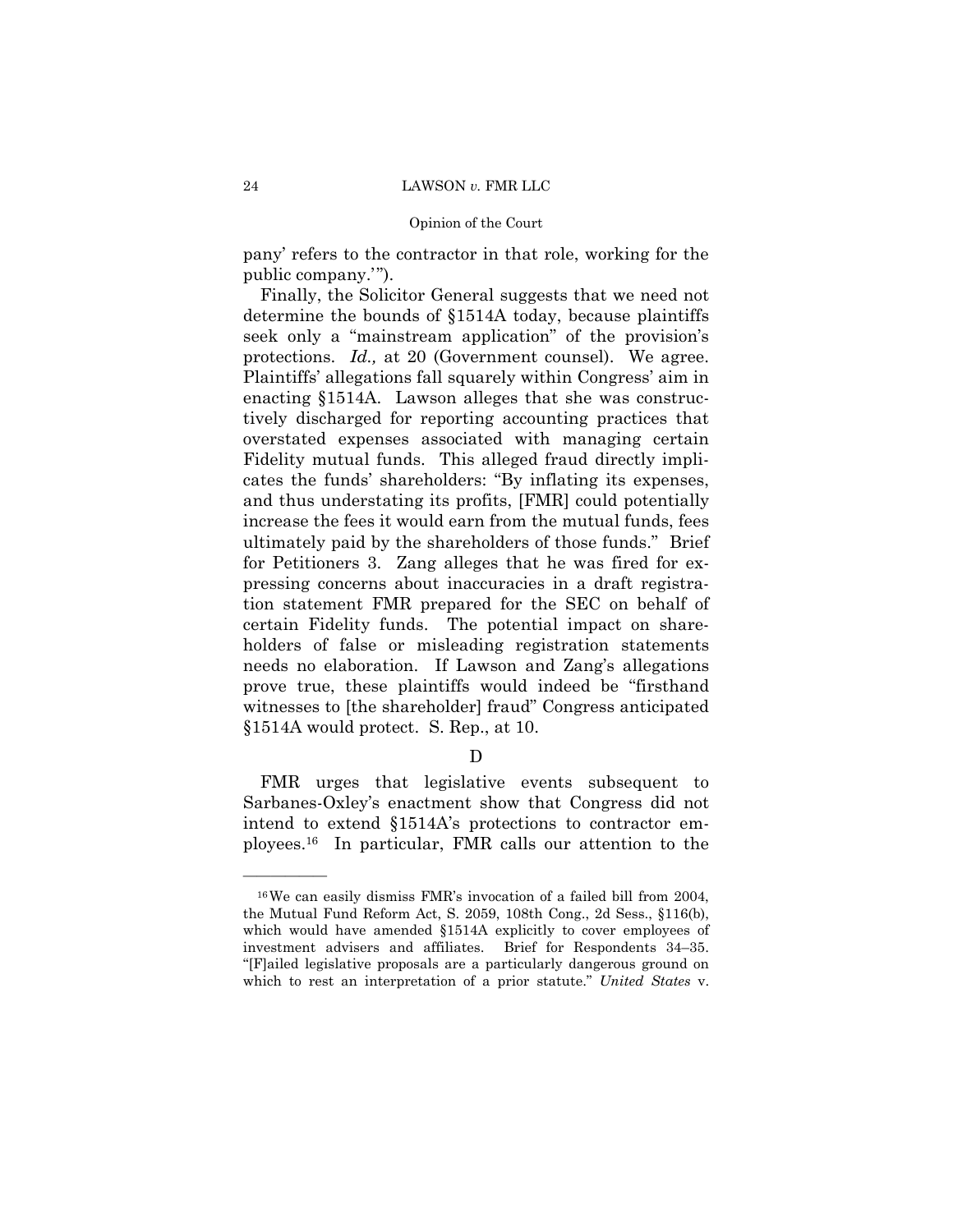2010 Dodd-Frank Wall Street Reform and Consumer Protection Act, 124 Stat. 1376 (Dodd-Frank). Dodd-Frank amended §1514A(a) to read:

"No company with a class of securities registered under section 12 of the Securities Exchange Act of 1934 (15 U. S. C. 78*l*), or that is required to file reports under [section 12] of the [1934 Act] (15 U. S. C. 78*o*(d)) *including any subsidiary or affiliate whose financial information is included in the consolidated financial statements of such company, or nationally recognized statistical rating organization (as defined in section 3(a) of the [1934 Act] (15 U. S. C. 78c)*, or any officer, employee, contractor, subcontractor, or agent of such company *or nationally recognized statistical rating organization*, may discharge, demote, suspend, threaten, harass, or in any other manner discriminate against an employee in the terms and conditions of employment because of any [protected activity]." 18 U. S. C. §1514A(a) (2012 ed.) (emphasis added; footnote omitted.)

The amended provision extends §1514A's protection to employees of public company subsidiaries and nationally recognized statistical rating organizations (NRSROs). FMR asserts that Congress' decision to add NRSROs to §1514A shows that the provision did not previously cover contractor employees: "If [§1514A] already covered every private company contracting with a public company, there would have been no need for Congress to extend [§1514A] to certain private companies." Brief for Respondents 35– 36. This argument fails at the starting gate, for FMR

 *Craft*, 535 U. S. 274, 287 (2002) (internal quotation marks omitted). Where, as here, the proposed amendment amounted to six lines in a 51 page bill that died without any committee action, its failure is scarcely relevant to Congress' intentions regarding a different bill enacted two years earlier.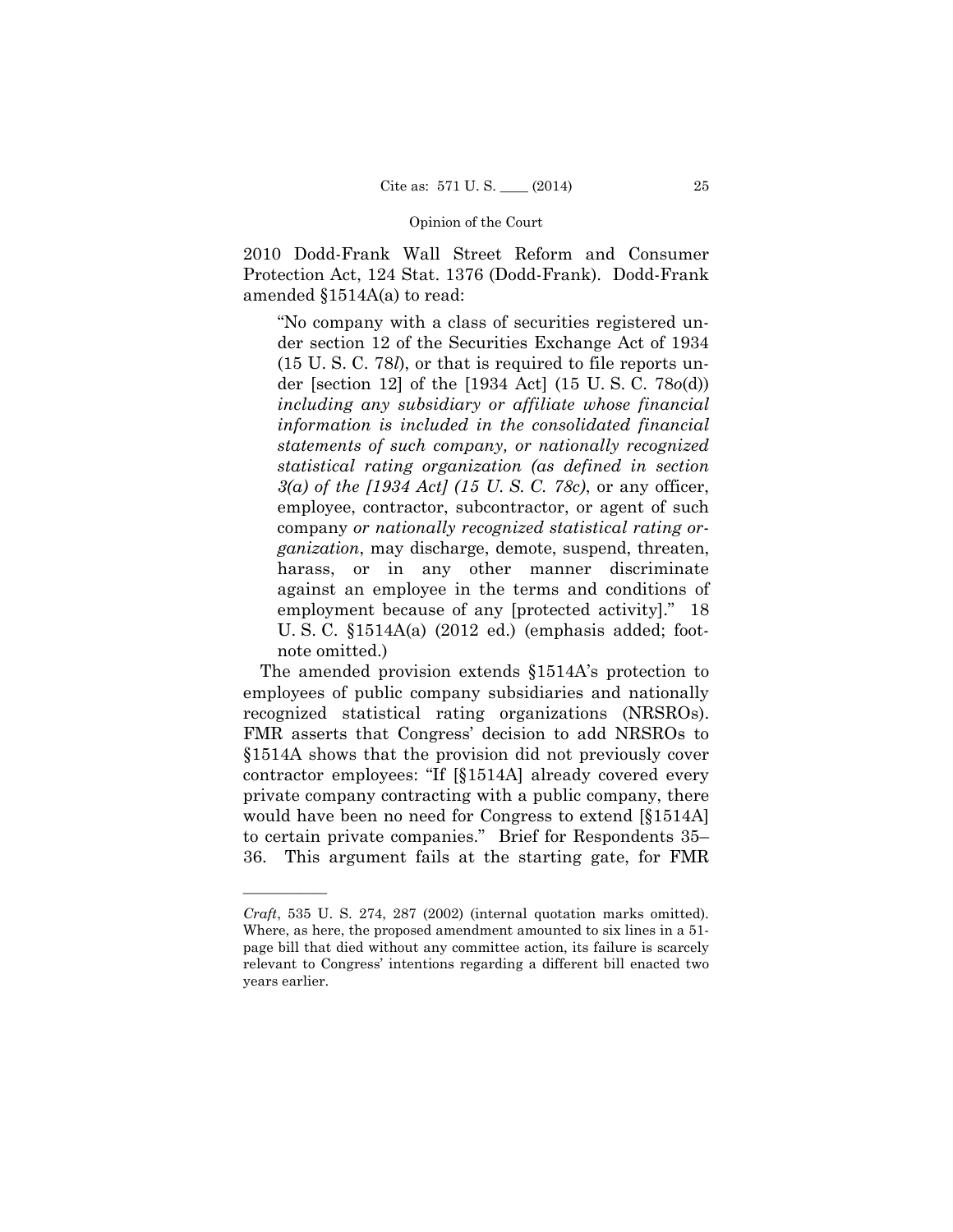#### Opinion of the Court

concedes that not all NRSROs are privately held, and not all NRSROs contract with public companies. *Id.*, at 36.

We see nothing useful to our inquiry in Congress' decision to amend §1514A to include public company subsidiaries and NRSROs. More telling, at the time of the Dodd-Frank amendments, DOL regulations provided that §1514A protects contractor employees. See 29 CFR §1980.101 (2009). Congress included in its alterations no language gainsaying that protection. As Judge Thompson's dissent from the First Circuit's judgment observes, "Congress had a miles-wide opening to nip [DOL's] regulation in the bud if it had wished to do so. It did not." 670 F. 3d, at 88.

 blower" for providing information to the SEC, participating Dodd-Frank also establishes a corporate whistleblowing reward program, accompanied by a new provision prohibiting any employer from retaliating against "a whistlein an SEC proceeding, or making disclosures required or protected under Sarbanes-Oxley and certain other securities laws. 15 U. S. C.  $$78u-6(a)(6), (b)(1), (h)$ . FMR urges that, as this provision covers employees of all companies, public or private, "[t]here is no justification" for reading §1514A to cover employees of contractors: "Any 'gap' that might, *arguendo*, have existed for employees of private entities between 2002 and 2010 has now been closed." Brief for Respondents 44.17

FMR, we note, somewhat overstates Dodd-Frank's coverage. Section 1514A's protections include employees who provide information to any "person with supervisory authority over the employee."  $$1514A(a)(1)(C)$ . Dodd-Frank's whistleblower provision, however, focuses primarily on reporting to federal authorities. See Brief for United States as *Amicus Curiae* 30 ("[I]f employees of contrac-

<sup>17</sup>FMR acknowledges that plaintiffs' claims could have proceeded under Dodd-Frank, but for the date of enactment. Brief for Respondents 43.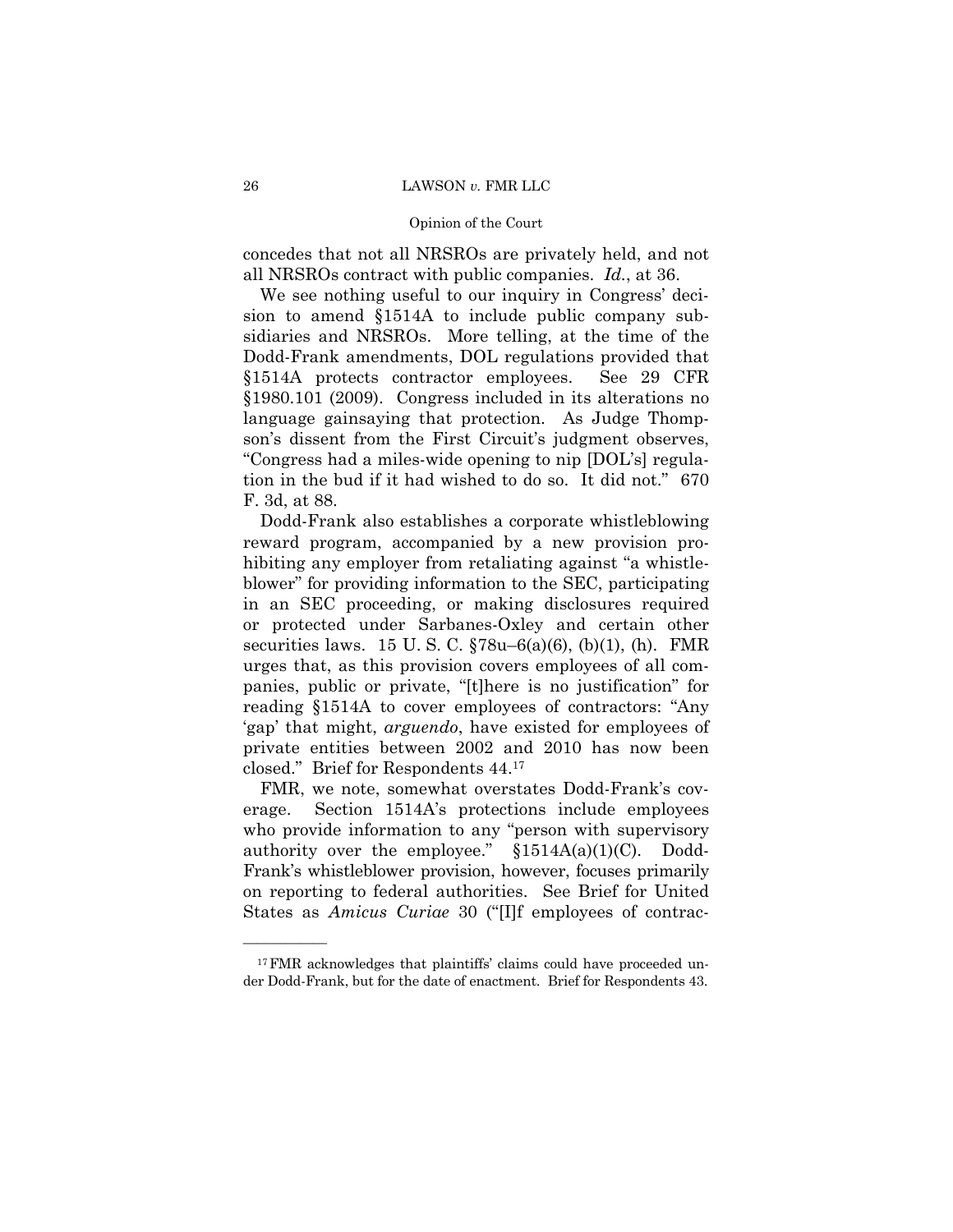tors of public companies are not protected under Section 1514A, they are not protected for making internal complaints under . . . the Dodd-Frank Act.").

In any event, our task is not to determine whether including contractor employees in the class protected by §1514A remains necessary in 2014. It is, instead, to determine whether Congress afforded protection to contractor employees when it enacted §1514A in 2002. If anything relevant to our inquiry can be gleaned from Dodd-Frank, it is that Congress apparently does not share FMR's concerns about extending protection comprehensively to corporate whistleblowers.18

IV

We end by returning to AIR 21's whistleblower protection provision, 49 U. S. C. §42121, enacted two years before Sarbanes-Oxley. Congress designed §1514A to "track . . . as closely as possible" the protections afforded by §42121. S. Rep., at 30. To this end, §1514A incorporates by cross-reference §42121's administrative enforcement regime, see 18 U. S. C. §1514A(b)(2), and contains parallel statutory text. Compare §1514A(a) ("No [public] company . . . or any officer, employee, contractor, subcontractor, or agent of such company, may discharge, demote, suspend, threaten, harass, or in any other manner discriminate against an employee in the terms and conditions of employment" for engaging in protected activity) with 49 U. S. C. §42121(a) ("No air carrier or contractor or subcontractor of an air carrier may discharge an employee or otherwise discriminate against an employee with respect

<sup>18</sup>Section 1107 of the Act is of similar breadth, declaring it a criminal offense to "tak[e] any action harmful to any person, including interference with the lawful employment or livelihood of any person, for providing to a law enforcement officer any truthful information relating to the commission or possible commission of any Federal offense." 18 U. S. C. §1513(e).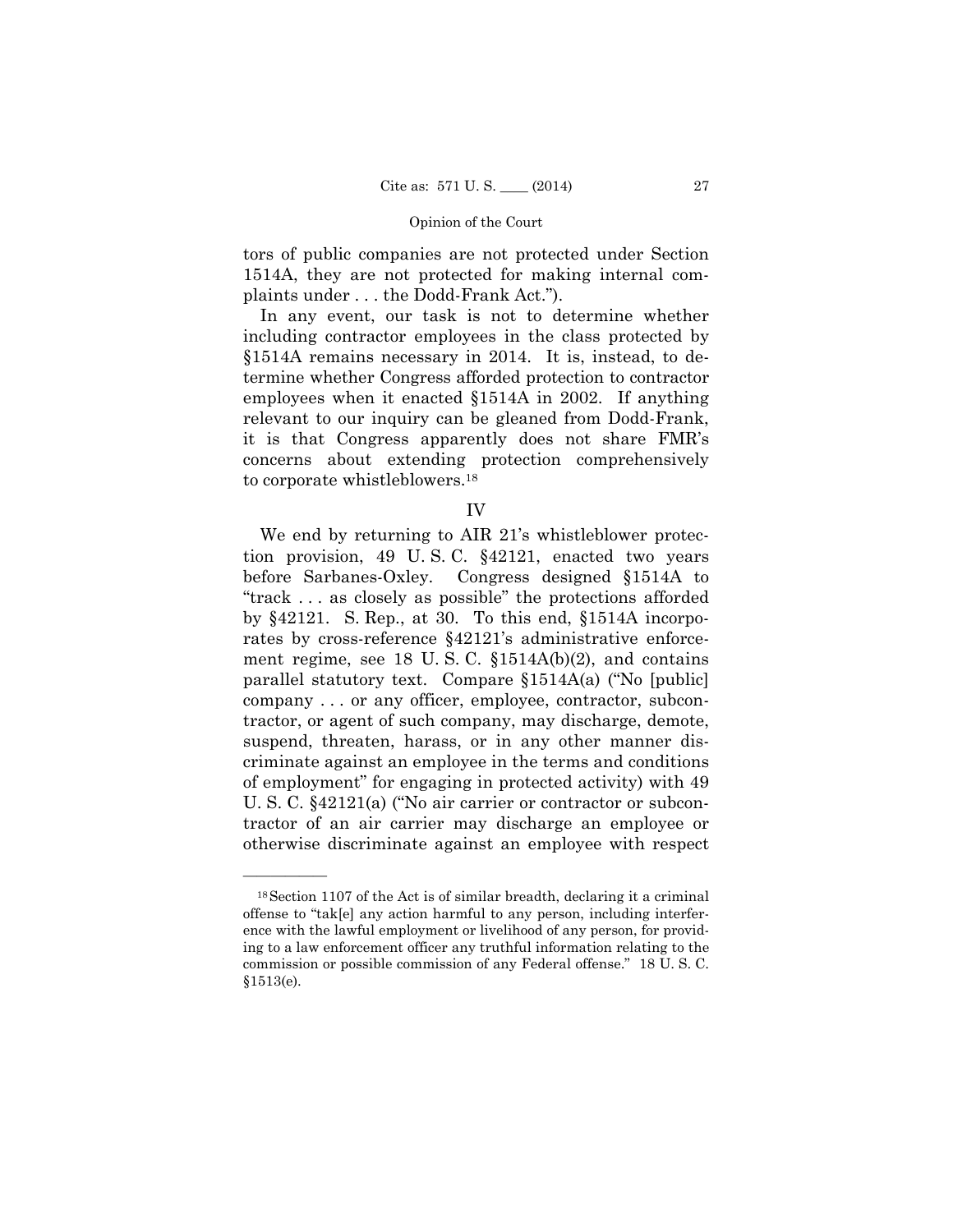#### Opinion of the Court

to compensation, terms, conditions, or privileges of employment" for engaging in protected activity).19

Section 42121 has been read to protect employees of contractors covered by the provision. The ARB has consistently construed AIR 21 to cover contractor employees. *E.g., Evans* v. *Miami Valley Hospital*, ARB No. 07–118 etc., ALJ No. 2006–AIR–022, pp. 9–11 (June 30, 2009); *Peck* v. *Safe Air Int'l, Inc.,* ARB No. 02–028, ALJ No. 2001–AIR–3, p. 13 (Jan. 30, 2004).20 And DOL's regulations adopting this interpretation of §42121 date back to April 1, 2002, before §1514A was enacted. 67 Fed. Reg. 15454, 15457–15458 (2002). The Senate Report for AIR 21 supports this reading, explaining that the Act "provide[s] employees of airlines, and employees of airline contractors and subcontractors, with statutory whistleblower protection." S. Rep. No. 105–278, p. 22 (1998).<sup>21</sup>

The Court of Appeals recognized that Congress modeled §1514A on §42121, and that §42121 has been understood to protect contractor employees. 670 F. 3d, at 73–74. It nonetheless declined to interpret §1514A the same way, because, in its view, "important differences" separate the two provisions. First, unlike §1514A, §42121 contains a

<sup>&</sup>lt;sup>19</sup> For other provisions borrowing from AIR 21, see 49 U.S.C. §20109, governing rail carriers, which incorporates AIR 21's enforcement procedures, and §31105, governing motor carriers, which incorporates AIR 21's proof burdens.<br><sup>20</sup>The ARB has also interpreted similarly worded whistleblower pro-

tection provisions in the Pipeline Safety Improvement Act of 2002, 49 U. S. C. §60129(a), and the Energy Reorganization Act of 1974, 42 U. S. C. §5851(a), as protecting employees of contractors. See *Rocha* v. *AHR Utility Corp*., ARB No. 07–112, ALJ No. 2006–PSI–001 etc., p. 2 (June 25, 2009); *Robinson* v. *Triconex Corp*., ARB No. 10–013, ALJ No.

<sup>2006–</sup>ERA–031, pp. 8–9 (Mar. 28, 2012). <sup>21</sup> FMR protests that there is no court of appeals precedent on point, Brief for Respondents 24, n. 6, but the courts of appeals are not, of course, the only lodestar for determining whether a proposition of law is plainly established.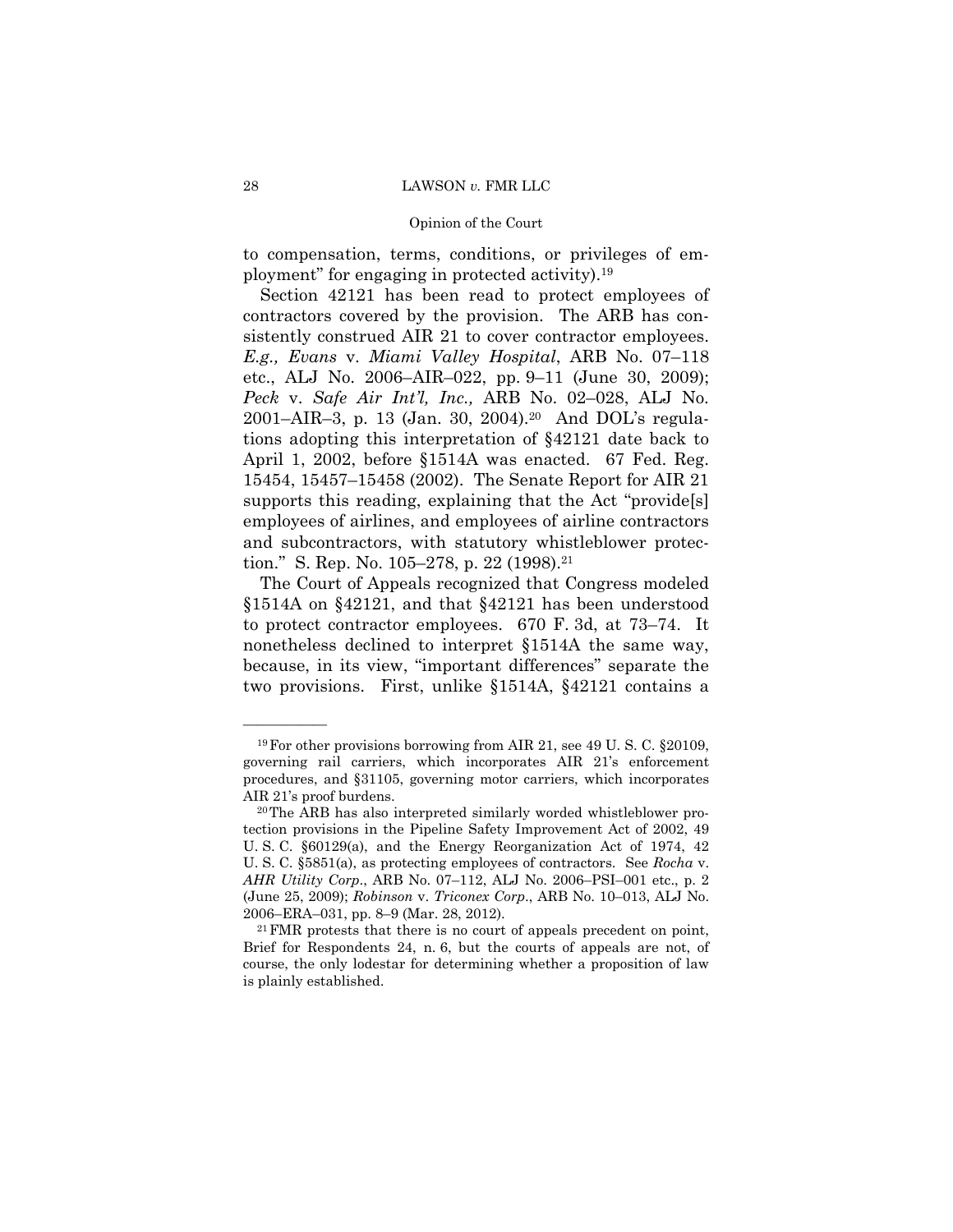definition of "contractor": "a company that performs safetysensitive functions by contract for an air carrier." 49 U. S. C. §42121(e). Second, unlike §1514A, §42121 does not include "officers" or "employees" among governed actors. 670 F. 3d, at 74. These distinctions, the Court of Appeals reasoned, render §1514A less amenable to an inclusive construction of the protected class. *Ibid.*<sup>22</sup>

We do not find these textual differences overwhelming. True, Congress strayed from §42121's pattern in failing to define "contractor" for purposes of §1514A, and in adding "officers" and "employees" to §1514A's list of governed actors. And we agree that §1514A covers a far wider range than §42121 does. But in our view, neither difference warrants the determination that §1514A omits employees of contractors while §42121 includes them. The provisions' parallel text and purposes counsel in favor of interpreting the two provisions consistently. And we have already canvassed the many reasons why §1514A is most sensibly read to protect employees of contractors. See *supra,* at 9–22.

\* \* \*

For the reasons stated, we hold that 18 U. S. C. §1514A whistleblower protection extends to employees of contractors and subcontractors. The judgment of the U. S. Court of Appeals for the First Circuit is therefore reversed, and the case is remanded for further proceedings consistent with this opinion.

*It is so ordered.* 

 contractors." *Post*, at 8. The dissent omits, however, the subsection 22The dissent suggests the provisions' headings are also distinguishable because §42121's title—"Protection of employees providing air safety information"—"comfortably encompasses the employees of heading directly following the title: "Discrimination against airline employees." §42121(a).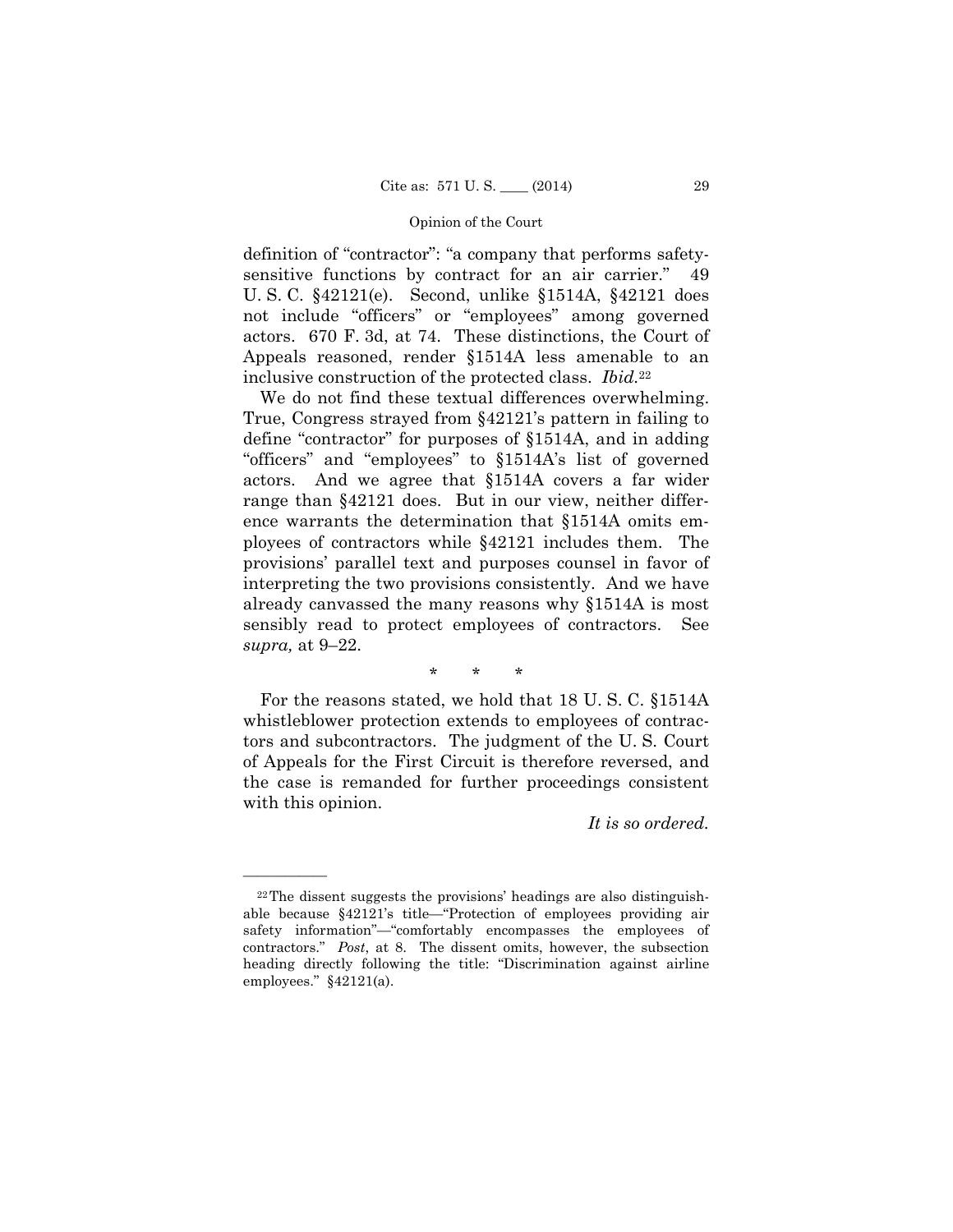Opinion of SCALIA, J.

# $\frac{1}{2}$  ,  $\frac{1}{2}$  ,  $\frac{1}{2}$  ,  $\frac{1}{2}$  ,  $\frac{1}{2}$  ,  $\frac{1}{2}$  ,  $\frac{1}{2}$ **SUPREME COURT OF THE UNITED STATES**

#### $\frac{1}{2}$  ,  $\frac{1}{2}$  ,  $\frac{1}{2}$  ,  $\frac{1}{2}$  ,  $\frac{1}{2}$  ,  $\frac{1}{2}$ No. 12–3

# JACKIE HOSANG LAWSON AND JONATHAN M. ZANG, PETITIONERS *v.* FMR LLC ET AL.

# ON WRIT OF CERTIORARI TO THE UNITED STATES COURT OF APPEALS FOR THE FIRST CIRCUIT

[March 4, 2014]

JUSTICE SCALIA, with whom JUSTICE THOMAS joins, concurring in principal part and concurring in the judgment.

I agree with the Court's conclusion that 18 U. S. C. §1514A protects employees of private contractors from retaliation when they report covered forms of fraud. As the Court carefully demonstrates, that conclusion logically flows from §1514A's text and broader context. I therefore join the Court's opinion in principal part.

 resolved—indeed, were unaware of the issues entirely. I do not endorse, however, the Court's occasional excursions beyond the interpretative terra firma of text and context, into the swamps of legislative history. Reliance on legislative history rests upon several frail premises. First, and most important: That the statute means what Congress intended. It does not. Because we are a government of laws, not of men, and are governed by what Congress enacted rather than by what it intended, the sole object of the interpretative enterprise is to determine what a law *says*. Second: That there *was* a congressional "intent" apart from that reflected in the enacted text. On most issues of detail that come before this Court, I am confident that the majority of Senators and Representatives had no views whatever on how the issues should be Third: That the views expressed in a committee report or a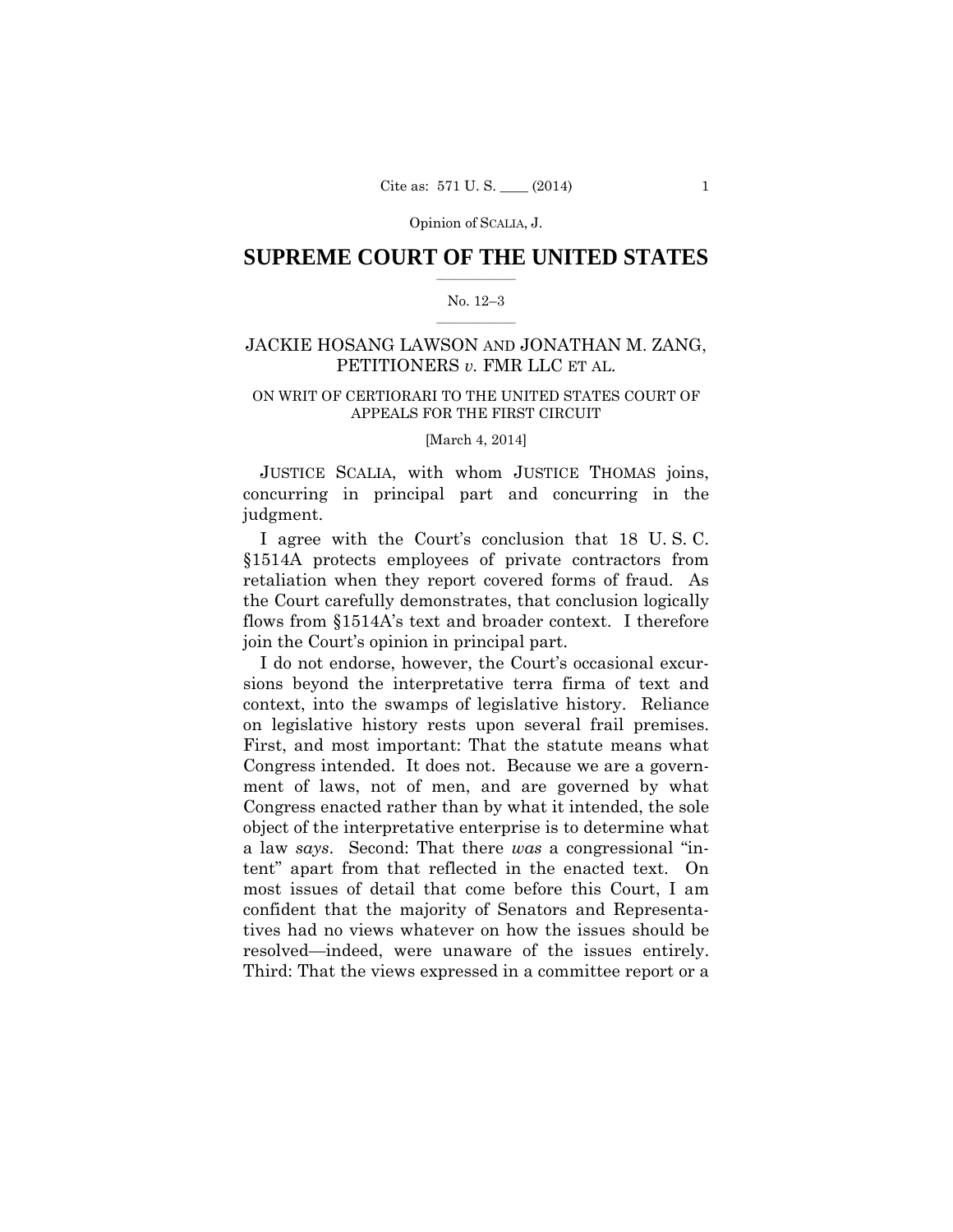#### Opinion of SCALIA, J.

floor statement represent those of all the Members of that House. Many of them almost certainly did not read the report or hear the statement, much less agree with it—not to mention the Members of the other House and the President who signed the bill.

Since congressional "intent" apart from enacted text is fiction to begin with, courts understandably allow themselves a good deal of poetic license in defining it. Today's opinion is no exception. It cites parts of the legislative record that are consistent with its holding that §1514A covers employees of private contractors and subcontractors, but it ignores other parts that unequivocally cut in the opposite direction. For example, the following remark by the Sarbanes-Oxley Act's lead sponsor in the Senate: "[L]et me make very clear that [the Act] applies exclusively to public companies—that is, to companies registered with the Securities and Exchange Commission. It is not applicable to pr[i]v[at]e companies,[\*] who make up the vast majority of companies across the country." 148 Cong. Rec. 14440 (2002) (remarks of Sen. Sarbanes).

 employees. *Ante*, at 29. Section 1514A(b)(2), entitled Two other minor points in the Court's opinion I do not agree with. First, I do not rely on the fact that a separate anti-retaliation provision, 49 U. S. C. §42121(a), "has been read" by an administrative tribunal to cover contractor "Procedure," contains cross-references to the procedural rules set forth in §42121(b), but the substantive provisions of §1514A(a) are worded quite differently from the substantive prohibition of §42121, which is contained in subsection (a)—thus making interpretation of the latter an unreliable guide to §1514A's meaning. Second, I do not agree with the Court's acceptance of the possible validity

<sup>\*</sup>The Congressional Record reads "provide companies," but context as well as grammar makes clear that this is a scrivener's error for "private companies."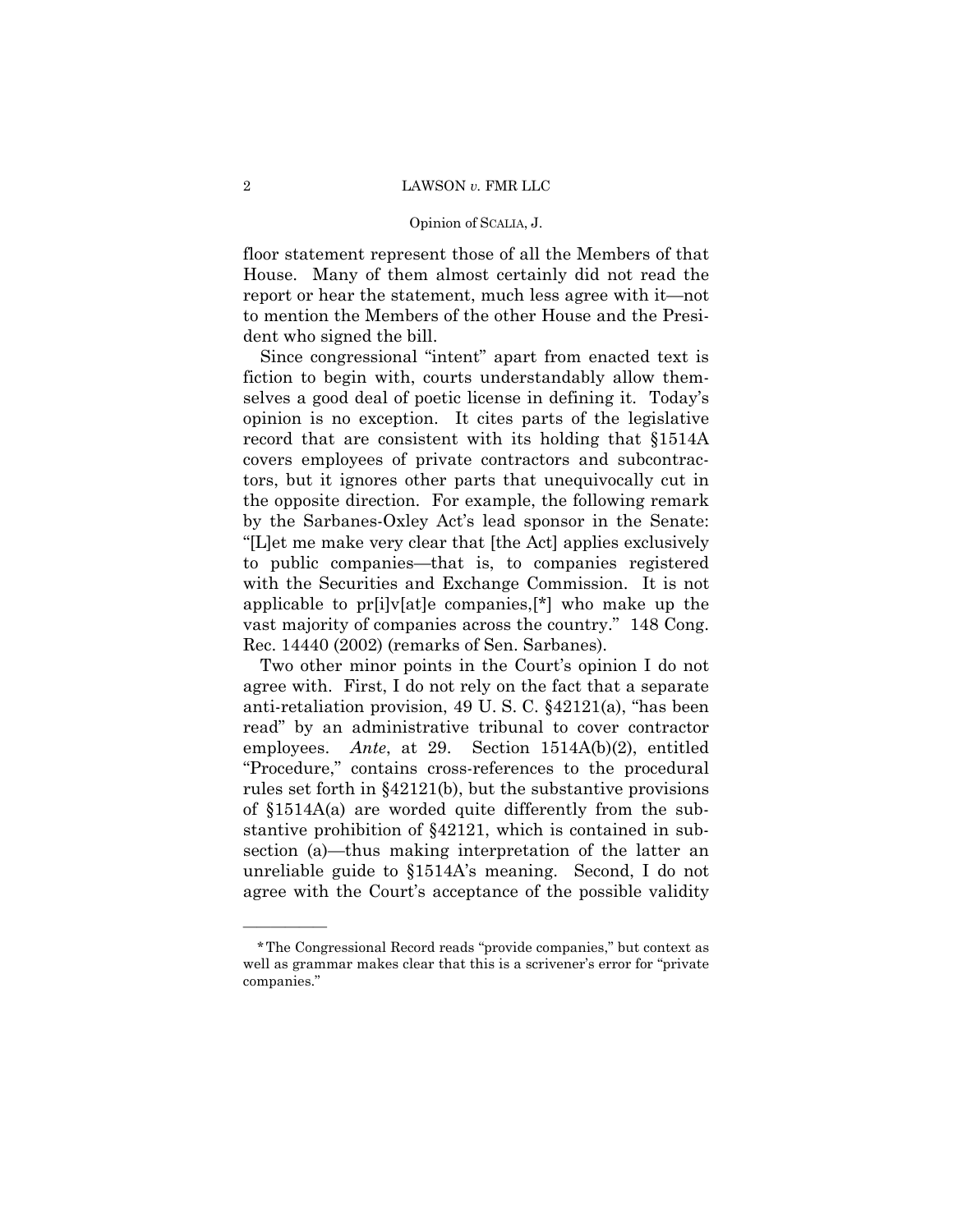# Opinion of SCALIA, J.

of the Government's suggestion that "§1514A protects contractor employees only to the extent that their whistleblowing relates to 'the contractor . . . fulfilling its role as a contractor for the public company.'" *Ante,* at 23 (quoting Tr. of Oral Arg. 18–19). Although that "limiting principl[e]," *ibid.*, may be appealing from a policy standpoint, it has no basis whatsoever in the statute's text. So long as an employee works for one of the actors enumerated in §1514A(a) and reports a covered form of fraud in a manner identified in  $$1514(a)(1)–(2)$ , the employee is protected from retaliation.

For all the other reasons given by the Court, the statute's text is clear, and I would reverse the judgment of the Court of Appeals and remand the case.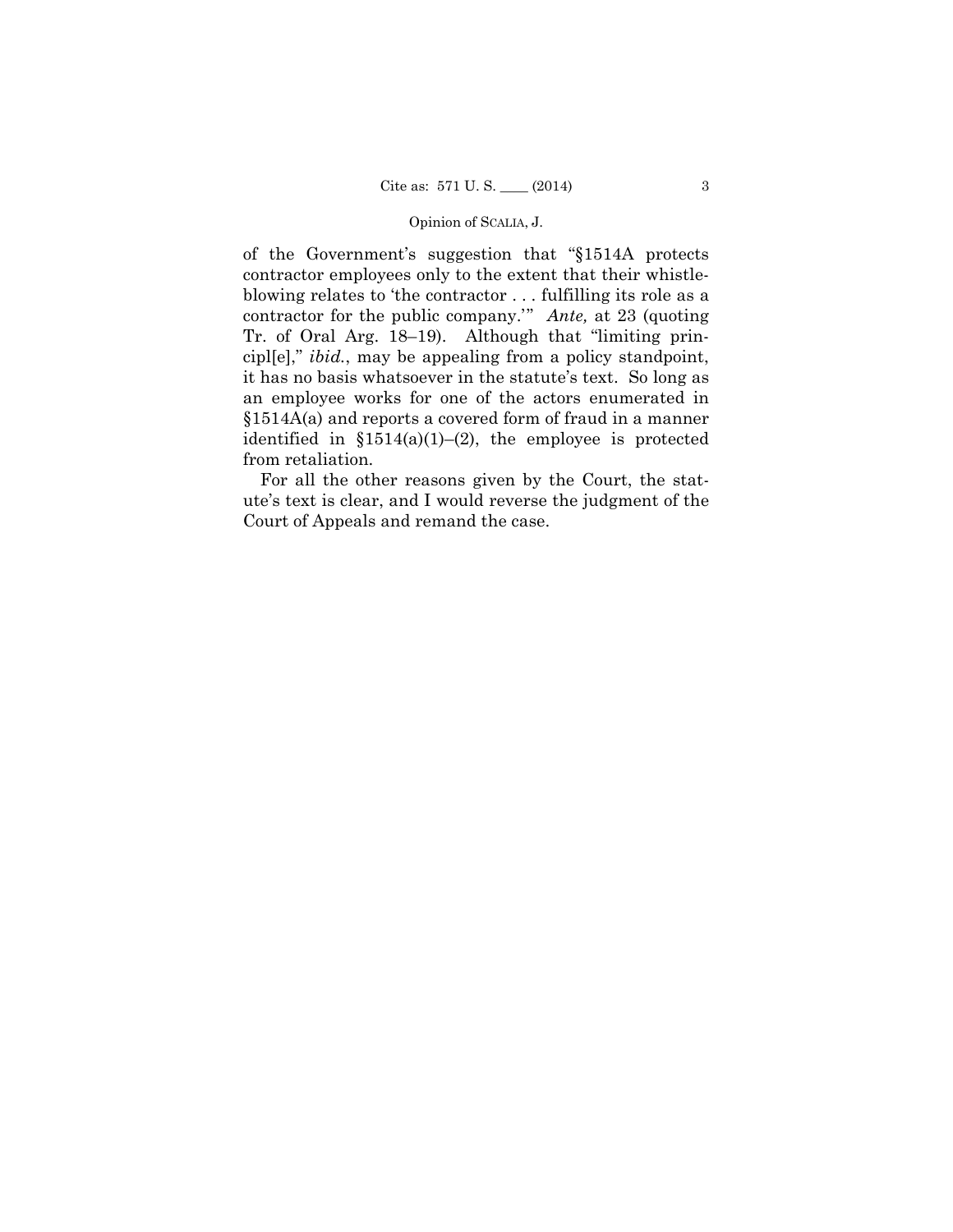# $\frac{1}{2}$  ,  $\frac{1}{2}$  ,  $\frac{1}{2}$  ,  $\frac{1}{2}$  ,  $\frac{1}{2}$  ,  $\frac{1}{2}$  ,  $\frac{1}{2}$ **SUPREME COURT OF THE UNITED STATES**

#### $\frac{1}{2}$  ,  $\frac{1}{2}$  ,  $\frac{1}{2}$  ,  $\frac{1}{2}$  ,  $\frac{1}{2}$  ,  $\frac{1}{2}$ No. 12–3

# JACKIE HOSANG LAWSON AND JONATHAN M. ZANG, PETITIONERS *v.* FMR LLC ET AL.

# ON WRIT OF CERTIORARI TO THE UNITED STATES COURT OF APPEALS FOR THE FIRST CIRCUIT

[March 4, 2014]

JUSTICE SOTOMAYOR, with whom JUSTICE KENNEDY and JUSTICE ALITO join, dissenting.

Section 806 of the Sarbanes-Oxley Act of 2002, 116 Stat. 802, forbids any public company,<sup>1</sup> or any "officer, employee, contractor, subcontractor, or agent of such company," to retaliate against "an employee" who reports a potential fraud. 18 U. S. C. §1514A(a). The Court recognizes that the core purpose of the Act is to "safeguard investors in public companies." *Ante,* at 1. And the Court points out that Congress entitled the whistleblower provision, "Protection for Employees of Publicly Traded Companies Who Provide Evidence of Fraud." §806, 116 Stat. 802. Despite these clear markers of intent, the Court does not construe §1514A to apply only to public company employees who blow the whistle on fraud relating to their public company employers. The Court instead holds that the law encompasses any household employee of the millions of people who work for a public company and any employee of the hundreds of thousands of private businesses that contract

<sup>&</sup>lt;sup>1</sup>The majority uses the term "public company" as shorthand for 18 U. S. C. §1514A's reference to companies that either have " 'a class of securities registered under section 12 of the Securities Exchange Act of 1934," or that are "'required to file reports under section 15(d)." *Ante*, at 7–8. I do the same.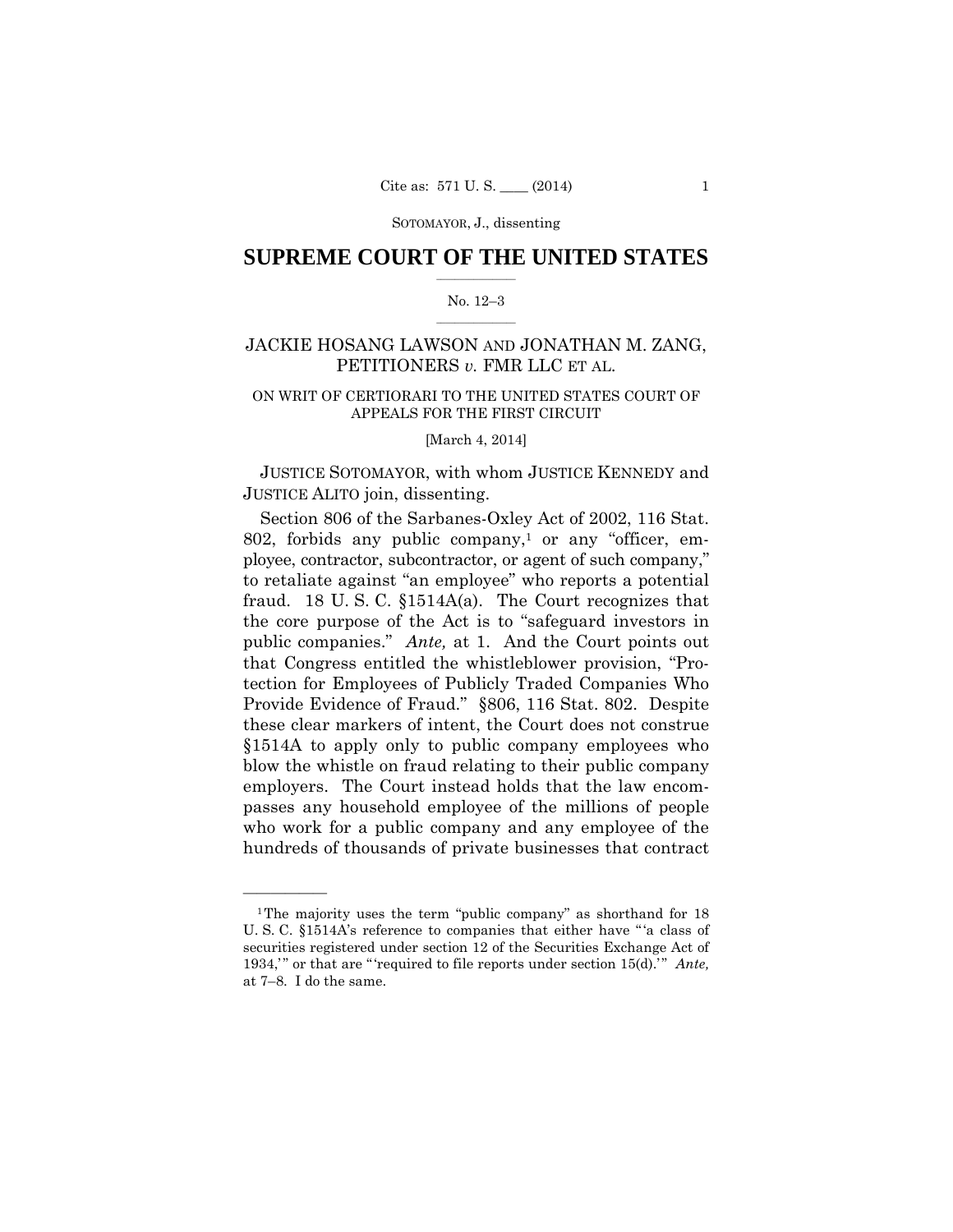to perform work for a public company.

The Court's interpretation gives §1514A a stunning reach. As interpreted today, the Sarbanes-Oxley Act authorizes a babysitter to bring a federal case against his employer—a parent who happens to work at the local Walmart (a public company)—if the parent stops employing the babysitter after he expresses concern that the parent's teenage son may have participated in an Internet purchase fraud. And it opens the door to a cause of action against a small business that contracts to clean the local Starbucks (a public company) if an employee is demoted after reporting that another nonpublic company client has mailed the cleaning company a fraudulent invoice.

Congress was of course free to create this kind of sweeping regime that subjects a multitude of individuals and private businesses to litigation over fraud reports that have no connection to, or impact on, the interests of public company shareholders. But because nothing in the text, context, or purpose of the Sarbanes-Oxley Act suggests that Congress actually wanted to do so, I respectfully dissent.

I

Although the majority correctly starts its analysis with the statutory text, it fails to recognize that §1514A is deeply ambiguous. Three indicators of Congress' intent clearly resolve this ambiguity in favor of a narrower interpretation of §1514A: the statute's headings, the statutory context, and the absurd results that follow from the majority's interpretation.

 "'"no . . . contractor . . . may discharge . . . an employee."'" The majority begins its textual analysis by declaring that the "'relevant syntactic elements'" of §1514A are that *Ante,* at 9. After "'boiling . . . down'" the text to this for-

A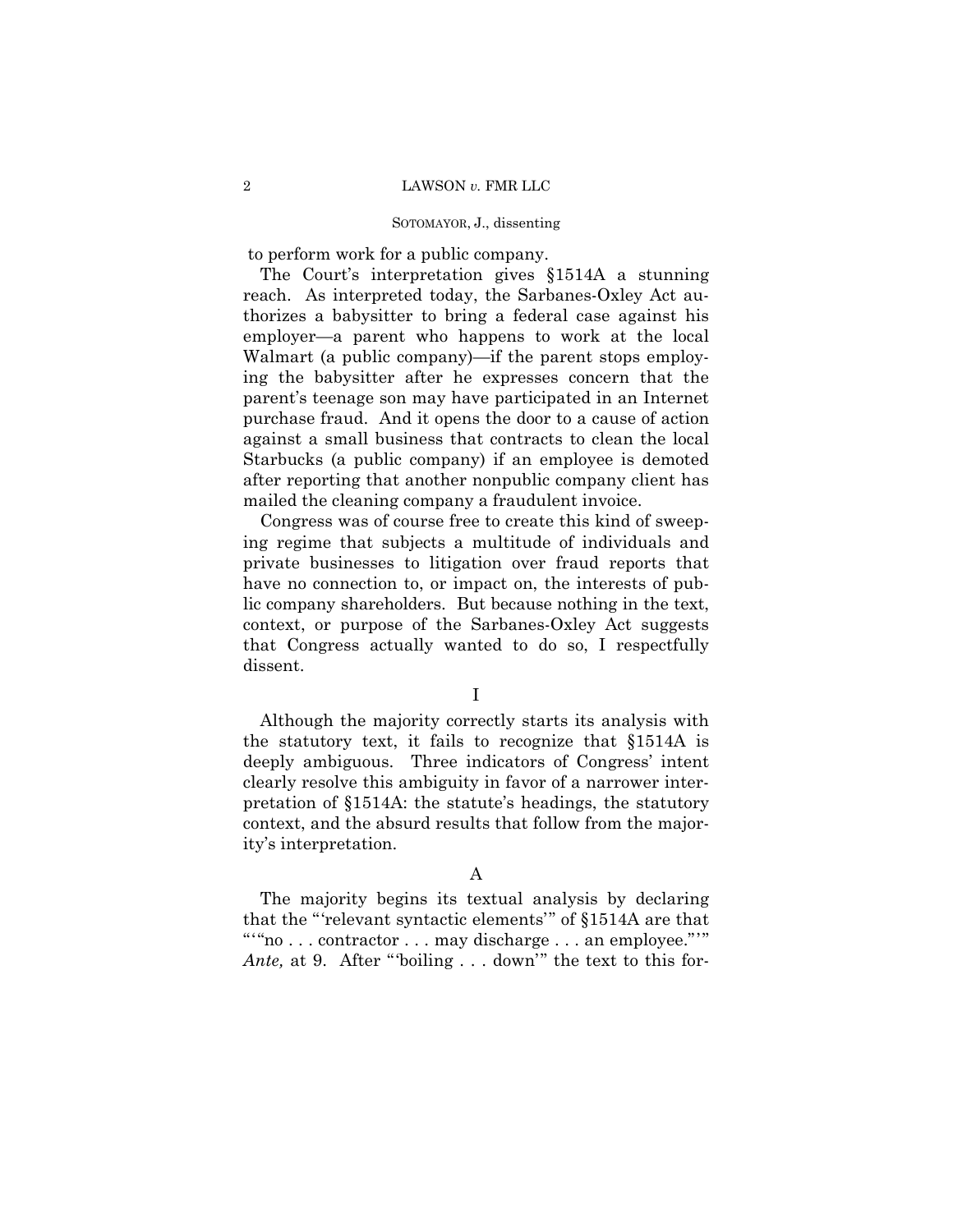mulation, the majority concludes that the "ordinary meaning of 'an employee'" is obviously "the contractor's own employee." *Ibid.* 

If that were what the statute said, the majority's decision would undoubtedly be correct. But §1514A(a) actually provides that "[n]o [public] company . . . or any officer, employee, contractor, subcontractor, or agent of such company . . . may discharge, demote, suspend, threaten, harass, or in any other manner discriminate against an employee." The provision thus does not speak only (or even primarily) to "contractors." It speaks to public companies, and then includes a list of five types of representatives that companies hire to carry out their business: "officer[s], employee[s], contractor[s], subcontractor[s], [and] agent[s]."

Read in full, then, the statute is ambiguous. The majority is correct that it may be read broadly, to create a cause of action both for employees of public companies and for employees of the enumerated public company representatives. But the statute can also be read more narrowly, to prohibit the public company and the listed representatives—all of whom act on the company's behalf—from retaliating against just the public company's employees.

The narrower reading of the text makes particular sense when one considers the other terms in the list of company representatives. The majority acknowledges that, as a matter of "gramma[r]," the scope of protected employees must be consistent with respect to all five types of company representatives listed in §1514A(a). *Ante,* at 15. Yet the Government and petitioners readily concede that §1514A is meant to bar two of the enumerated representatives—"officer[s]" and "employee[s]"—from retaliating against other employees of the public company, as opposed to their own babysitters and housekeepers. See Brief for United States as *Amicus Curiae* 16 (§1514A "impose[s] personal liability on corporate officers and employees who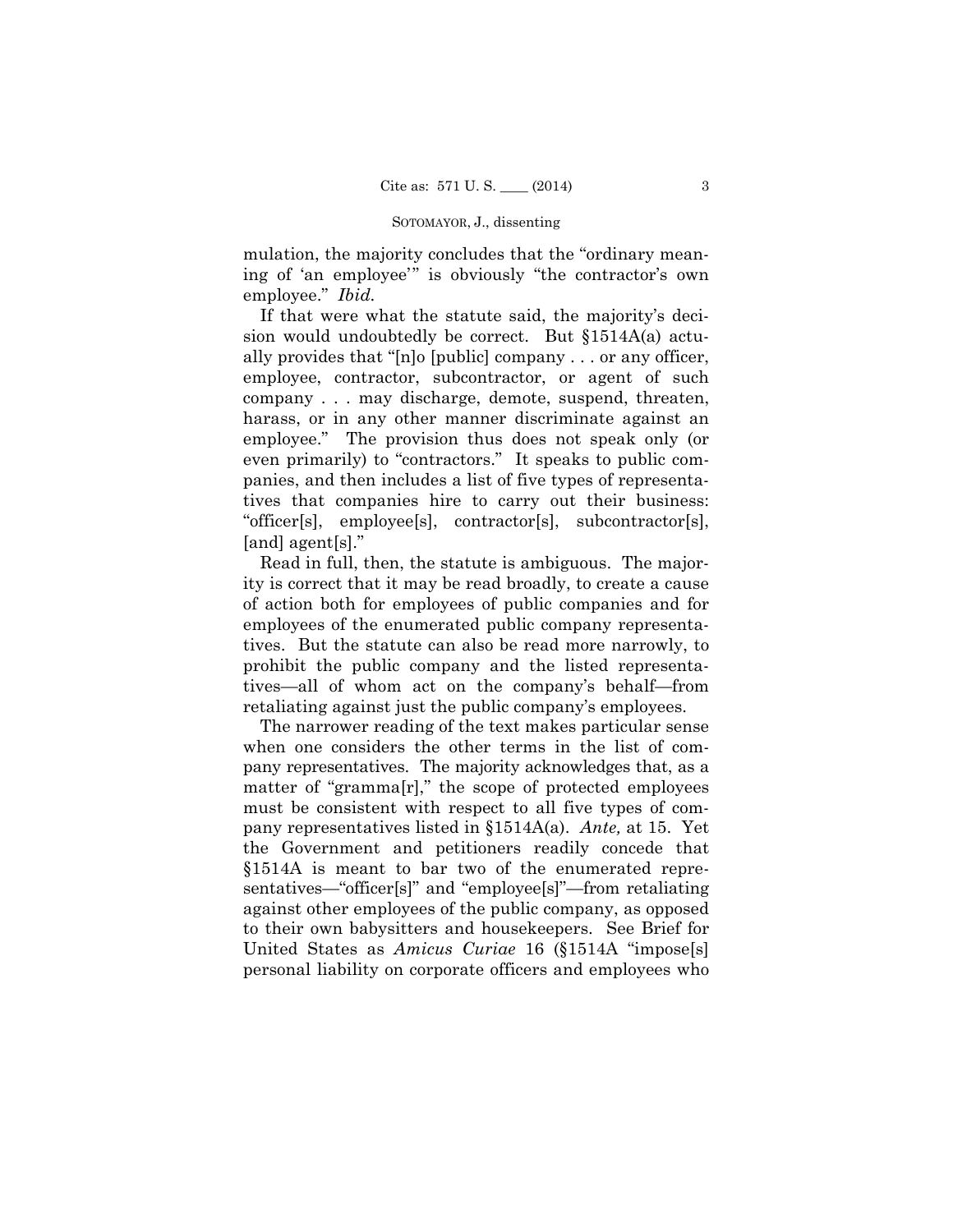#### SOTOMAYOR, J., dissenting

are involved in retaliation against other employees of their employer"); Brief for Petitioners 12 (similar). The Department of Labor's Administrative Review Board (ARB) agrees. *Spinner* v. *David Landau & Assoc., LLC*, No. 10– 111 etc., ALJ No. 2010–SOX–029, p. 8 (May 31, 2012). And if §1514A prohibits an "officer" or "employee" of a public company from retaliating against only the public company's own employees, then as the majority points out, the same should be true "grammatically" of contractors, subcontractors, and agents as well, *ante,* at 15.2

The majority responds by suggesting that the narrower interpretation could have been clearer if Congress had added the phrase "'of a public company' after 'an employee.'" *Ante*, at 9–10. Fair enough. But Congress could more clearly have dictated the majority's construction of the statute, too: It could have specified that public companies and their officers, employees, contractors, subcontractors, and agents may not retaliate against "their own employees." In any case, that Congress could have spoken with greater specificity in both directions only underscores that the words Congress actually chose are ambiguous. To resolve this ambiguity, we must rely on other markers of intent.

# B

We have long held that where the text is ambiguous, a statute's titles can offer "a useful aid in resolving [the]

<sup>2</sup> In reaching the opposite conclusion, the majority rejects the concessions by the Government and petitioners and gives no weight to the ARB's interpretation. If §1514A creates a cause of action for contractor employees, the majority concludes, so too must it create a cause of action for "housekeepers" and "gardeners" against their individual employers if they happen to work for a public company. *Ante*, at 15. In reaching this result, however, the majority only adds to the absurdities produced by its holding. See *infra*, at 12–13.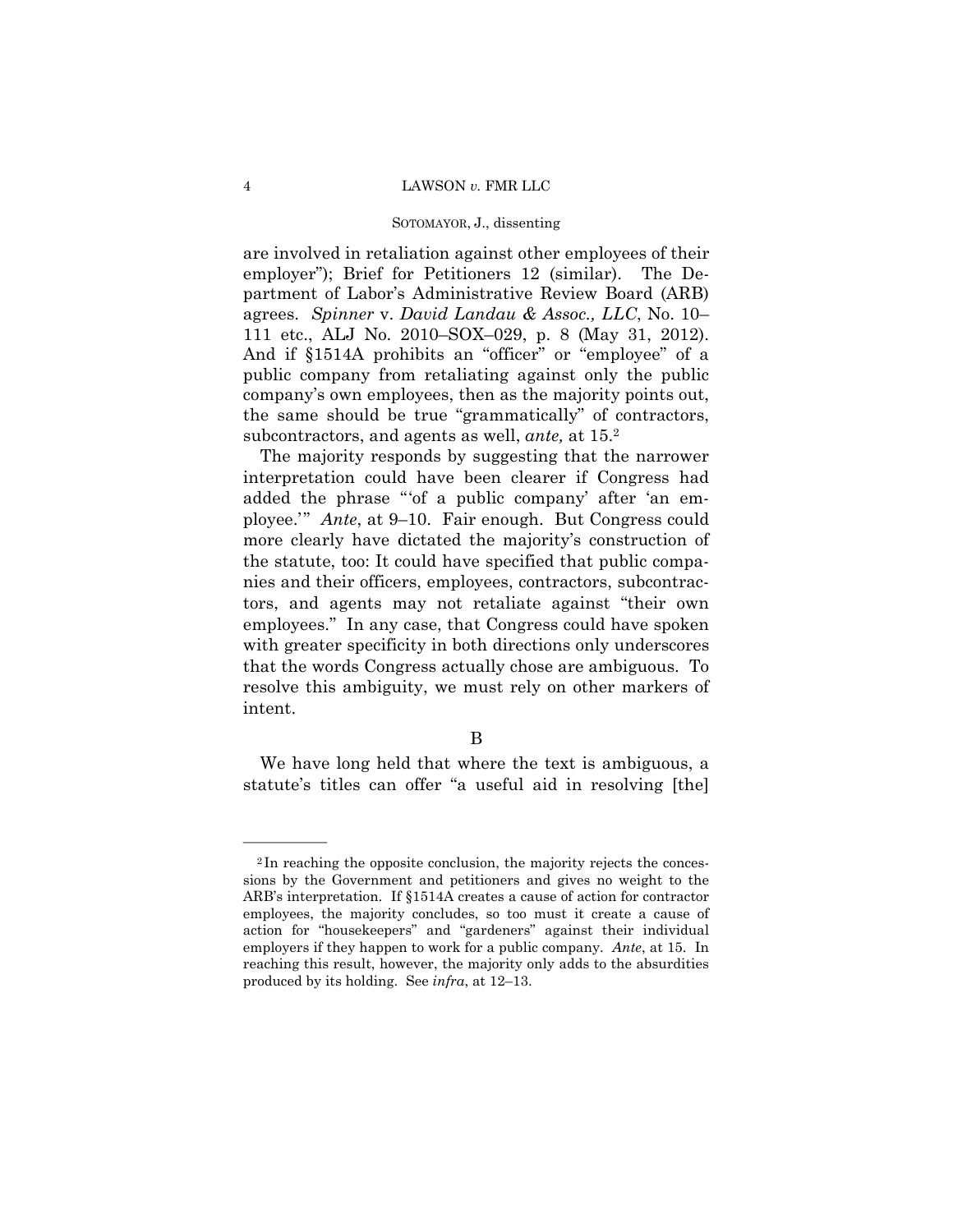panies Who Provide Evidence of Fraud." 116 Stat. 802. Second, the heading of §1514A(a) reinforces that the proambiguity." *FTC* v. *Mandel Brothers, Inc.*, 359 U. S. 385, 388–389 (1959). Here, two headings strongly suggest that Congress intended §1514A to apply only to employees of public companies. First, the title of §806—the section of the Sarbanes-Oxley Act that enacted §1514A—speaks clearly to the scope of employees protected by the provision: "Protection for Employees of Publicly Traded Comvision provides "[w]histleblower protection for employees of publicly traded companies."

The majority suggests that in covering "employees of publicly traded companies," the headings may be imprecise. *Ante,* at 16. Section 1514A(a) technically applies to the employees of two types of companies: those "with a class of securities registered under section 12 of the Securities Exchange Act of 1934," and those that are "required to file reports under section 15(d) of the" same Act. Both types of companies are "public" in that they are publicly owned. See *ante,* at 7–8. The difference is that shares of the §12 companies are listed and traded on a national securities exchange;  $$15(d)$  companies, by contrast, exchange their securities directly with the public. The headings may therefore be inexact in the sense that the phrase "publicly traded" is commonly associated with companies whose securities are traded on national exchanges. Congress, however, had good reason to use the phrase to refer to §15(d) companies as well: Section 15(d) companies are traded publicly, too. For instance, as the majority recognizes, *ante,* at 20, a mutual fund is one paradigmatic example of a §15(d) company. And mutual funds, like other §15(d) companies, are both publicly owned and widely traded; the trades just take place typically between the fund and its investors directly.

In any case, even if referring to employees of §12 and §15(d) companies together as "employees of publicly traded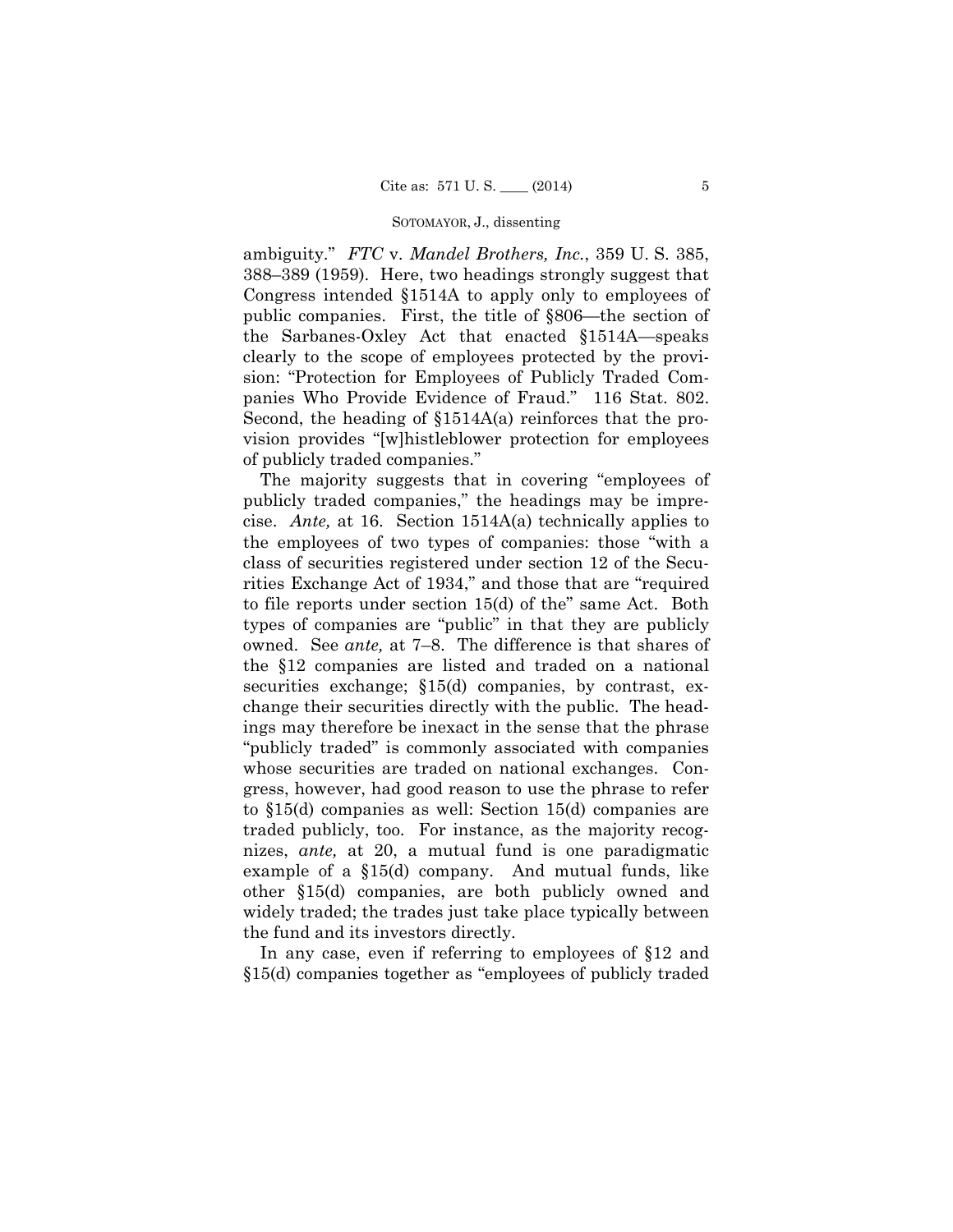#### SOTOMAYOR, J., dissenting

companies" may be slightly imprecise, the majority's competing interpretation of §1514A would stretch the statute's headings far past the point of recognition. As the majority understands the law, Congress used the term "employees of publicly traded companies" as shorthand not just for (1) employees of §12 and §15(d) companies, but also for (2) household employees of any individual who works for a §12 or §15(d) company; (3) employees of any private company that contracts with a §12 or §15(d) company; (4) employees of any private company that, even if it does not contract with a public company, subcontracts with a private company that does; and  $(5)$  employees of any agent of a §12 or §15(d) company. If Congress had wanted to enact such a far-reaching provision, it would have called it something other than "[w]histleblower protection for employees of publicly traded companies."

Recognizing that Congress chose headings that are inconsistent with its interpretation, the majority notes that the Court has "placed less weight on captions." *Ante*, at 16. But where the captions favor one interpretation so decisively, their significance should not be dismissed so quickly. As we have explained, headings are important "'tools available for the resolution of a doubt' about the meaning of a statute." *Almendarez-Torres* v. *United States*, 523 U. S. 224, 234 (1998).

> C 1

Statutory context confirms that Congress intended §1514A to apply only to employees of public companies. To start, the Sarbanes-Oxley Act as a whole evinces a clear focus on public companies. Congress stated in the Act's preamble that its objective was to "protect investors by improving the accuracy and reliability of corporate disclosures made pursuant to the securities laws," 116 Stat. 745, disclosures that public companies alone must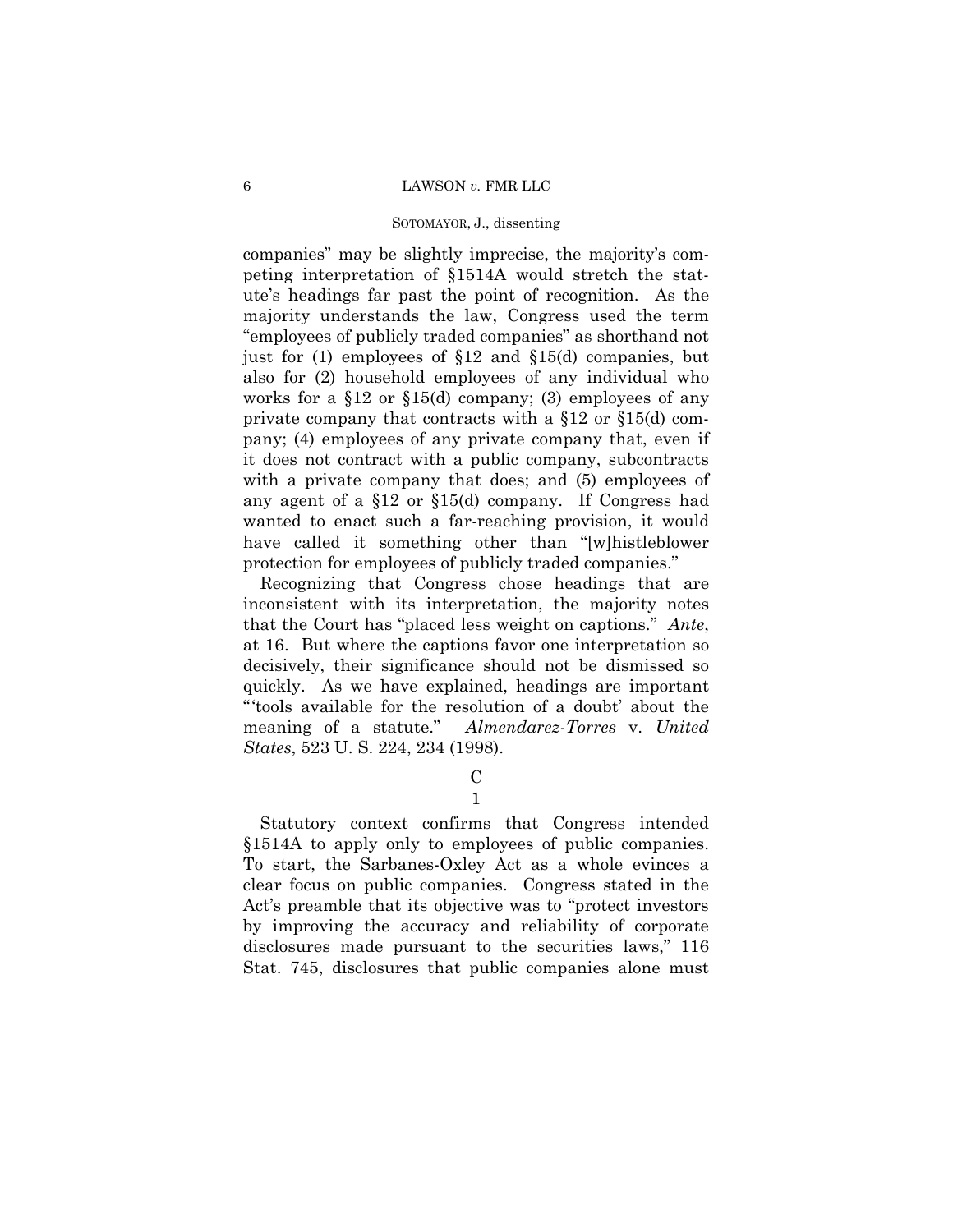file. The Act thus created enhanced disclosure obligations for public companies, §401; added new conflict of interest rules for their executives, §402; increased the responsibilities of their audit committees, §301; and created new rules governing insider trading by their executives and directors, §306. The common denominator among all of these provisions is their singular focus on the activities of public companies.

When Congress wanted to depart from the Act's public company focus to regulate private firms and their employees, it spoke clearly. For example, §307 of the Act ordered the Securities and Exchange Commission (SEC) to issue rules "setting forth minimum standards of professional conduct for attorneys appearing and practicing before the [SEC]," including a rule requiring outside counsel to report violations of the securities laws to public company officers and directors. 15 U. S. C. §7245. Similarly, Title I of the Act created the Public Company Accounting Oversight Board (PCAOB) and vested it with the authority to register, regulate, investigate, and discipline privately held outside accounting firms and their employees. §§7211–7215. And Title V required the SEC to adopt rules governing outside securities analysts when they make public recommendations regarding securities. §78o–6.

Section 1514A, by contrast, does not unambiguously cover the employees of private businesses that contract with public companies or the employees of individuals who work for public companies. Far from it, for the reasons noted above. Yet as the rest of the Sarbanes-Oxley Act demonstrates, if Congress had really wanted §1514A to impose liability upon broad swaths of the private sector, it would have said so more clearly.

Congress' intent to adopt the narrower understanding of §1514A is also clear when the statute is compared to the whistleblower provision that served as its model. That provision, enacted as part of the Wendell H. Ford Aviation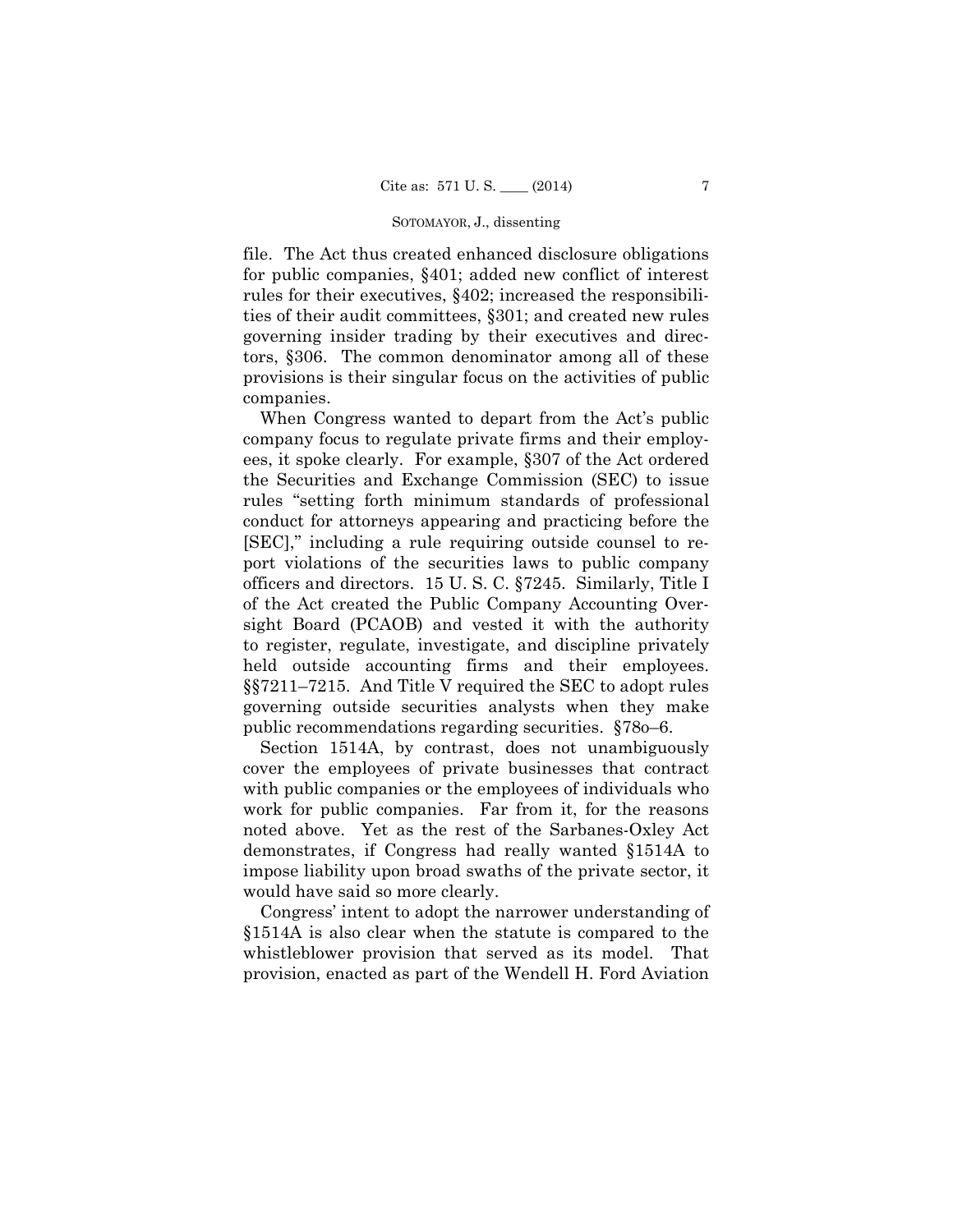Investment and Reform Act for the 21st Century, 49 U. S. C. §42121, provides that "[n]o air carrier or contractor or subcontractor of an air carrier" may retaliate against an employee who reports a potential airline safety violation.

 ways. We should not presume that choice to be accidental. Section 42121 protects employees of contractors. But as the majority acknowledges, "Congress strayed" from §42121 in significant ways when it wrote §1514A. *Ante*, at 29. First, §42121 specifically defines the term "contractor," limiting the term to "a company that performs safety-sensitive functions by contract for an air carrier." §42121(e). That is in notable distinction to §1514A, which does not define the word "contractor" as a particular type of company, instead placing the term in a list alongside individual "officer[s]" and "employee[s]" who act on a company's behalf. Second, unlike §42121, §1514A sets off the term "contractor" in a separate clause that is subsidiary to the primary subject of the provision—the public company itself. Third, the title of §42121 is "[p]rotection of employees providing air safety information," a title that comfortably encompasses the employees of contractors. Not so of §1514A's headings, as explained above. In short, §42121 shows that Congress had an easy-to-follow model if it wanted to protect the employees of contractors, yet chose to depart from that model in several important See *Blue Chip Stamps* v. *Manor Drug Stores*, 421 U. S. 723, 734 (1975).

2

The majority relies on statutory context as well, but its examples are unconvincing. It first argues that the types of conduct prohibited by the statute—"discharge, demotion, suspension, threats, harassment, [and] discrimination in the terms and conditions of employment"—are "commonly actions an employer takes against its *own*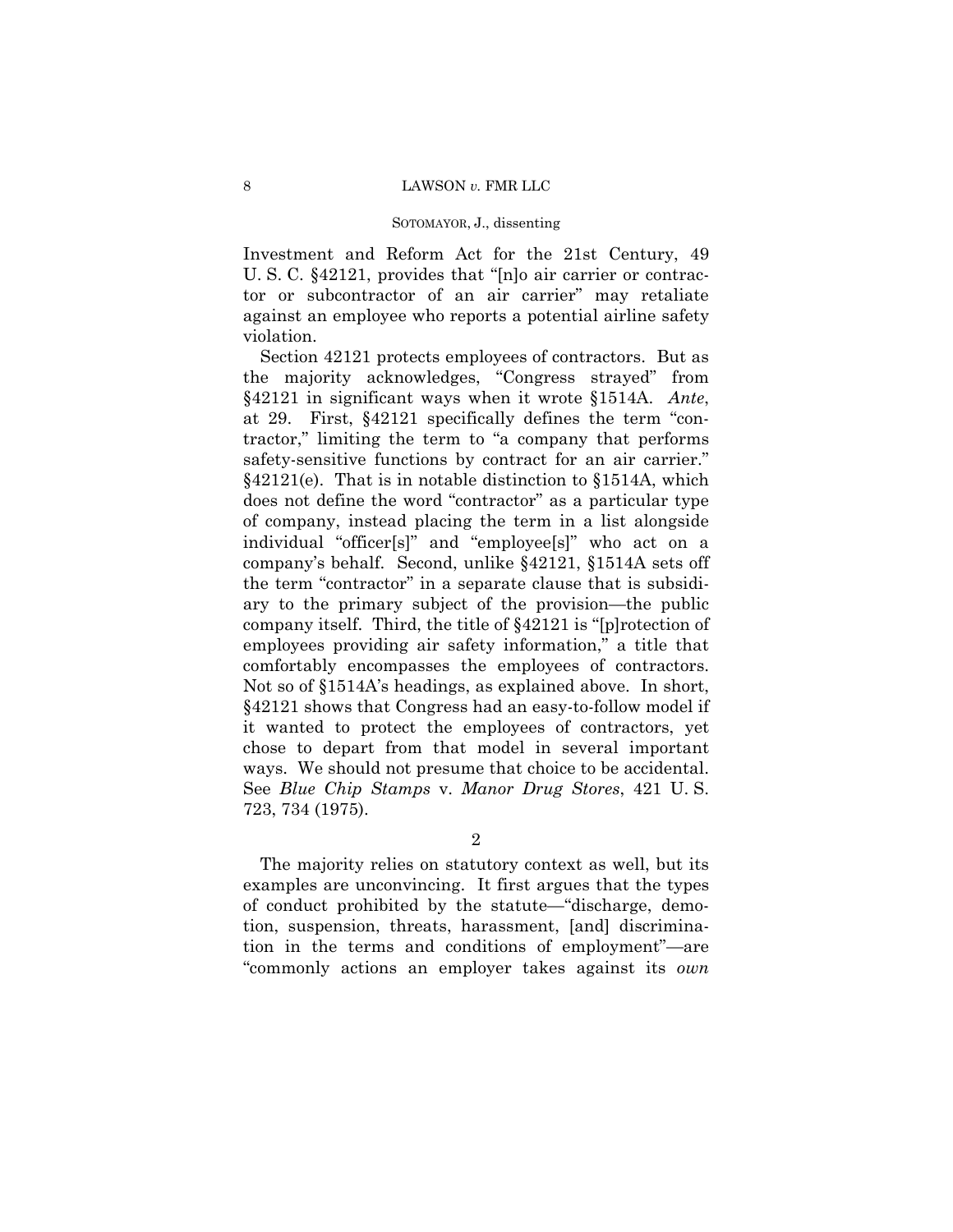employees." *Ante,* at 10. The problem is that §1514A does not forbid retaliation by an "employer"; it forbids retaliation by a "[public] company . . . or any officer, employee, contractor, subcontractor, or agent of such company." For the reasons already discussed, Congress could have reasonably included the five types of representatives not in their capacity as employers, but rather as representatives of the company who are barred from retaliating against a public company's employees on the company's behalf.

The majority next suggests that contractors are rarely "positioned to take adverse actions against employees of the public company with whom they contract." *Ante,* at 10. That misconceives the nature of modern work forces, which increasingly comprise a mix of contractors and persons laboring under more typical employment relationships. For example, public companies often hire "independent contractors," of whom there are more than 10 million,<sup>3</sup> and contract workers,<sup>4</sup> of whom there are more than 11 million.5 And they employ outside lawyers, accountants, and auditors as well. While not every person who works for a public company in these nonemployee capacities may be positioned to threaten or harass em-

<sup>3</sup>Dept. of Labor, Bureau of Labor Statistics, News, Contingent and Alternative Employment Arrangements, Feb. 2005, (July 27, 2005), online at http://www.bls.gov/news.release/conemp.nr0.htm (all Internet materials as visited on Feb. 28, 2014, and available in Clerk of Court's case file).

<sup>4</sup>The Bureau of Labor Statistics distinguishes contract workers from independent contractors, defining the former as "[w]orkers who are employed by a company that provides them or their services to others under contract and who . . . usually work at the customer's worksite." *Id.,* at 2 (Table A).

<sup>5</sup>Penn, Staffing Firms Added Nearly 1 Million Jobs Over Four Years Since Recession, ASA Says, Bloomberg Law (Oct. 8, 2012), online at http://about.bloomberglaw.com/law-reports/staffing-firms-added-nearly-1-million-jobs-over-four-years-since-recession-asa-says/.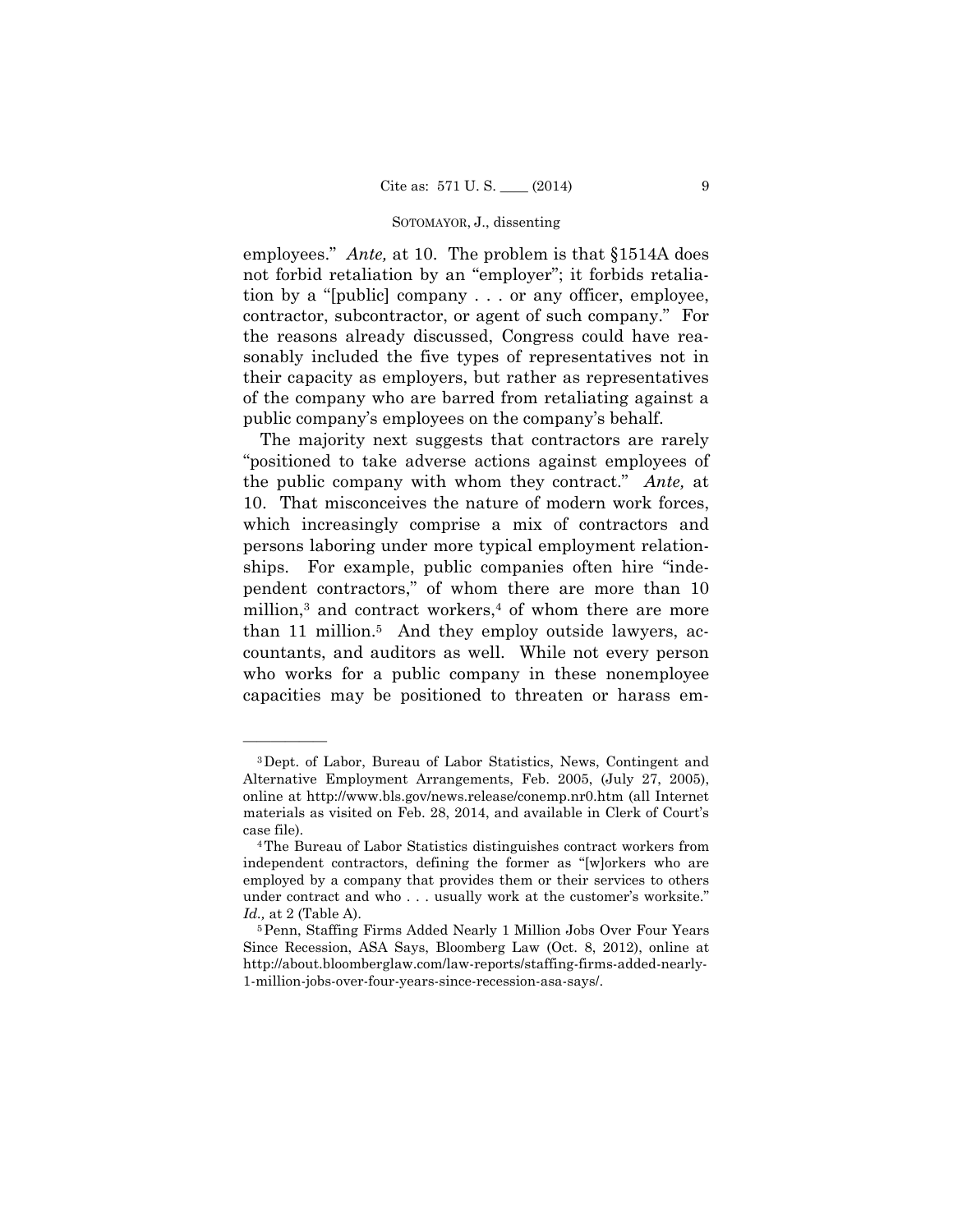#### SOTOMAYOR, J., dissenting

 ployees of the public company, many are. See, *e.g., Tides*  employees. v. *The Boeing Co*., 644 F. 3d 809, 811 (CA9 2011) (noting that "approximately seventy contract auditors from [an] accounting firm" possessed "managerial authority" over the 10 Boeing employees in the company's audit division). Congress therefore had as much reason to shield a public company's employees from retaliation by the company's contractors as it had to bar retaliation by officers and Otherwise, the statute would have had a gaping hole—a public company could evade §1514A simply by hiring a contractor to engage in the very retaliatory acts that an officer or employee could not.6

The majority also too quickly dismisses the prominence of "outplacement" firms, or consultants that help companies determine whom to fire. See *ante,* at 11. Companies spent \$3.6 billion on these services in 2009 alone.7 Con-

<sup>6</sup>The majority submits that the hole might not be so problematic because §1514A "surely" prohibits a "public company from directing someone else to engage in retaliatory conduct against the public company's employees." *Ante,* at 13. It surely does, but that is the point the whole reason §1514A(a) clearly does so is because it expressly forbids a public company to retaliate against its employees through "any officer, employee, contractor, subcontractor, or agent." The prohibition on retaliation through a contractor would be far less certain (hence the hole) if Congress had merely forbidden a public company to retaliate through its "officers and employees." Moreover, while the majority concedes that, under the narrower reading of §1514A, Congress' inclusion of the term "contractor" imposes secondary liability in the event a public company is judgment proof, *ante,* at 13, the majority fails to recognize that Congress' use of the term also imposes primary liability against contractors who threaten public company employees without direction from the company. Thus, for example, FMR's interpretation of §1514A would prevent an outside accountant from threatening or harassing a public company employee who discovers that the accountant is defrauding the public company and who seeks to blow the

whistle on that fraud.<br><sup>7</sup>Rogers, Do Firing Consultants Really Exist, Slate, Jan. 7, 2010, www.slate.com / articles / news\_and\_politics / explainer/2010/01/getting\_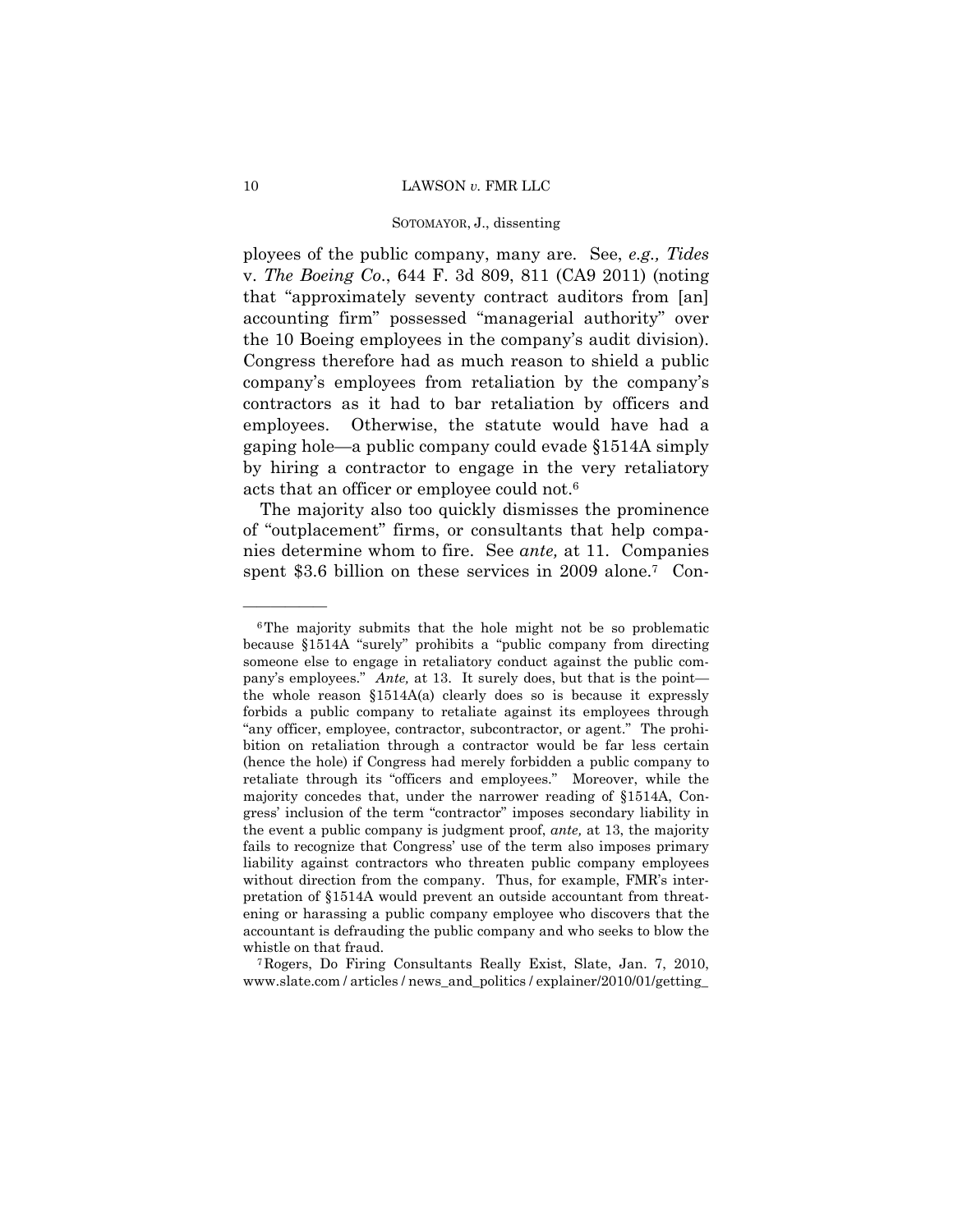gress surely could have meant to protect public company employees against retaliation at the hands of such firms, especially in the event that the public company itself goes bankrupt (as companies engaged in fraud often do). See, *e.g., Kalkunte* v. *DVI Financial Servs., Inc.*, No. 05–139 etc., ALJ No. 2004–SOX–056 (Feb. 27, 2009) (former employee of bankrupt public company permitted to bring §1514A action against corporate restructuring firm that terminated her employment).8

The majority points next to the remedies afforded by §1514A(c), which authorizes "all relief necessary to make the employee whole," in addition to "reinstatement," "back pay," and "special damages . . . including litigation costs, expert witness fees, and reasonable attorney fees." The majority posits that Congress could not have intended to bar contractors from retaliating against public company employees because one of the remedies (reinstatement) would likely be outside of the contractor's power. *Ante,* at 13. But there is no requirement that a statute must make every type of remedy available against every type of defendant. A contractor can compensate a whistleblower with backpay, costs, and fees, and that is more than

 could be held liable if a contractor were to threaten or harass a public the\_ax\_from\_george\_clooney.html. 8The majority suggests that an outplacement firm would likely be acting as an "agent" for the public company, such that Congress' additional inclusion of the word "contractor" would be superfluous under the narrower reading of §1514A. *Ante,* at 11, n. 9. The two words are not legally synonymous, however. An outplacement firm and public company might, for example, enter into a contract with a provision expressly disclaiming an agency relationship. Moreover, Congress' use of the term "contractor" would in all events have an independent and important effect: If Congress had not included the term, no one company employee without the company's direction. While the majority may speculate that such occurrences are rare, *ibid.*, it is hardly unthinkable. See n. 6, *supra*.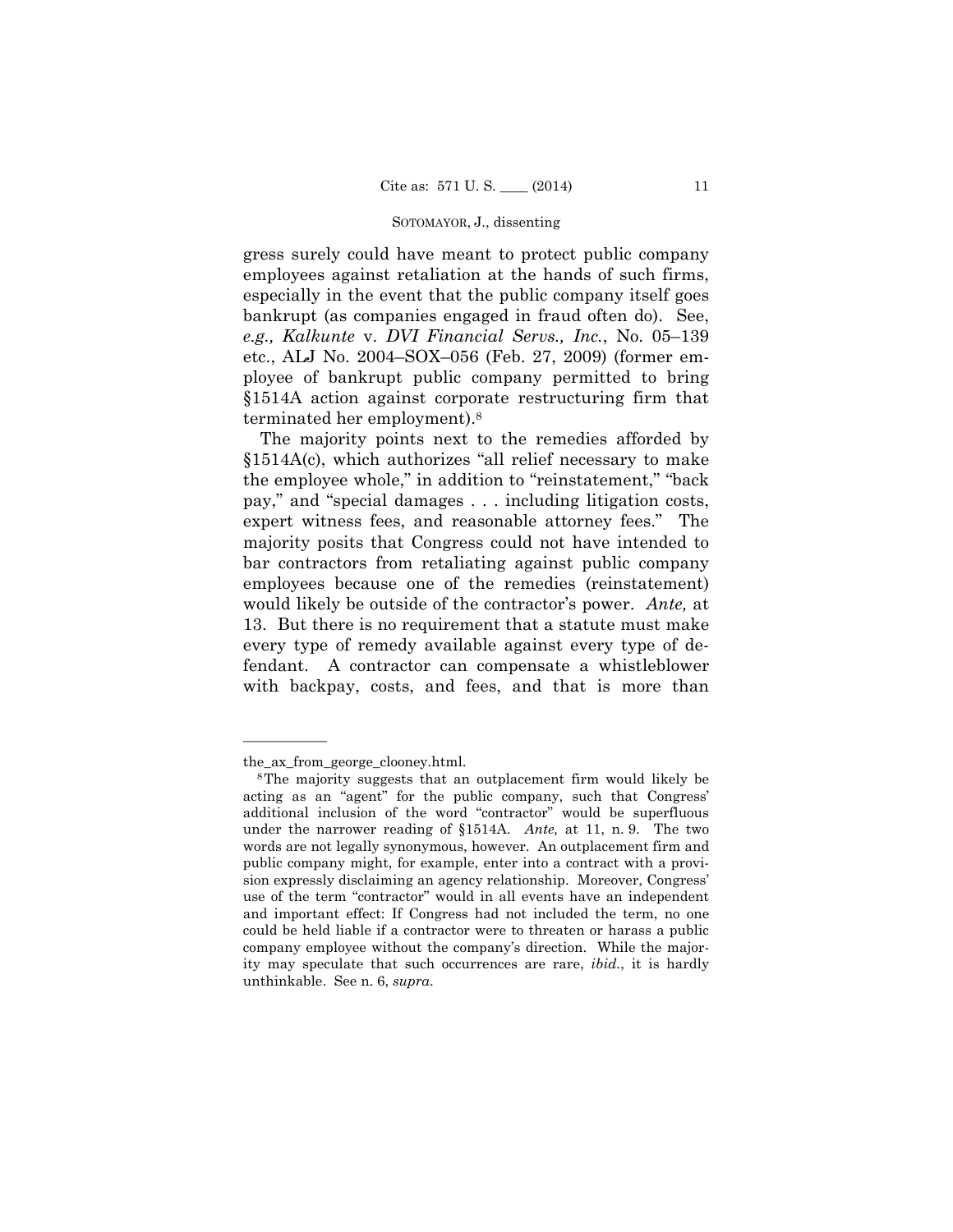enough for the statute's remedial scheme to make sense. The majority's reference to the affirmative defense for public company "employers" who lack "knowledge" that an employee has participated in a proceeding relating to the fraud report, *ante*, at 12 (citing  $$1514(A)(a)(2)$ ), fails for a similar reason. There is no rule that Congress may only provide an affirmative defense if it is available to every conceivable defendant.

D

1

Finally, the majority's reading runs afoul of the precept that "interpretations of a statute which would produce absurd results are to be avoided if alternative interpretations consistent with the legislative purpose are available." *Griffin* v. *Oceanic Contractors, Inc.*, 458 U. S. 564, 575 (1982). The majority's interpretation transforms §1514A into a sweeping source of litigation that Congress could not have intended. As construed by the majority, the Sarbanes-Oxley Act regulates employment relationships between individuals and their nannies, housekeepers, and caretakers, subjecting individual employers to litigation if their employees claim to have been harassed for providing information regarding any of a host of offenses. If, for example, a nanny is discharged after expressing a concern to his employer that the employer's teenage son may be participating in some Internet fraud, the nanny can bring a §1514A suit. The employer may prevail, of course, if the nanny cannot prove he was fired "because of" the fraud report. §1514A. But there is little reason to think Congress intended to sweep such disputes into federal court.

Nor is it plausible that Congress intended the Act to impose costly litigation burdens on any private business that happens to have an ongoing contract with a public company. As the majority acknowledges, the purpose of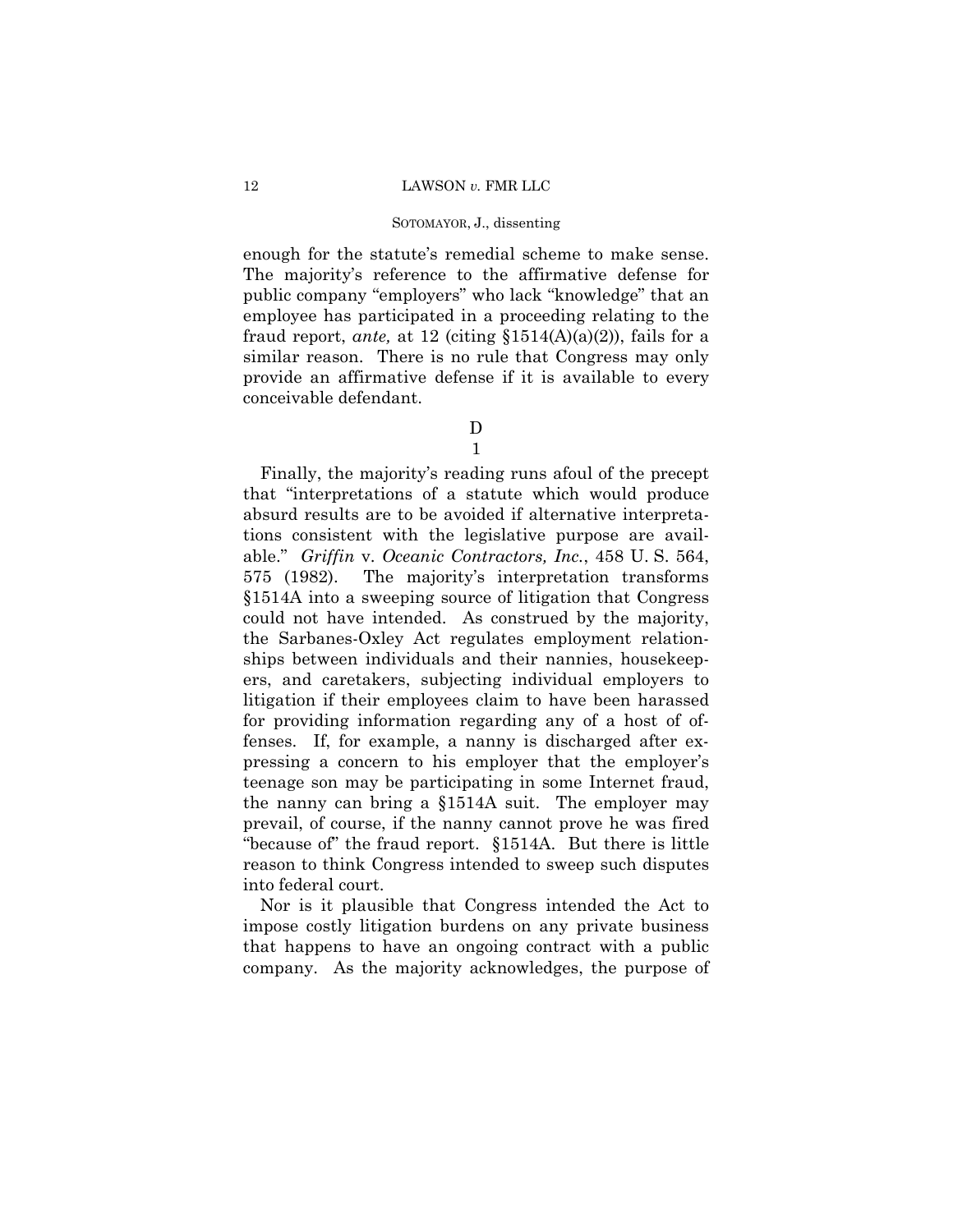labor disputes that have nothing to do with such concerns. false invoice.<sup>9</sup> the Act was to protect public company investors and the financial markets. Yet the majority might well embroil federal agencies and courts in the resolution of mundane For instance, a construction worker could file a §1514A suit against her employer (that has a long-term contract with a public company) if the worker is demoted after reporting that another client has mailed the company a

The majority's interpretation also produces truly odd distinctions. Under the rule it announces, a babysitter can bring a §1514A retaliation suit against his employer if his employer is a checkout clerk for the local PetSmart (a public company), but not if she is a checkout clerk for the local Petco (a private company). Likewise, the day laborer who works for a construction business can avail himself of §1514A if her company has been hired to help remodel the local Dick's Sporting Goods store (a public company), but not if it is remodeling a nearby Sports Authority (a private company).

In light of the reasonable alternative reading of §1514A, there is no reason to accept these absurd results. The majority begs to differ, arguing that "[t]here is scant evidence" that lawsuits have been brought by the multitude of newly covered employees "'who have no exposure to investor-related activities and thus could not possibly

<sup>9</sup>Recognizing that the majority's reading would lead to a "notably expansive scope untethered to the purpose of the statute," the District Court in this case sought to impose an extratextual limiting principle under which an employee who reports fraud is entitled to protection only if her report "relat[es] to fraud against shareholders." 724 F. Supp. 2d 141, 160 (Mass. 2010). The District Court acknowledged, however, that "the language of the statute itself does not plainly provide such a limiting principle," *id.,* at 158, and the majority does not attempt to revive that limitation here.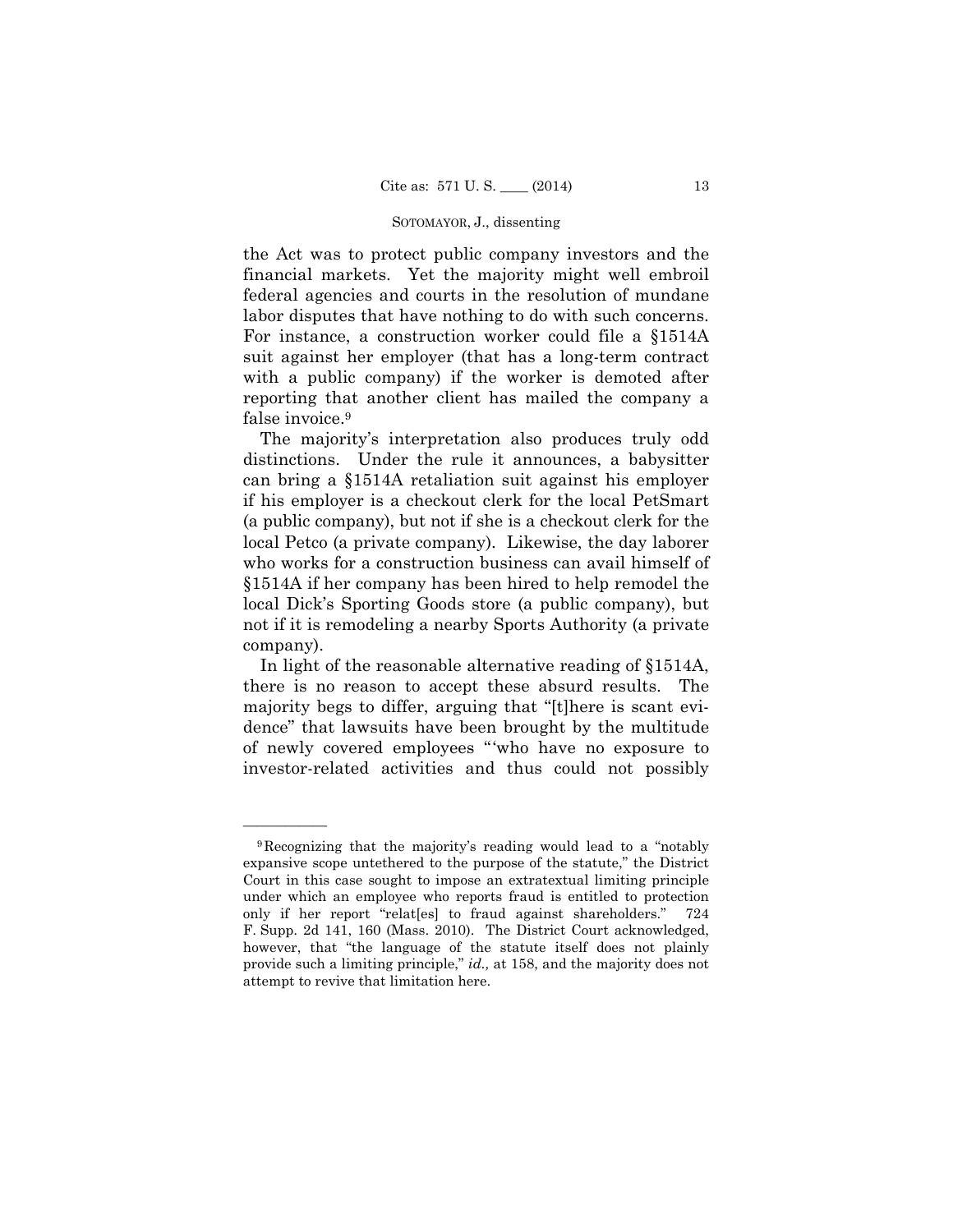the employees of a public company's private contractors. assist in detecting investor fraud.'" *Ante,* at 22. Until today, however, no court has deemed §1514A applicable to household employees of individuals who work for public companies; even the Department of Labor's ARB rejected that view. *Spinner*, ALJ No. 2010–SOX–029, at 8. And as the District Court noted, prior to the ARB's 2012 decision in *Spinner*, the ARB "ha[d] yet to provide . . . definitive clarification" on the question whether §1514A extends to 724 F. Supp. 2d 141, 155 (Mass. 2010). So the fact that individuals and private businesses have yet to suffer burdensome litigation offers little assurance that the majority's capacious reading of §1514A will produce no untoward effects.

Finally, it must be noted that §1514A protects the reporting of a variety of frauds—not only securities fraud, but also mail, wire, and bank fraud. By interpreting a statute that already protects an expansive class of conduct also to cover a large class of employees, today's opinion threatens to subject private companies to a costly new front of employment litigation. Congress almost certainly did not intend the statute to have that reach.

2

The majority argues that the broader reading of §1514A is necessary because a small number of the millions of individuals and private companies affected by its ruling have a special role to play in preventing public company fraud. If §1514A does not bar retaliation against employees of contractors, the majority cautions, then law firms and accounting firms will be free to retaliate against their employees when those employees report fraud on the part of their public company clients.

It is undisputed that Congress was aware of the role that outside accountants and lawyers played in the Enron debacle and the importance of encouraging them to play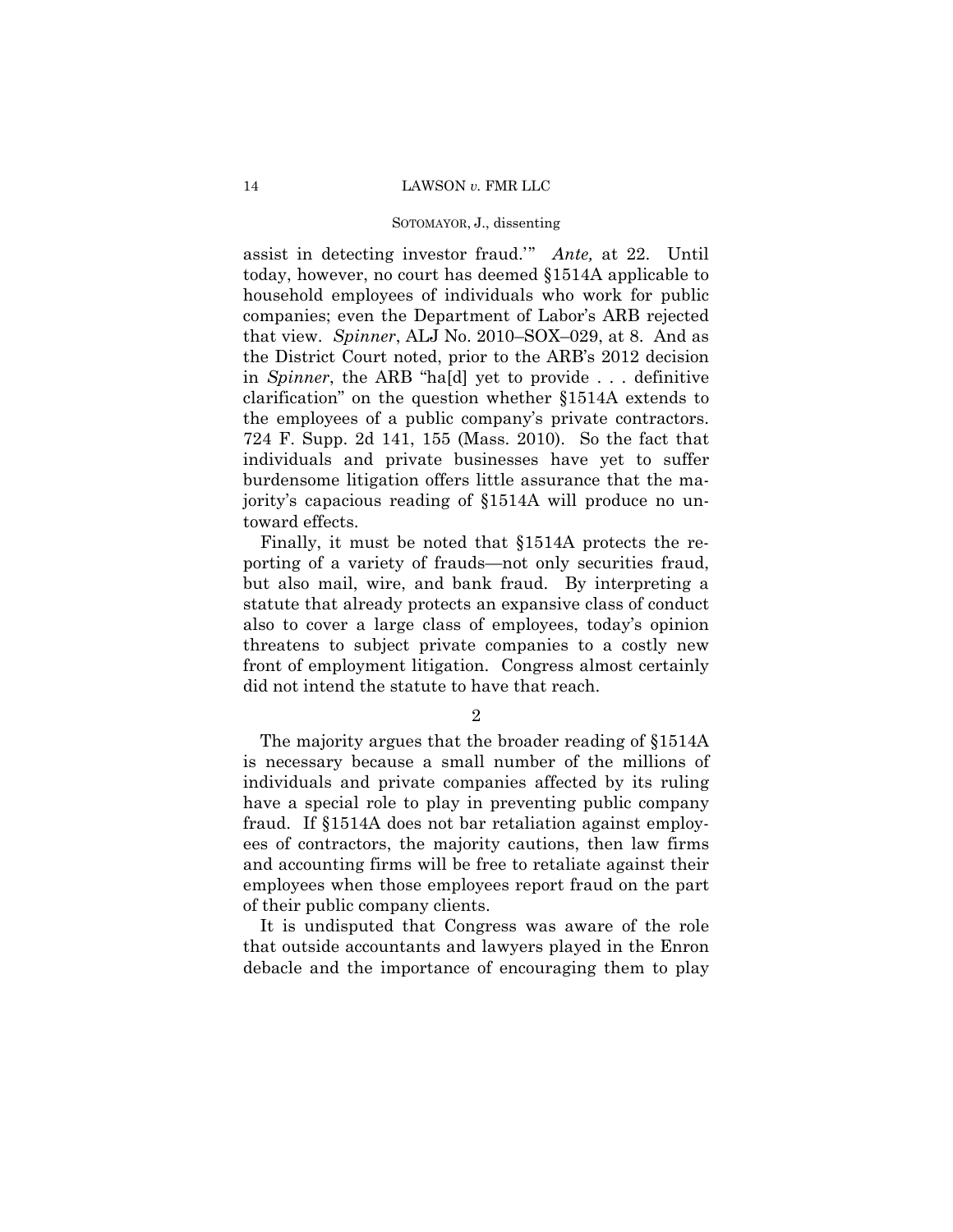an active part in preventing future scandals. But it hardly follows that Congress must have meant to apply §1514A to every employee of every public company contractor, subcontractor, officer, and employee as a result. It is far more likely that Congress saw the unique ethical duties and professional concerns implicated by outside lawyers and accountants as reason to vest regulatory authority in the hands of experts with the power to sanction wrongdoers.

Specifically, rather than imposing §1514A's generic approach on outside accounting firms, Congress established the PCAOB, which regulates "every detail" of an accounting firm's practice, including "supervision of audit work," "internal inspection procedures," "professional ethics rules," and "'such other requirements as the Board may prescribe.'" *Free Enterprise Fund* v. *Public Company Accounting Oversight Bd.*, 561 U.S. \_\_, \_\_ (2010) (slip op., at 3–4). Importantly, the PCAOB is empowered to levy "severe sanctions in its disciplinary proceedings, up to and including the permanent revocation of a firm's registration . . . and money penalties of \$15 million." *Id.,* at \_\_\_ (slip op., at 4) (citing 15 U.S.C.  $$7215(c)(4)$ ). Such sanctions could well provide a more powerful incentive to prevent an accounting firm from retaliating against its employees than §1514A.

The Sarbanes-Oxley Act confers similar regulatory authority upon the SEC with respect to attorneys. The Act requires the SEC to establish rules of professional conduct for attorneys, §307 (codified at 15 U. S. C. §7245), and confers broad power on the SEC to punish attorneys for "improper professional conduct," which would include, for example, a law firm partner's decision to retaliate against an associate who reports fraud. §602 (codified at 15 U. S. C. §78d–3). Indeed, the Act grants the SEC the power to censure culpable attorneys and to deny "permanently" to any such attorney the "privilege of appearing of practicing before" the SEC "in any way." §602.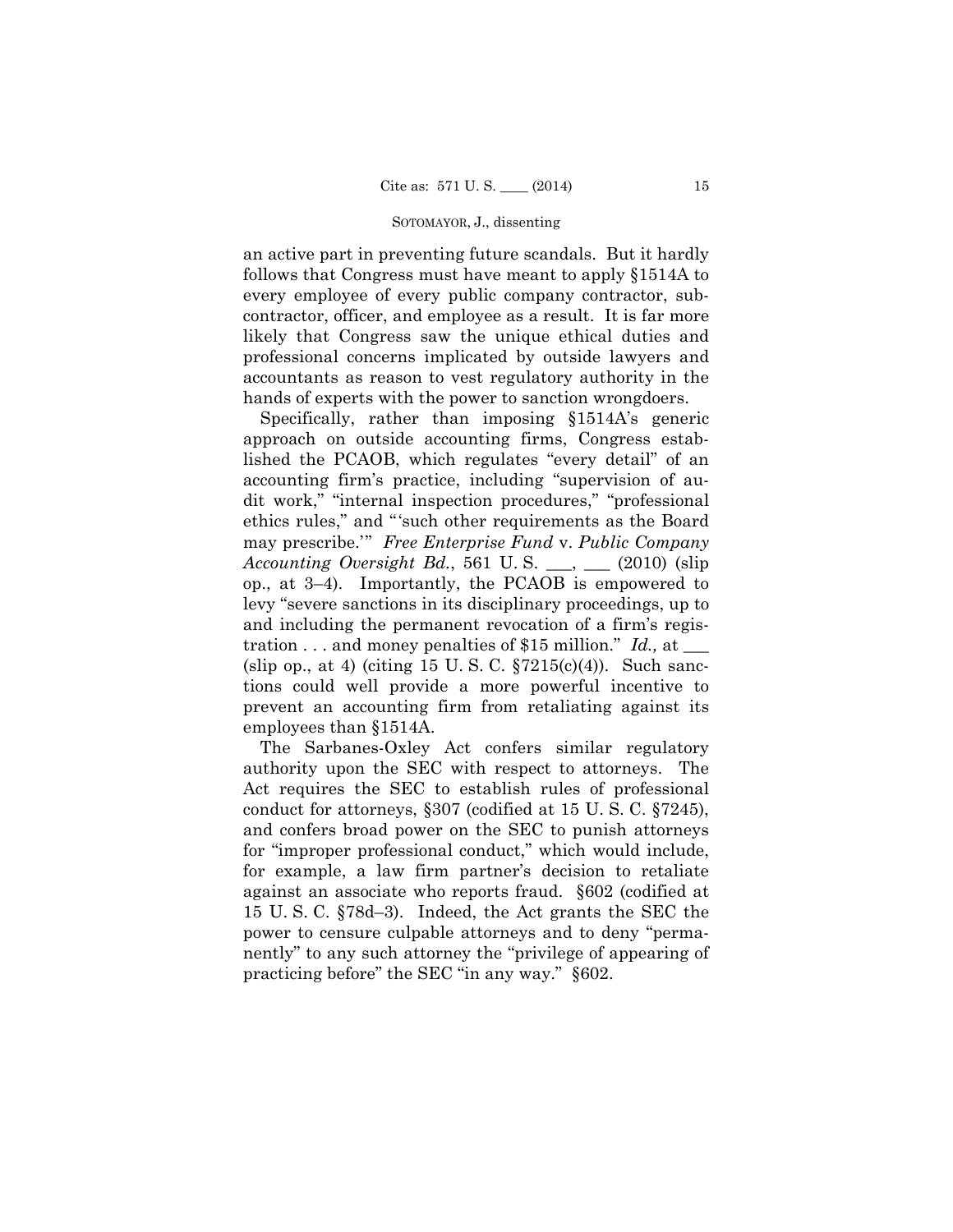#### SOTOMAYOR, J., dissenting

 at 14, Congress has already addressed it.10 Congress thus evidently made the judgment that decisions concerning how best to punish law firms and accounting firms ought to be handled not by the Department of Labor, but by the SEC and the PCAOB. Such judgment should not be disturbed under usual circumstances, much less at the cost to congressional intent produced by today's ruling. The majority does offer cogent policy arguments for why Congress might have been wiser to include certain types of contractors within §1514A, noting for example that a law firm or accounting firm might be able to retaliate against its employees for making reports required under the Sarbanes-Oxley Act. *Ante*, at 19. But as the majority recognizes, Congress has since remedied that precise concern, enacting a comprehensive whistleblower incentive and protection program that unequivocally "prohibit[s] any employer"—public or private—"from retaliating against 'a whistleblower' for providing information to the SEC, participating in an SEC proceeding, or making disclosures required or protected under Sarbanes-Oxley and certain other securities laws." *Ante,* at 26 (citing 15 U. S. C.  $\S$  $78u-6(a)(6)$ , (b)(1), (h)). The majority thus acknowledges that, moving forward, retaliation claims like the petitioners' may "procee[d] under [§78u-6]," *ante,* at 26, n. 17. In other words, to the extent the majority worries about a "hole" in FMR's interpretation, *ante*,

<sup>10</sup>The majority also contends that its reading is necessary to avoid "insulating the entire mutual fund industry from §1514A." *Ante,* at 20. But that argument is misguided for a reason similar to the majority's concern about lawyers and accountants. As this Court has observed, Congress responded to the "'potential for abuse inherent in the structure of investment companies," Daily Income Fund, Inc. v. Fox, 464 U. S. 523, 536 (1984), by enacting the Investment Company Act of 1940 and the Investment Advisers Act of 1940. 15 U. S. C. §80a–1 *et seq.*; §80b–1 *et seq*. The Advisers Act in particular grants the SEC broad regulatory authority to regulate mutual fund investment advisers.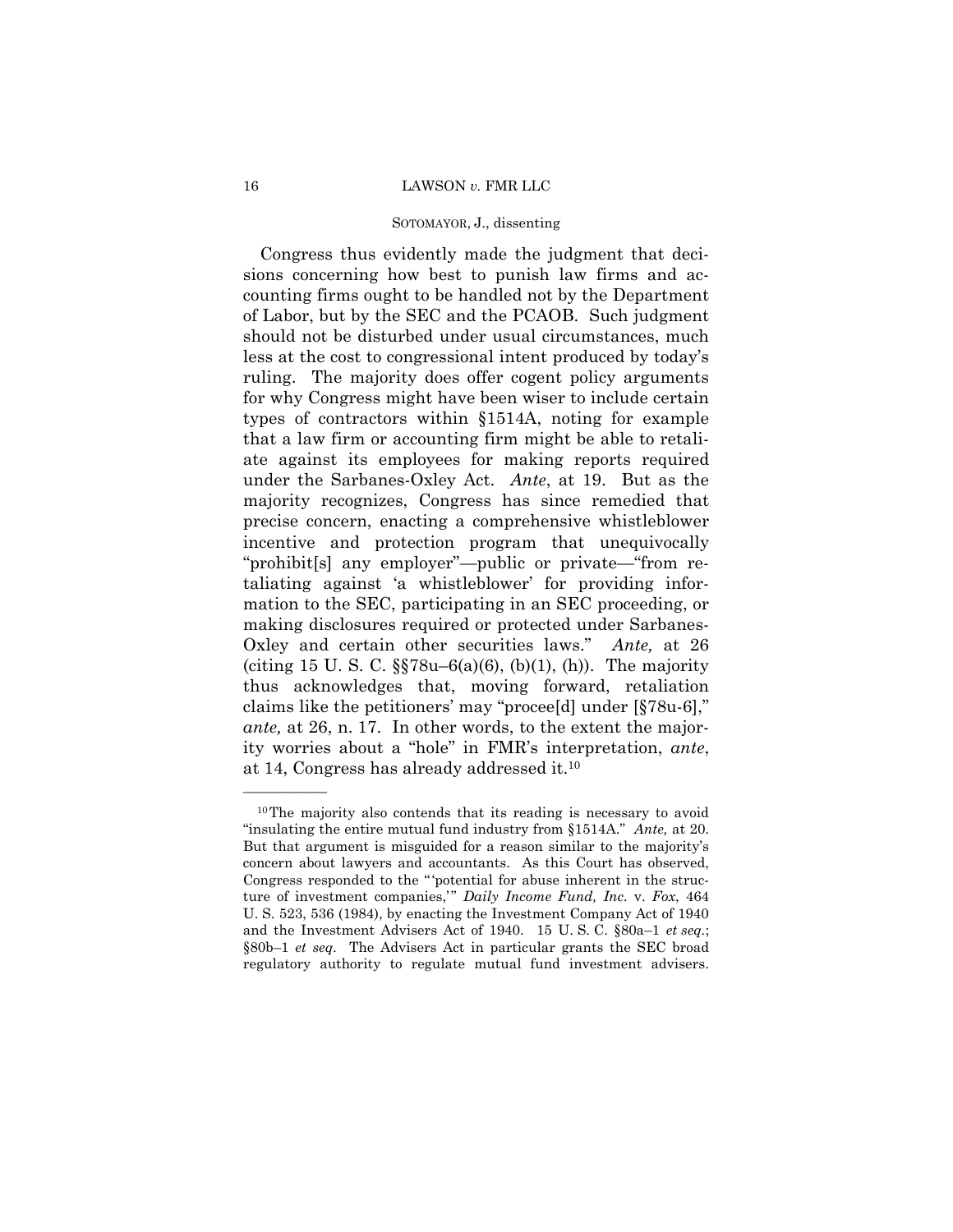#### II

Because the statute is ambiguous, and because the majority's broad interpretation has also been adopted by the ARB, there remains the question whether the ARB's decision in *Spinner*, ALJ No. 2010–SOX–029, is entitled to deference under *Chevron U. S. A. Inc.* v. *Natural Resources Defense Council, Inc.*, 467 U. S. 837 (1984).11 Under *United States* v. *Mead Corp.*, 533 U. S. 218, 226– 227 (2001), an agency may claim *Chevron* deference "when it appears [1] that Congress delegated authority to the agency generally to make rules carrying the force of law, and [2] that the agency interpretation claiming deference was promulgated in the exercise of that authority." Neither requirement is met here.

First, the agency interpretation for which petitioners claim deference is the position announced by the ARB, the board to which the Secretary of Labor has delegated authority "in review or on appeal" in connection with §1514A proceedings. 75 Fed. Reg. 3924 (2010). According to petitioners, the ARB's rulings are entitled to deference because the "Secretary is responsible for enforcing Section 1514A both through investigation and through formal adjudication." Brief for Petitioners 61. That is right as far as it goes, but even if the Secretary has the power to in

 years for violations of SEC rules. The SEC thus has broad discretion to §80b–11. The Act also authorizes fines and imprisonment of up to five punish retaliatory actions taken by mutual fund advisers against their employees. And to the extent these provisions may have been insufficient to protect mutual fund adviser employees, §78u–6's extensive whistleblower incentive and protection program now unambiguously covers such employees. 11Although it claims not to reach the issue, *ante*, at 9, n. 6, the major-

ity implicitly declines to defer to a portion of the ARB's ruling as well, rejecting the ARB's ruling that §1514A does not apply to the household employees of public company officers and employees, *ante,* at 15, and n. 11.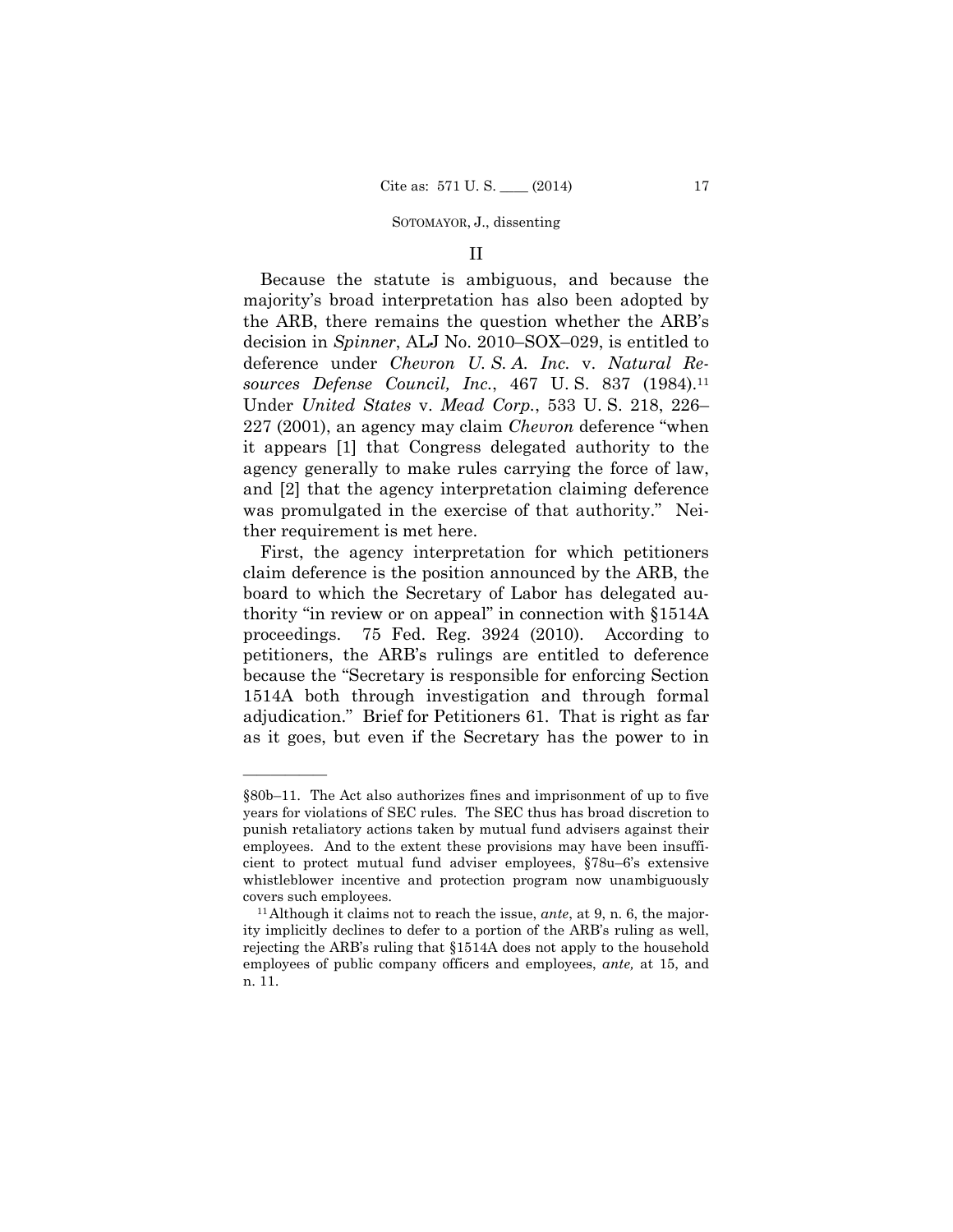vestigate and adjudicate §1514A claims, Congress did not delegate authority to the Secretary to "make rules carrying the force of law," *Mead*, 533 U. S., at 226–227. Congress instead delegated that power to the SEC: Section 3(a) of the Sarbanes-Oxley Act, codified at 15 U. S. C. §7202(a), provides that the SEC "shall promulgate such rules and regulations, as may be necessary or appropriate in the public interest or for the protection of investors, and in furtherance of this Act." So if any agency has the authority to resolve ambiguities in §1514A with the force of law, it is the SEC, not the Department of Labor. See *Martin* v. *Occupational Safety and Health Review Comm'n*, 499 U. S. 144, 154 (1991). The SEC, however, has not issued a regulation applying §1514A whistleblower protection to employees of public company contractors. And while the majority notes that the SEC may share the (incorrect) view that the Department of Labor has interpretive authority regarding §1514A, *ante,* at 9, n. 6, the majority cites nothing to suggest that one agency may transfer authority unambiguously delegated to it by Congress to a different agency simply by signing onto an *amicus* brief.

That Congress did not intend for the Secretary to resolve ambiguities in the law is confirmed by §1514A's mechanism for judicial review. The statute does not merely permit courts to review the Secretary's final adjudicatory rulings under the Administrative Procedure Act's deferential standard. It instead allows a claimant to bring an action in a federal district court, and allows district courts to adjudicate such actions *de novo*, in any case where the Secretary has not issued a final decision within 180 days. That is a conspicuously short amount of time in light of the three-tiered process of agency review of §1514A claims. See *ante,* at 5–6. As a result, even if Congress had not delegated to the SEC the authority to resolve ambiguities in §1514A, the muscular scheme of judicial review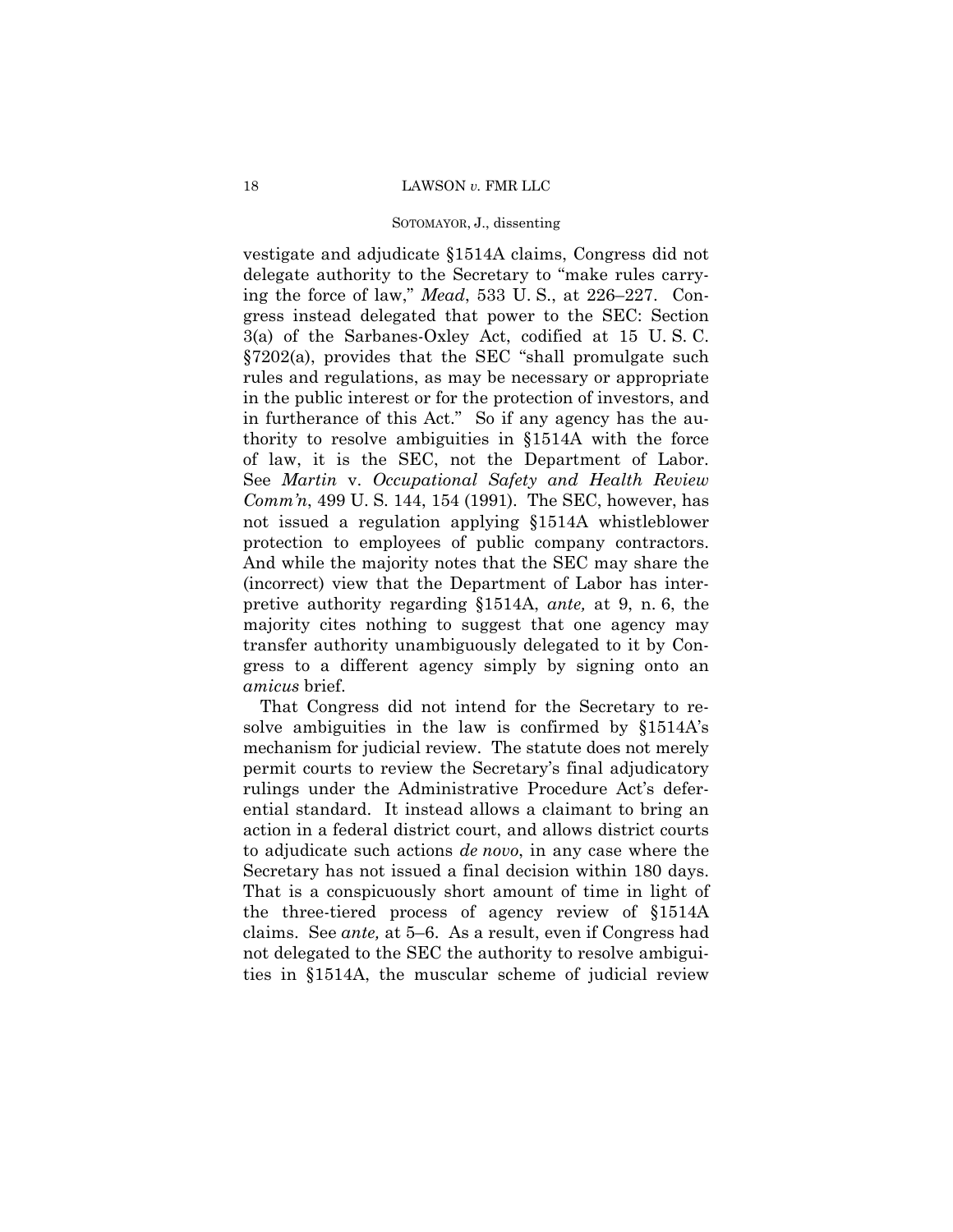suggests that Congress would have wanted federal courts, and not the Secretary of Labor, to have that power. See *Mead*, 533 U. S., at 232 (declining to defer to Customs Service classifications where, among other things, the statute authorized "independent review of Customs classifications by the [Court of International Trade]").

As to the second *Mead* requirement, even if Congress had delegated authority to the Secretary to make "rules carrying the force of law," the "agency interpretation claiming deference" in this case was not "promulgated in the exercise of that authority." *Id.,* at 226–227. That is because the Secretary has explicitly vested any policymaking authority he may have with respect to §1514A in the Occupational Safety and Health Administration (OSHA) instead of the ARB. See 67 Fed. Reg. 65008 (2002). In fact, the Secretary has expressly withdrawn from the ARB any power to deviate from the rules OSHA issues on the Department of Labor's behalf. 75 Fed. Reg. 3925 ("The [ARB] shall not have jurisdiction to pass on the validity of any portion of the Code of Federal Regulations that has been duly promulgated by the Department of Labor and shall observe the provisions thereof, where pertinent, in its decisions").

OSHA has promulgated regulations supporting the majority's reading of  $$1514A$ . See 29 CFR  $$1980.101(f)–(g)$ (2013). The Secretary, however, has expressly disclaimed any claim of deference to them. See Brief for United States as *Amicus Curiae* 33, n. 8. As a result, the ARB's understanding of §1514A's coverage in *Spinner* was not an "exercise of [the Secretary's] authority" to make rules carrying the force of law, *Mead*, 533 U. S., at 226–227, but rather the ARB's necessary compliance with a regulation that no one claims is deserving of deference in the first place. See *Spinner*, ALJ No. 2010–SOX–029, at 10 (recognizing that "the ARB is bound by the [Department of Labor] regulations").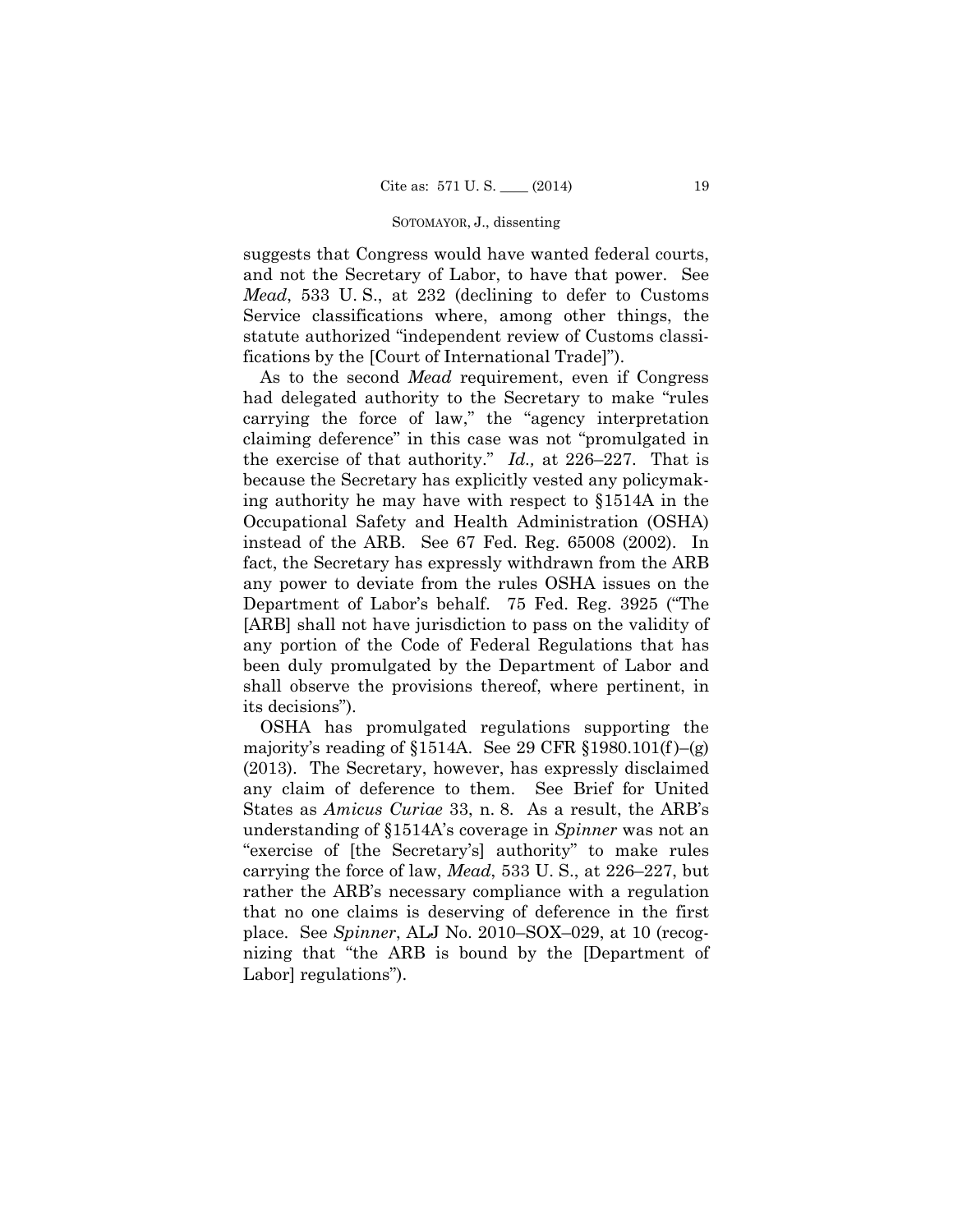In the absence of *Chevron* deference, the ARB's decision in *Spinner* may claim only "respect according to its persuasiveness" under *Skidmore* v. *Swift & Co.*, 323 U. S. 134 (1944). See *Mead*, 533 U. S., at 221. But the ARB's decision is unpersuasive, for the many reasons already discussed.

# \* \* \*

The Court's interpretation of §1514A undeniably serves a laudatory purpose. By covering employees of every officer, employee, and contractor of every public company, the majority's interpretation extends §1514A's protections to the outside lawyers and accountants who could have helped prevent the Enron fraud.

But that is not the statute Congress wrote. Congress envisioned a system in which public company employees would be covered by §1514A, and in which outside lawyers, investment advisers, and accountants would be regulated by the SEC and PCAOB. Congress did not envision a system in which employees of other private businesses—such as cleaning and construction company workers who have little interaction with investor-related activities and who are thus ill suited to assist in detecting fraud against shareholders—would fall within §1514A. Nor, needless to say, did it envision §1514A applying to the household employees of millions of individuals who happen to work for public companies—housekeepers, gardeners, and babysitters who are also poorly positioned to prevent fraud against public company investors. And to the extent §1514A may have been underinclusive as first drafted, Congress has shown itself capable of filling in any gaps. See, *e.g.,* Dodd-Frank Wall Street Reform and Consumer Protection Act, §§922, 929A, 124 Stat. 1848, 1852 (extending §1514A to credit rating agencies and public company subsidiaries); §922, *id.,* at 1841–1848 (codifying additional whistleblower incentive and protection program